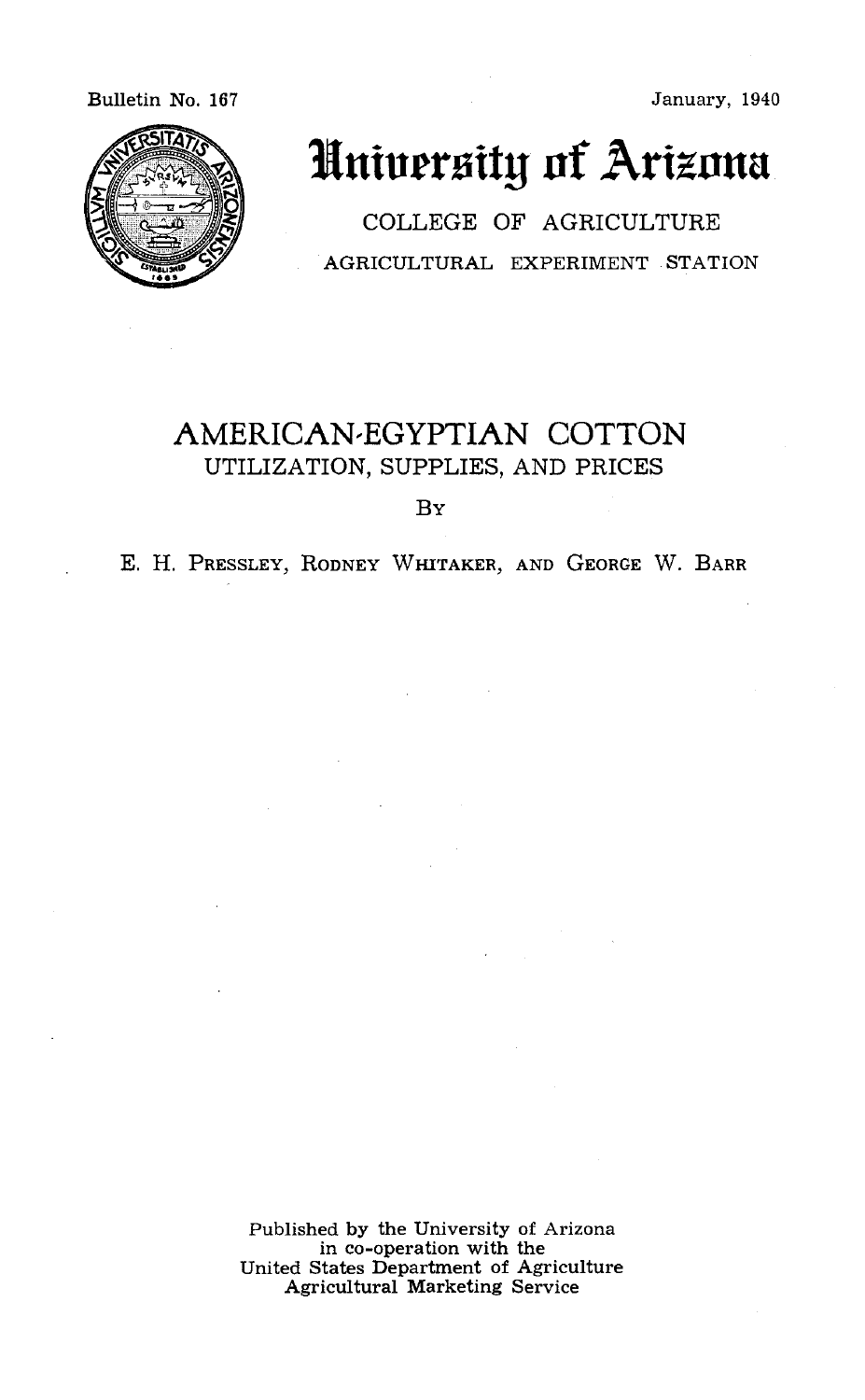### ORGANIZATION

| <b>EXPERIMENT STATION STAFF</b>                                                                                                                                                                                                         |  |
|-----------------------------------------------------------------------------------------------------------------------------------------------------------------------------------------------------------------------------------------|--|
|                                                                                                                                                                                                                                         |  |
| P. S. BURGESS, Ph.D. Ph.D. 2000 and Director RALPH S. HAWKINS, Ph.D. 2000 and 2010 and 2010 and 2010 and 2010                                                                                                                           |  |
|                                                                                                                                                                                                                                         |  |
|                                                                                                                                                                                                                                         |  |
|                                                                                                                                                                                                                                         |  |
|                                                                                                                                                                                                                                         |  |
|                                                                                                                                                                                                                                         |  |
|                                                                                                                                                                                                                                         |  |
|                                                                                                                                                                                                                                         |  |
|                                                                                                                                                                                                                                         |  |
|                                                                                                                                                                                                                                         |  |
|                                                                                                                                                                                                                                         |  |
|                                                                                                                                                                                                                                         |  |
|                                                                                                                                                                                                                                         |  |
|                                                                                                                                                                                                                                         |  |
|                                                                                                                                                                                                                                         |  |
|                                                                                                                                                                                                                                         |  |
|                                                                                                                                                                                                                                         |  |
|                                                                                                                                                                                                                                         |  |
|                                                                                                                                                                                                                                         |  |
|                                                                                                                                                                                                                                         |  |
|                                                                                                                                                                                                                                         |  |
|                                                                                                                                                                                                                                         |  |
|                                                                                                                                                                                                                                         |  |
|                                                                                                                                                                                                                                         |  |
| ANIMAL HUSBANDRY DEPARTMENT<br>ERNEST B. STANLEY, M.S. Assistant Animal Husbandman<br>ARTHUR H. WALKER, Ph.D. Assistant Animal Husbandman<br>C. L. BELL, M.S. Assistant Animal Husbandman                                               |  |
|                                                                                                                                                                                                                                         |  |
|                                                                                                                                                                                                                                         |  |
|                                                                                                                                                                                                                                         |  |
|                                                                                                                                                                                                                                         |  |
|                                                                                                                                                                                                                                         |  |
|                                                                                                                                                                                                                                         |  |
|                                                                                                                                                                                                                                         |  |
|                                                                                                                                                                                                                                         |  |
|                                                                                                                                                                                                                                         |  |
|                                                                                                                                                                                                                                         |  |
|                                                                                                                                                                                                                                         |  |
|                                                                                                                                                                                                                                         |  |
|                                                                                                                                                                                                                                         |  |
|                                                                                                                                                                                                                                         |  |
|                                                                                                                                                                                                                                         |  |
| DAIRY HUSBANDRY DEPARTMENT<br>W. H. RIDDELL, Ph.D. WALTER S. CUNNINGHAM, M.S. And Manuscript Dairy Husbandman<br>HVALTER S. CUNNINGHAM, M.S. And Manuscript Dairy Husbandman<br>RICHARD N. DAVIS, M.S. And Manuscript Associate Dairy H |  |
|                                                                                                                                                                                                                                         |  |
|                                                                                                                                                                                                                                         |  |
|                                                                                                                                                                                                                                         |  |
|                                                                                                                                                                                                                                         |  |
|                                                                                                                                                                                                                                         |  |
|                                                                                                                                                                                                                                         |  |
|                                                                                                                                                                                                                                         |  |
|                                                                                                                                                                                                                                         |  |
|                                                                                                                                                                                                                                         |  |
|                                                                                                                                                                                                                                         |  |
|                                                                                                                                                                                                                                         |  |
|                                                                                                                                                                                                                                         |  |
|                                                                                                                                                                                                                                         |  |
|                                                                                                                                                                                                                                         |  |
|                                                                                                                                                                                                                                         |  |
|                                                                                                                                                                                                                                         |  |
|                                                                                                                                                                                                                                         |  |
| HUMAN NUTRITION DEPARTMENT                                                                                                                                                                                                              |  |
|                                                                                                                                                                                                                                         |  |
|                                                                                                                                                                                                                                         |  |
|                                                                                                                                                                                                                                         |  |
| PLANT BREEDING DEPARTMENT                                                                                                                                                                                                               |  |
|                                                                                                                                                                                                                                         |  |
|                                                                                                                                                                                                                                         |  |
| PLANT PATHOLOGY DEPARTMENT                                                                                                                                                                                                              |  |
|                                                                                                                                                                                                                                         |  |
|                                                                                                                                                                                                                                         |  |
|                                                                                                                                                                                                                                         |  |
|                                                                                                                                                                                                                                         |  |
|                                                                                                                                                                                                                                         |  |
| POULTRY HUSBANDRY DEPARTMENT                                                                                                                                                                                                            |  |
|                                                                                                                                                                                                                                         |  |
|                                                                                                                                                                                                                                         |  |
|                                                                                                                                                                                                                                         |  |
| In co-operation with United States Department of Agriculture, Bureau of Plant In-<br>dustry.                                                                                                                                            |  |

† On leave.<br> **In co-operation with United States Department of Agriculture, Bureau of Agricultural Engineering.** 

 $\mathcal{L}$ 

and the company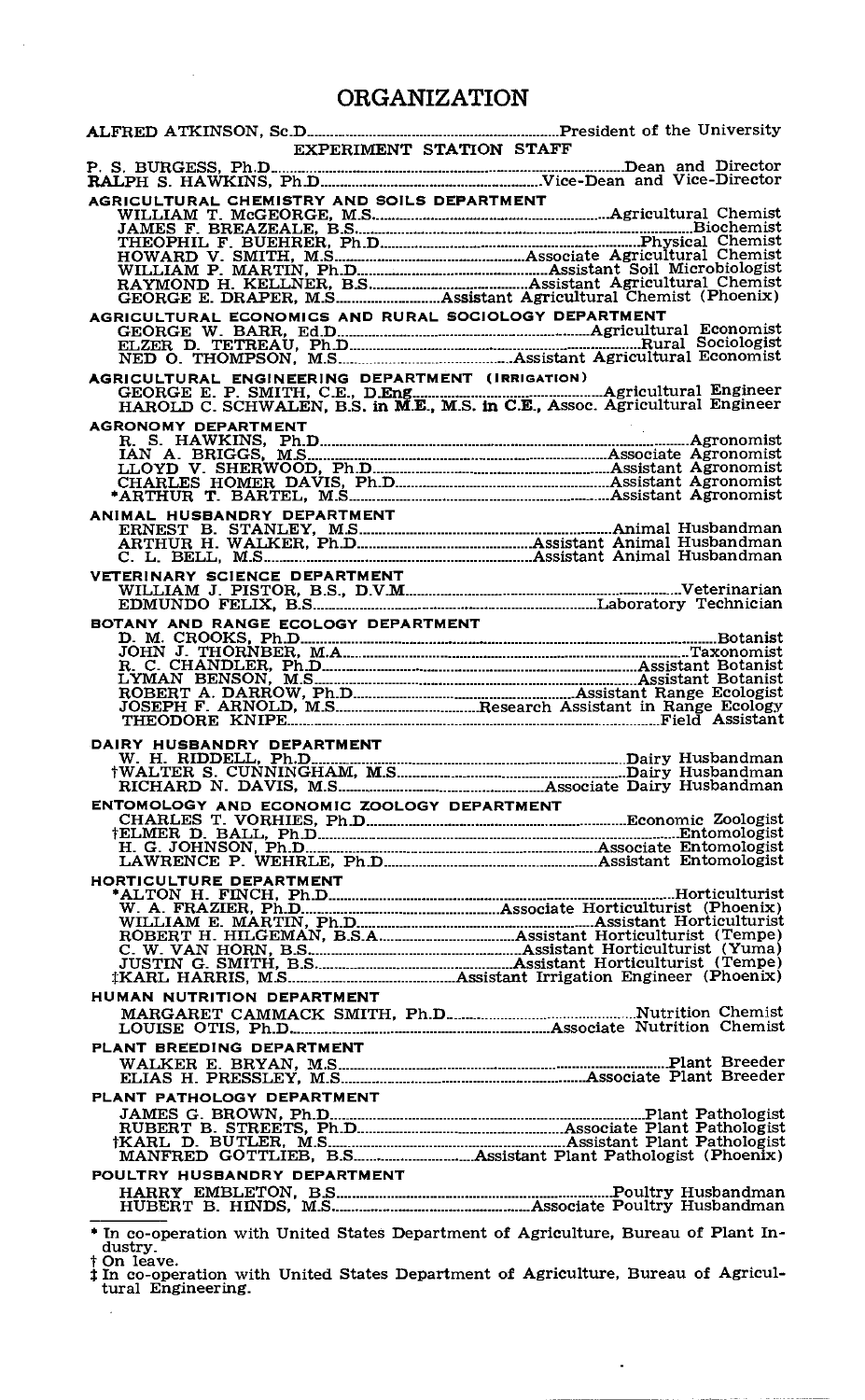#### TABLE OF CONTENTS

|                                                                | <b>PAGE</b> |
|----------------------------------------------------------------|-------------|
|                                                                |             |
|                                                                |             |
| -QUALITIES CHARACTERIZING AMERICAN-EGYPTIAN COTTON 46          |             |
|                                                                |             |
|                                                                |             |
|                                                                |             |
| COMPETITION BETWEEN AMERICAN-EGYPTIAN                          |             |
| Cottons Grown in Egypt (Giza 7, Maarad, Sakha 4, etc.)         |             |
| Sea Island Cotton May Become an Important Direct Competitor 59 |             |
|                                                                |             |
|                                                                |             |
|                                                                |             |
|                                                                |             |
|                                                                |             |
|                                                                |             |
|                                                                |             |
|                                                                |             |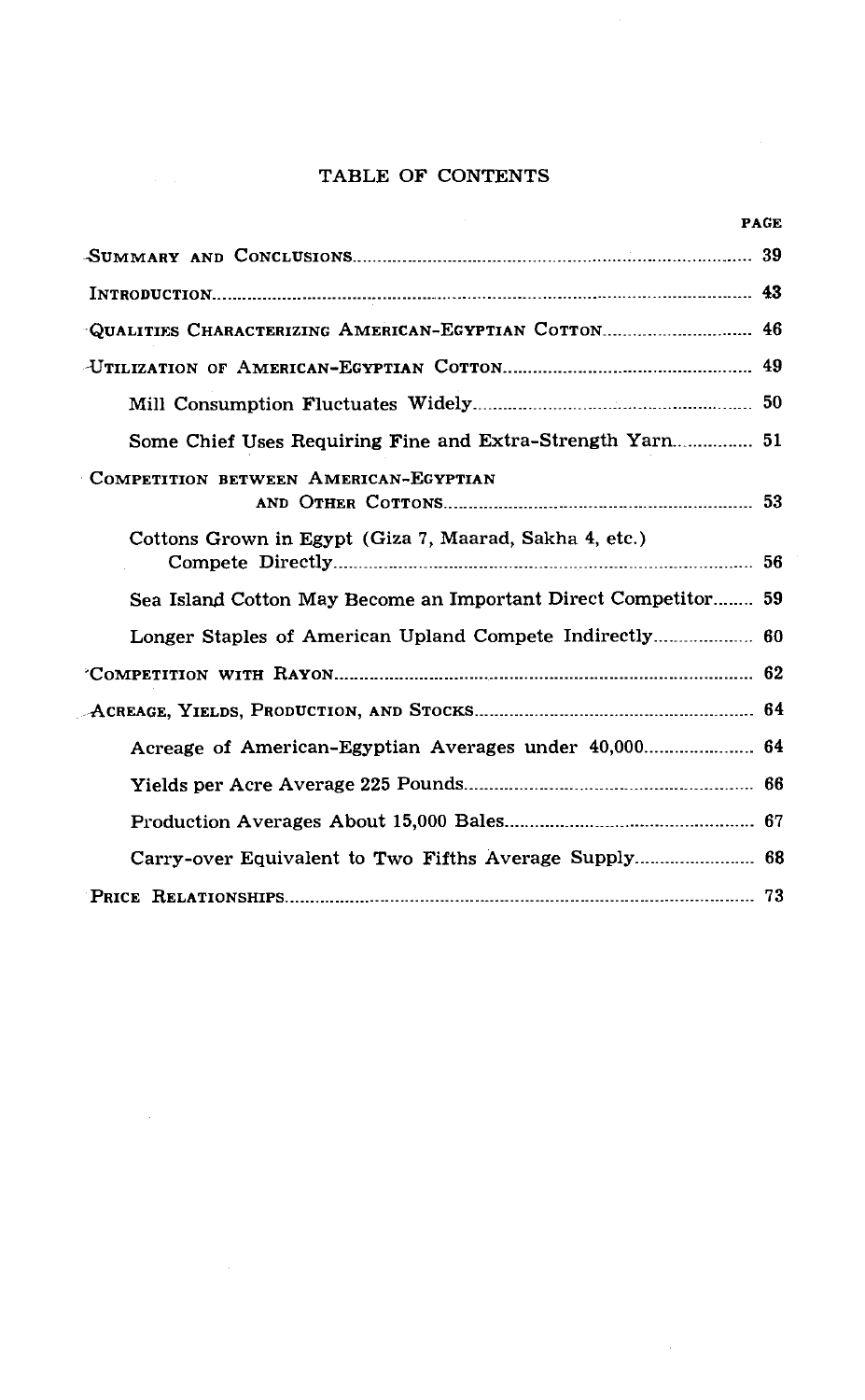#### FOREWORD

This report is published in response to a request from Arizona producers of American-Egyptian cotton for a study of the utilization, production, and prices of their cotton. Co-operation between the Agricultural Marketing Service of the United States Department of Agriculture and the Department of Agricultural Economics and Rural Sociology, University of Arizona, made the

The report is based, in part, on a field survey of cotton mer-<br>chants, spinners, weavers, and manufacturers of certain clothing,<br>household, and industrial articles and, in part, upon pertinent<br>data and information assemble

of Arizona, and Rodney Whitaker the Agricultural Marketing<br>Service. The work of the Agricultural Marketing Service was<br>under the direction of Carl H. Robinson and that of the University of Arizona was directed by George W. Barr.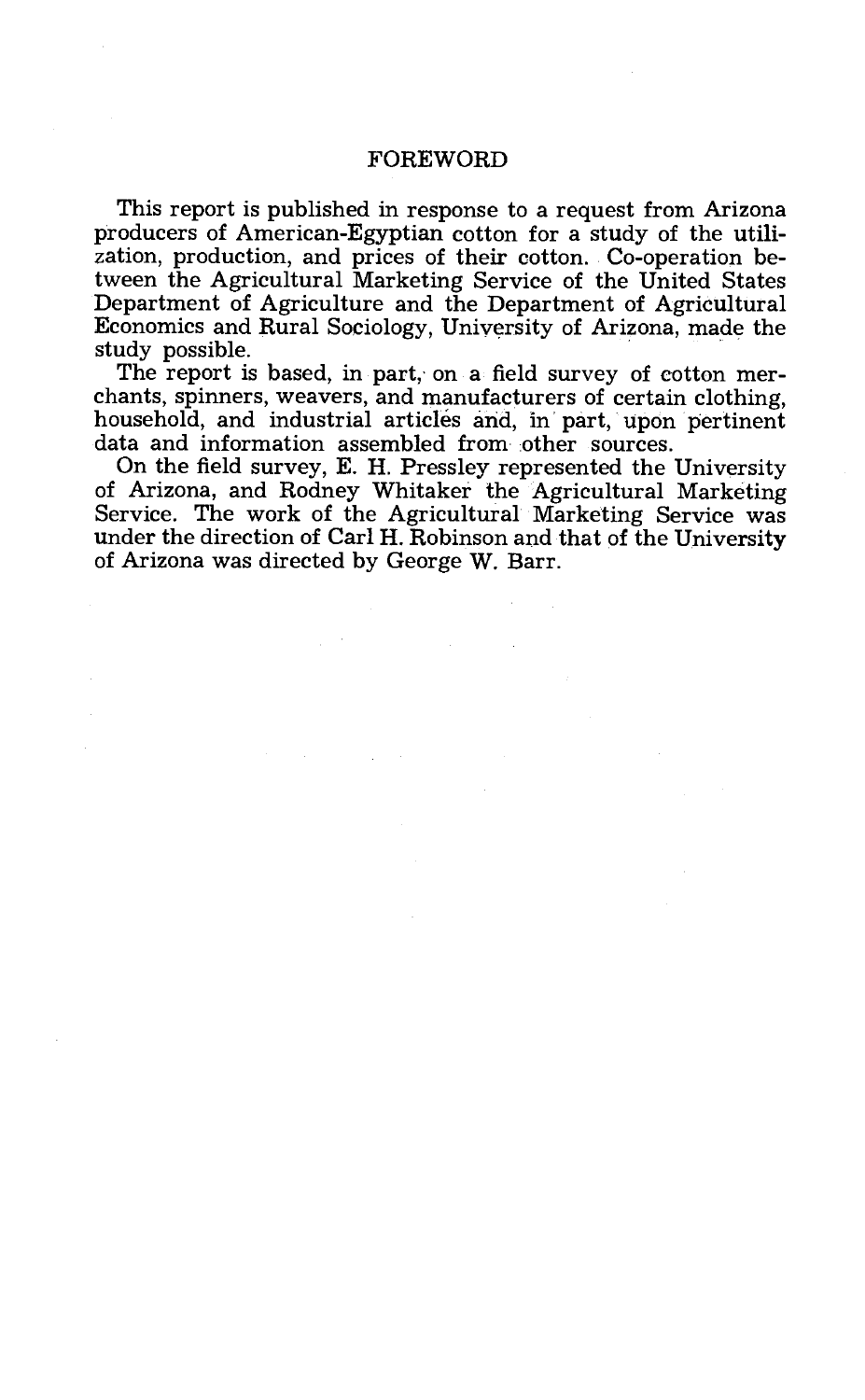That portion of the domestic cotton textile industry utilizing extra-staple cotton wants high quality cotton in adequate, dependable quantities. How well does American-Egyptian cotton meet these requirements?<br>In *staple length* American-Egyptian cotton fully meets the

needs of domestic spinners in that it averages as long or longer<br>than its principal competitor, imported Egyptian cotton. In than its principal competitor, imported Egyptian cotton. In grade certainly the unusually high grade crops of recent seasons. with the exception of the first picking of the 1939-40 crop which<br>was damaged by rain, have been fully up to any reasonable ex-<br>pectation of domestic spinners.<br>In character Pima cotton has acquired a certain amount of ill

will in the domestic textile industry in comparison with im-<br>ported Egyptian cotton. There is apparently some justification for the complaints of spinners, especially those manufacturing thread yarns, regarding the character of Pima cotton. The presence of upland fibers or fibers from hybrids between American-<br>Egyptian and upland cotton often found in American-Egyptian bales may account for some of the complaints by spinners. This difficulty could be avoided by the use of certified seed. The extent to which these complaints are based on the intrinsic properties of cotton fibers rather than unjustified prejudices has not been definitely established. More complete authentic information is needed in this connection.

SxP, a comparatively new variety of American-Egyptian cotton, seems to compare favorably in character with imported Egyptian varieties and has been found satisfactory by thread yarn spinners. In this respect SxP seems to be superior to Pima but the extra -staple length of Pima cotton is preferred by certain manufacturers of fine yarns. This is notably true among mills manufacturing products advertised as containing Pima cotton.

The chief use for American-Egyptian cotton in the United<br>States is in the manufacture of woven cloth. Ultimate uses for<br>woven goods may be divided into three groups—namely,<br>(1) clothing, (2) household, and (3) industrial. of clothing such as raincoats, ski suits, and shirt collars are made from cloth generally classed by manufacturers as "mechanical" fabric. Curtains and various specialties are the principal house- hold uses for woven fabrics made from this cotton. The leading industrial uses for mechanical fabrics are airplane and balloon cloth, typewriter ribbons, and tire fabrics. In the aggregate it is estimated that roughly 65 per cent of the total consumption of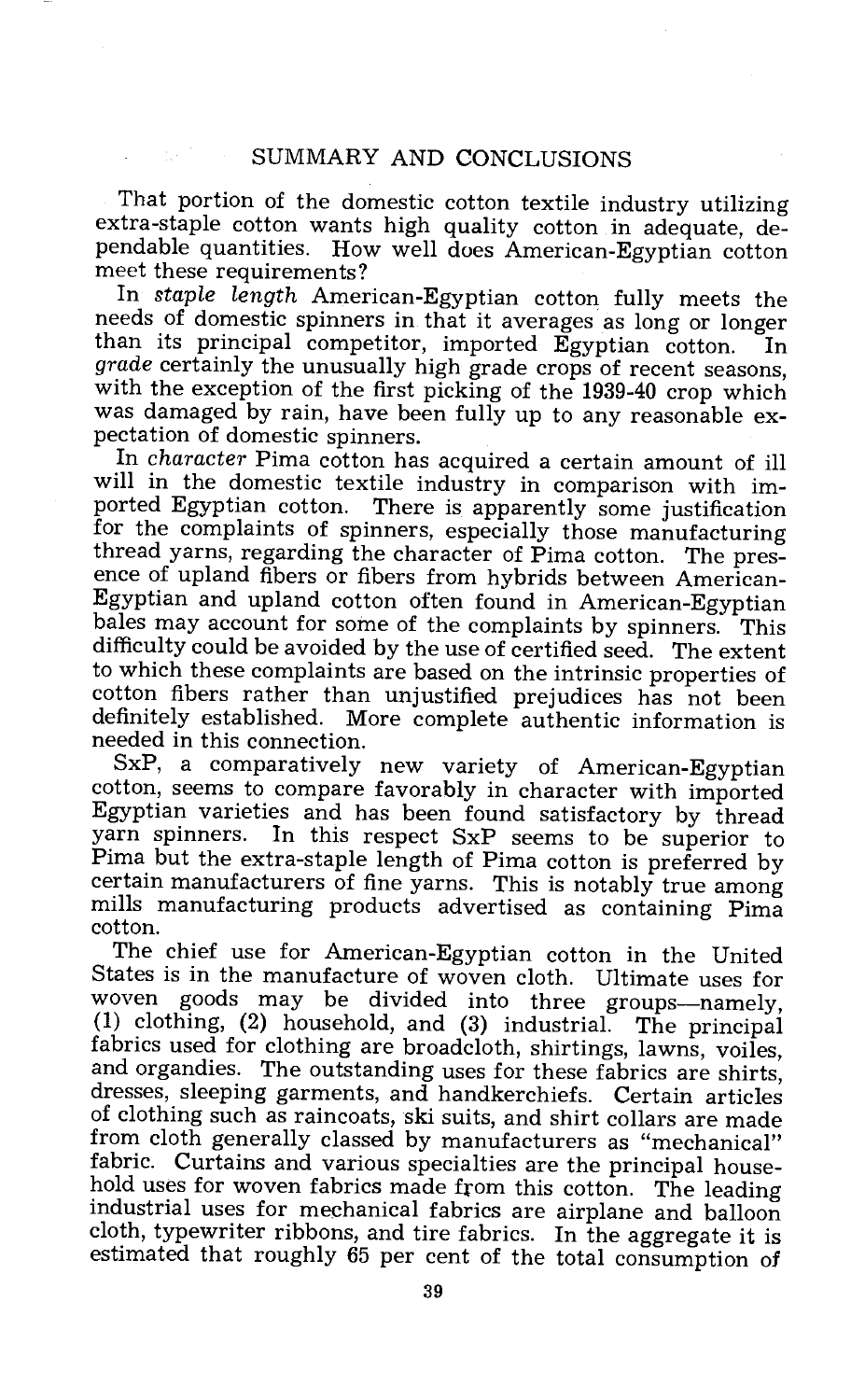American-Egyptian cotton during the calendar year 1938 was<br>spun by mills manufacturing mainly woyen fabrics.

Yarns produced principally for use in thread, insulation, tapes, bands and belts, fish netting, automobile tire cords, coated yarns for foundation garments and knit goods constitute another important group of uses for this cotton. Yarns produced by spin-<br>ning mills, largely for sale and including some yarns used for<br>weaving, probably required about 35 per cent of the total Ameri-<br>can-Egyptian cotton consumed by

mills regard the use of this cotton as in the nature of a trade secret and it is difficult to make accurate quantitative estimates

for different uses.<br>In most uses for American-Egyptian cotton, other extrastaples, especially imported Egyptian cottons, may be substituted with practically no difficulty. Such substitutions were made in considerable volume during the 1937-38 season when the supply of American-Egyptian cotton decreased to a volume smaller than consumption in the previous season and prices of American-Egyptian were high relative to Giza 7, Maarad, Sakha 4, and vari-<br>ous other imported Egyptian- varieties. Egyptian cotton with<br>possibly a few exceptions could easily displace all of the American-Egyptian cotton used in this country and probably would do so if prices of American-Egyptian were maintained permanently at substantially higher levels than those for competitive Egyptian varieties. Egyptian cotton possesses a great deal of good will in the domestic cotton textile industry.

Supplies of American-Egyptian cotton averaged 24,300 running bales during the eight seasons ended 1937 -38. This exceeded the average disappearance (supply minus stocks at the end of the season) by nearly 9,900 bales. In every season in recent years. except 1937-38, supplies exceeded average disappearance by substantial volumes. In every season, except 1937-38, supplies exceeded disappearance in the previous season. This would seem to indicate that in recent years supplies of American -Egyptian cotton have been adequate to meet mill requirements, except for one season. It does not follow from this, however, that the average disappearance, which was nearly all domestic mill consumption, would not have been larger if increased supplies of American-Egyptian cotton had been available at lower prices relative to other long -staple cottons, and it is certain that consumption of American -Egyptian cotton would have been considerably larger in 1937 -38 if larger supplies had been available at lower prices relative to imported Egyptian cotton. American-Egyptian cotton no doubt could be substituted for at least a considerable part of the imported extra -staple Egyptian cotton now used in this country. But inaccessibility of Egyptian cotton or very wide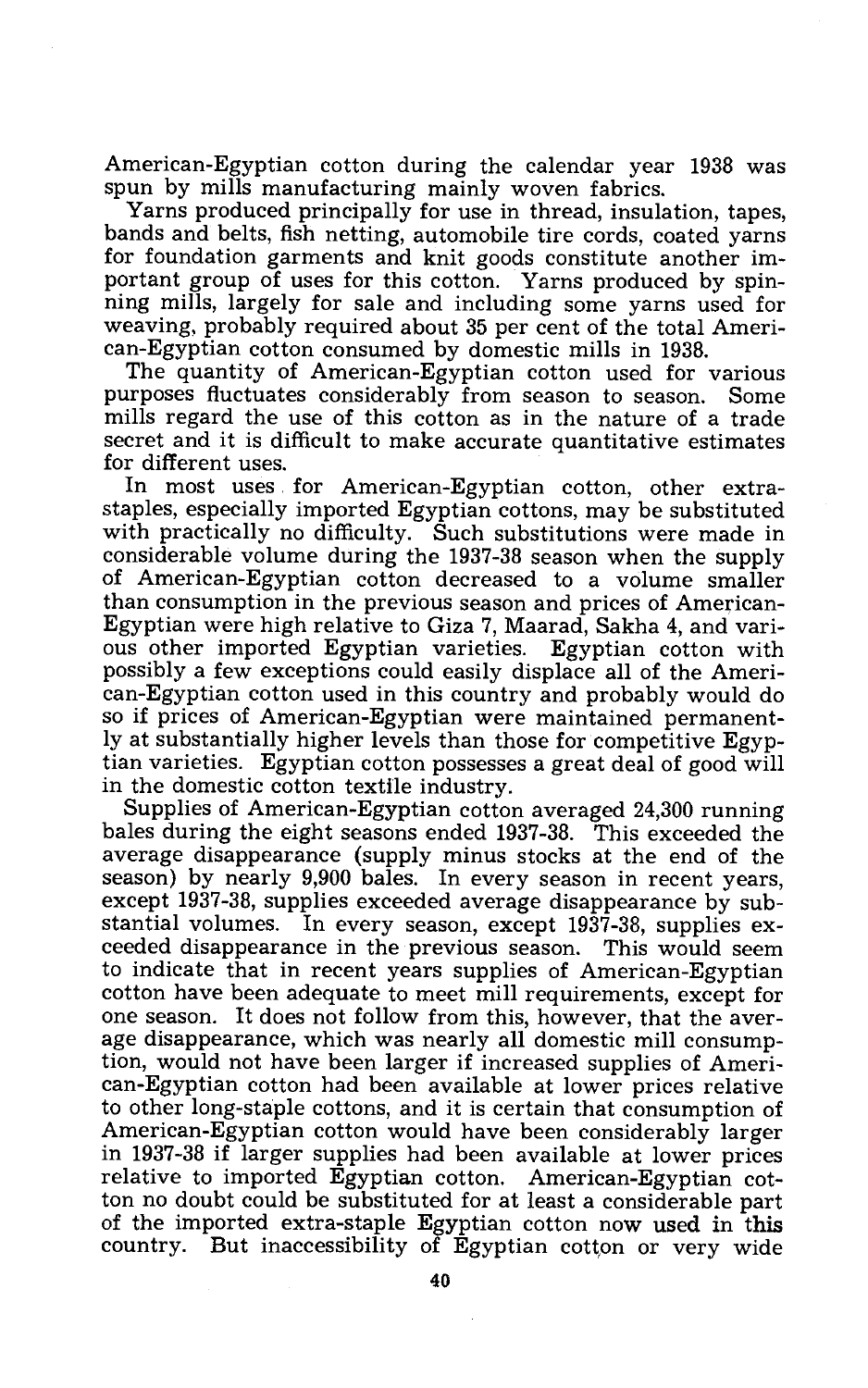premiums over Pima prices would apparently be necessary to in-<br>duce certain manufacturers, especially thread yarn producers, to<br>use Pima cotton in the bulk of their output.

Supplies of Pima and SxP, the two commercial varieties of American-Egyptian cotton, are of primary importance from the standpoint of consumption, since a market outlet at some price could undoubtedly be found for a crop many times as large<br>as the average for recent seasons. From the standpoint of Ari-<br>zona cotton growers, however, the optimum level of supplies<br>must be considered in conjunction w

Since yields per acre for American-Egyptian cotton averaged only about 250 pounds during the 5 years ended with 1939 against about 510 pounds for upland cotton grown in Arizona, production costs are naturally substantially higher for American-Egyptian than for upland cotton. In addition to higher costs resulting from comparatively low yields, picking and ginning costs are somewhat higher for the small boll, extra-staple American-Egyptian varieties than for upland cotton. Because of these differences in costs, farmers must get a substantial premium for American -Egyptian cotton or they can not afford to produce it. In recent years prices for Pima cotton at Phoenix have averaged about 2.1 times those for upland cotton.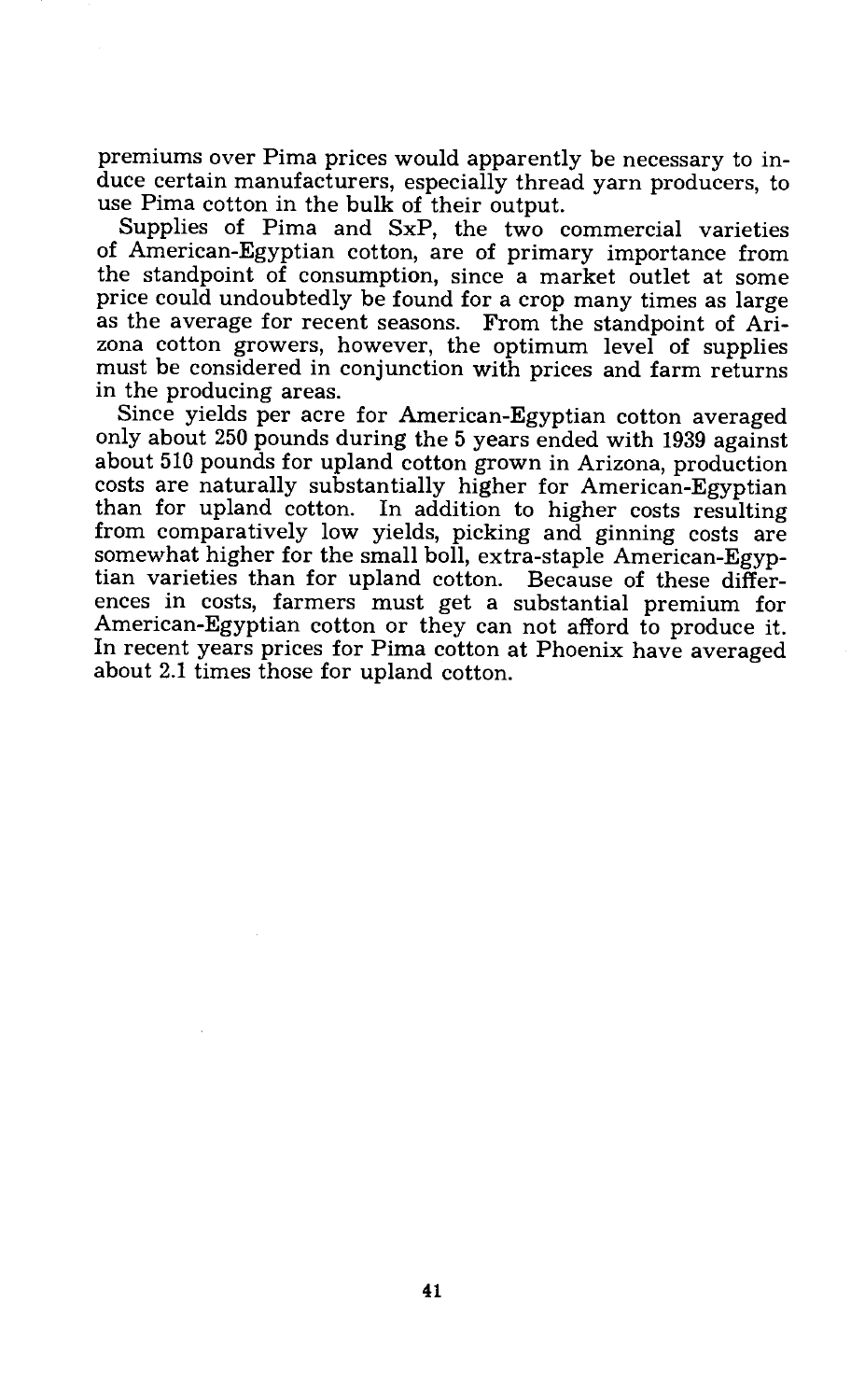## AMERICAN -EGYPTIAN COTTON UTILIZATION, SUPPLIES, AND PRICES

#### BY E. H. PRESSLEY, RODNEY WHITAKER,\* AND GEORGE W. BARR

#### INTRODUCTION

American-Egyptian cotton is a specialty among cottons used in the United States and in world mills. With the exception of Sea Island, it is by far the longest staple cotton produced in this country. It is equal in average length to any foreign-grown<br>cotton of commercial importance, except Sea Island, which is produced principally in the British West Indies. The comparatively small quantity produced and the substantial premiums paid or extra-strength yarns. The great bulk of the needs of the people of the United States and of the world is supplied by textiles made from cotton much shorter in staple and much lower in price than American-Egyptian cotton.

Varieties of American -Egyptian cotton produced commercially in the United States since about 1912 are products of scientific experimentation and plant breeding. Even before the turn of the century the United States Department of Agriculture on sev- eral occasions imported seed of Egyptian cotton and distributed it in small lots to farmers throughout the cotton belt. But these trial plantings failed to establish the production of Egyptian cotton commercially in this country. About the year 1900 systematic tests of certain varieties of Egyptian cotton were inaugurated<br>in various localities in the cotton-growing states and in the irrigated districts of the Southwest. In 1908 a variety of cotton known as Yuma was segregated to be recommended for commercial production. This variety was developed from a stock of Mit<br>Afifi, an Egyptian variety, but it was distinct from its parent vari-<br>ety in character of plant and fiber. After a series of yield and<br>spinning tests this var mercial production in 1912, and a small acreage was planted in the Salt River Valley in Arizona and in the Imperial Valley in California.'

periment and to supervise the seed stocks of American-Egyptian

<sup>\*</sup> Agricultural Economist, Agricultural Marketing Service, Division of Cotton Marketing, U.S.D.A.<br>
<sup>1</sup> "Seed Selection of Egyptian Cotton," United States Department of Agriculture Bulletin No. 38, 1913. "Production of Ameri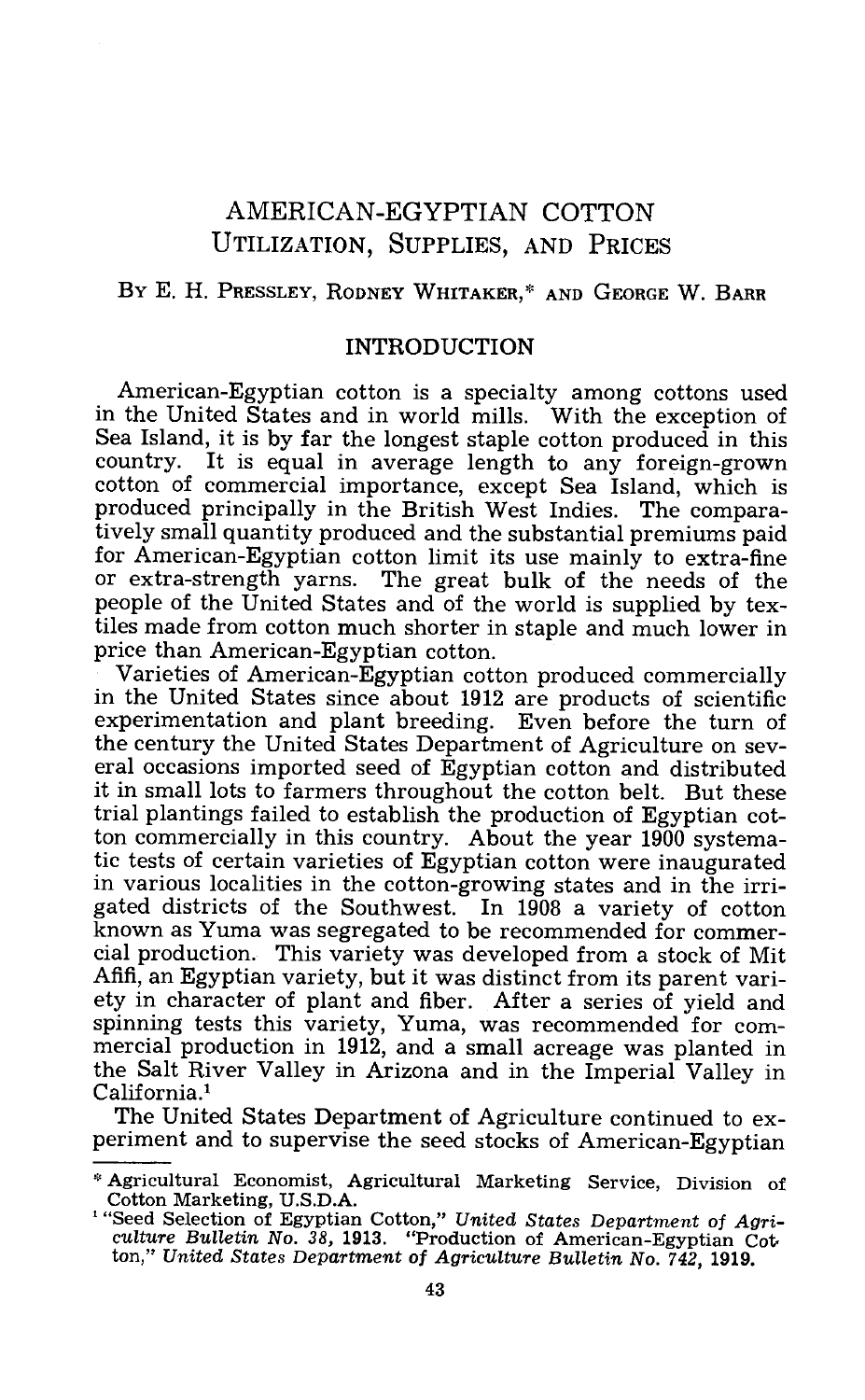cotton after commercial production was established. Pima was ent variety in productiveness, size of boll, length and quality of<br>fiber. Pima cotton displaced the Yuma variety, and commercial plantings were of this variety exclusively from about 1919 to 1934. A small acreage of a new variety called SxP was planted in the latter year and by 1939 had increased to a substantial portion of the American-Egyptian crop. SxP was developed tion of the American-Egyptian crop. from a cross between Sakellaridis and Pima by annual selection of the best individual plants. Most of this work was done by the Bureau of Plant Industry, United States Department of Agriculture, at the federal field station at Sacaton, Arizona.<br>Commercial production of American-Egyptian cotton was con-

fined to Arizona during the years since  $1923-24$  when commer-<br>cial production in California was discontinued. A peak acreage<br>of  $243,000$  producing nearly  $92,000$  bales of cotton was grown in<br>these two states in  $1920$ , 8,000 and production to 4,400 bales grown entirely in Arizona.<br>From 1929-30 to 1938-39 acreage averaged 36,700 with substantial variations from season to season. The indicated acreage for the 1939 -40 season is 41,000. Production and consumption have also varied widely and American-Egyptian cotton growers, as well as<br>domestic textile manufacturers utilizing extra-staple cotton, have frequently discussed the desirability of adopting some definite<br>production policy.

It is generally agreed that something should be done to im- prove the market outlets of American-Egyptian cotton, but opinions differ widely as to what should be done. One group believes that production should be stabilized at a higher level than the average for recent years. Another is of the opinion that the sumption. Still another thinks production should be decreased<br>below the level for recent years. All of these views have proponents among farmers, merchants, and cotton mill operators.<br>Among the latter, however, a majority seems to think that a fairly constant, adequate supply of the higher grades and better character cotton would stimulate consumption.

There are many other questions in which the various groups growing and consuming American- Egyptian cotton are vitally interested besides those expressed in these alternatives which relate mainly to quantity. Quality also gives rise to many important considerations. Foremost among these is the question<br>of the relative merits of different varieties with respect to suitability for use in thread varns and in other special uses. Should more or less SxP be produced? Should Pima production be discontinued or is there a definite place for it in spinning mills of the United States? To what extent does competition from Egyptian and Sea Island cotton affect the use of American-Egyptian cotton? Have rayon and other synthetic fibers reduced the de-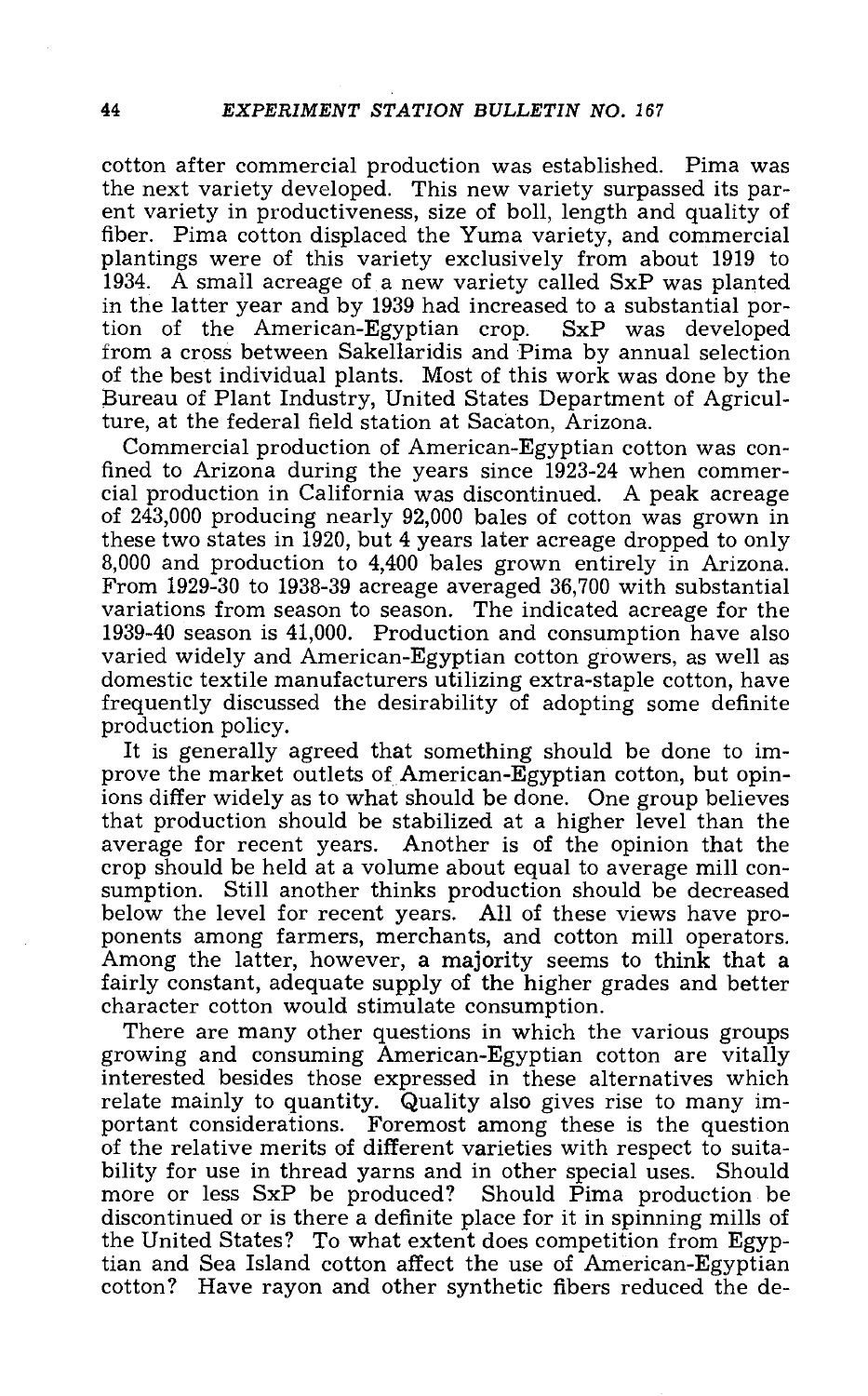mand for extra-staple cotton in this country, and to what extent are they likely to affect the use of American-Egyptian cotton in the future?<br>These and many other similar queries cannot be fully, com-

pletely, and definitely answered from available information.<br>Such questions, though vital to farmers, involve a certain amount<br>of prophecy, which is largely beyond the scope of this report. It<br>is possible, however, to indi American-Egyptian cotton, in its broad outlines, and to present<br>pertinent facts which seem basic to intelligent answers to these<br>questions. Such conclusions as seem warranted are drawn from<br>the facts presented, and all of to those who must make decisions regarding production of American-Egyptian cotton.

Official reports are the principal sources of the data used in this report, but certain data were obtained by computation and rough approximations. Sources and methods used are given in most instances. The small quantity o production in the United States makes it difficult to avoid certain unex-<br>plained discrepancies in production and distribution figures. Although<br>this cotton is distinctive in quality, it is possible that some manufacturer and warehousemen may occasionally confuse consumption and stocks of this cotton with other growths in making their reports. The extent to which this takes place, of course, is not known, but figures for disappearance vary somewhat from figures for consumption plus exports. Since 1930-31, exports of American-Egyptian cotton have averaged considerably less than 500 bales annually, against about 5,000 bales in 1929-30.

Bale weights used in this report also may be somewhat confusing. Pro-<br>duction is reported in running bales and in equivalent bales of 500 pounds gross weight (478 pounds net). Running bales average somewhat heavier than equivalent bales of 478 pounds net. Consumption and stocks are re-

ported only in running bales. American-Egyptian cotton is sold on the<br>basis of net weights whereas upland cotton is usually sold on a gross<br>weight basis.<br>Any study of American-Egyptian cotton consumption, supplies, and<br>pr same rate of duty has been applicable to imports of cotton  $1\frac{1}{8}$  inches and longer. At least three studies have been made of the effects of the tariff on long-staple cotton in the United States:

1. The Emergency Tariff Act and Long-Staple Cotton, Tariff Information Series No. 27, published by the United States Tariff Commission, 1922.

2. Long-Staple Cotton, Report No. 85, Second Series, published by the United States Tariff Commission, 1935.<br>3. The Tariff on Long-Staple Cotton and Its Effects, published by the

3. The Tariff on Long -Staple Cotton and Its Effects, published by the Bureau of Agricultural Economics, 1938. No attempt is made to reappraise the effects of the tariff with respect

to long- staple cotton in this report. But major emphasis is placed on the period beginning with the 1930 -31 season during which time the duty of 7

cents per pound was in effect continuously. The term "extra- staple cotton" as used in this report may be somewhat confusing. In most other studies, notably those mentioned above, the term "extra -long staple" was used to mean cotton 1% inches and longer. As used throughout this report, however, "extra- staple" means cotton As used throughout this report, however, "extra-staple" means cotton  $1\frac{1}{4}$  inches and longer. The reason for the inclusion of cotton as short as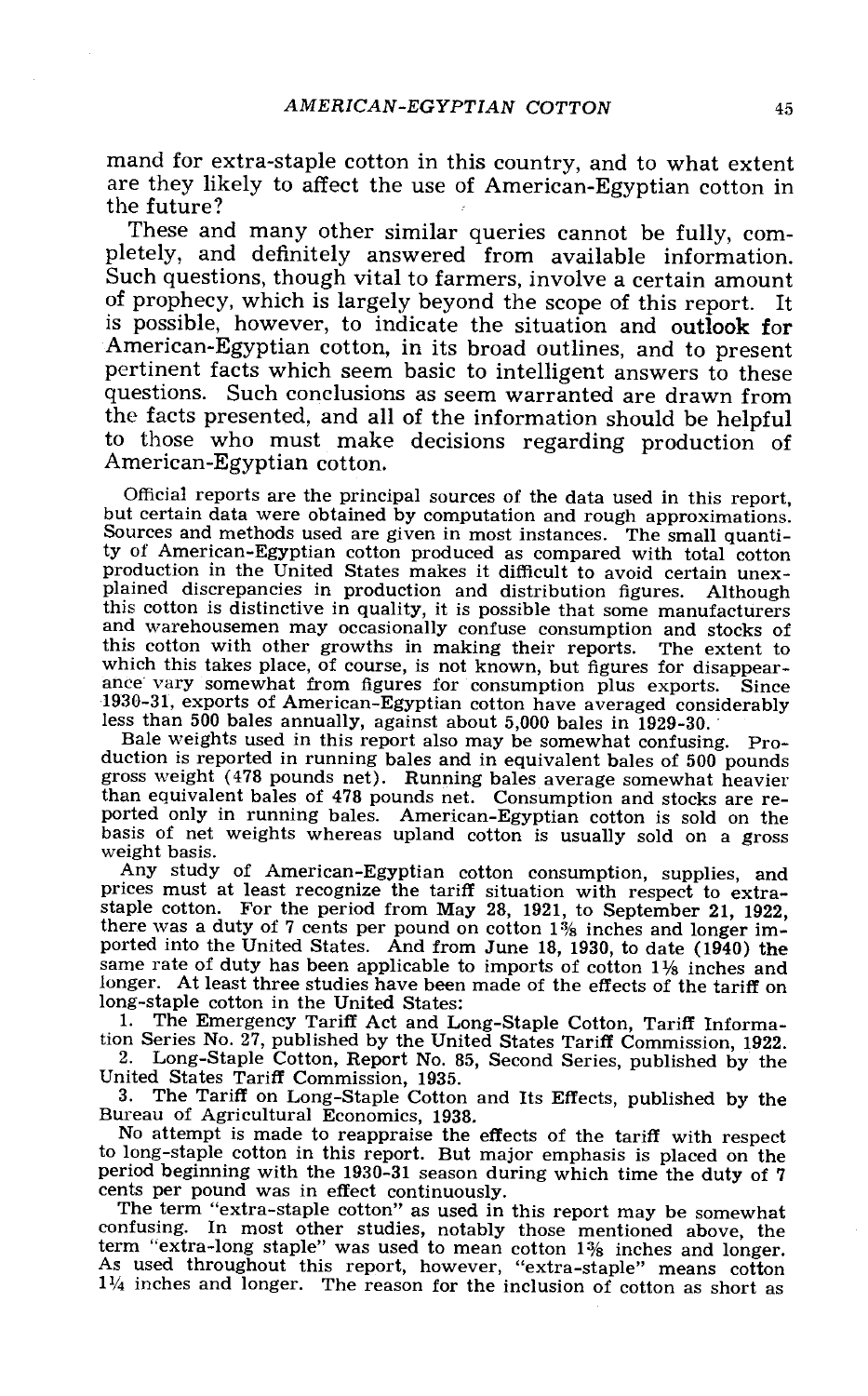$1\frac{1}{4}$  inches in this classification, arises out of the displacement of Sakellaridis in recent years by Giza 7 in cotton exports from Egypt to the United States. Although nearly all Sakellaridis is  $1\%$  inches and longer, a considerable part of Giza 7 is somewhat shorter than  $1\%$  inches.

#### QUALITIES CHARACTERIZING AMERICAN -EGYPTIAN **COTTON**

The key to many of the problems associated with the use of American-Egyptian cotton is found in the special qualities that characterize this cotton.<sup>2</sup> Nearly all of the crop is  $11/2$  inches and longer in staple.<sup>3</sup> Stap factors in cotton quality. Longer staples are required for spin-<br>ning the finer varns and for extra-strength yarns. For cotton of the same grade and character, the longer the staple the higher the maximum count of yarn that may be spun. Likewise, longer staples of a given grade and character yield yarns of greater<br>strength than shorter staples of the same grade and character.<br>The grade of cotton is determined by its color, foreign matter,<br>and ginning preparation. American

factors differ, and separate official standards for American-Egyp-<br>tian cotton have been established.<sup>4</sup> The deeper yellow color of American-Egyptian cotton distinguishes it from upland cotton although recent crops of Pima cotton have been reported to be

 $^2$  Quality of cotton has been "... defined as the physical properties, characteristics, or attributes of cotton which affect its usefulness. The principal physical properties and characteristics of cotton which affect its quality are color, leaf and other foreign matter, ginning preparation, length staple, uniformity or evenness of length, fineness, strength, and maturity."<br>
"The Classification of Cotton," United States Department of Agriculture,<br>
Miscellaneous Publication No. 310, p. 5.<br>
"Staple length has been def

under a relative humidty of the atmosphere of  $65$  percent and a temperature of  $70$  degrees  $F''$ . This is the definition given in the original order ture of 70 degrees F." This is the definition given in the original order<br>promulgating official staple standards by the United States Department<br>of Agriculture. The linear inch is the basic standard in determining the<br>norm for American-Egyptian cotton in the lengths  $1\frac{1}{2}$ , 1  $9/16$ ,  $1\frac{5}{8}$ , and  $1\frac{3}{4}$  inches. In addition, descriptive standards have been established for American-Egyptian cotton in the lengths 1 17/32, 1 19/32, 1 and 1 23/32. In the practical application of the standards, the selection or determination of a typication of the standards, the selection<br>or determination of a typical portion is made<br>by the process of manual stapling. The method of stapling recommended<br>by the Department of Agriculture is descr

The standards have been established in physical form for five grades: No. 1, No. 2, No. 3, No. 4, and No. 5. There are also four descriptive half grades that fall between the full grades: No. 11/2, No. 21/2, No. 31/2, and No. 41/2. American -Egyptian cotton lower in grade than No. 5 is desig- nated as "below grade No. 5."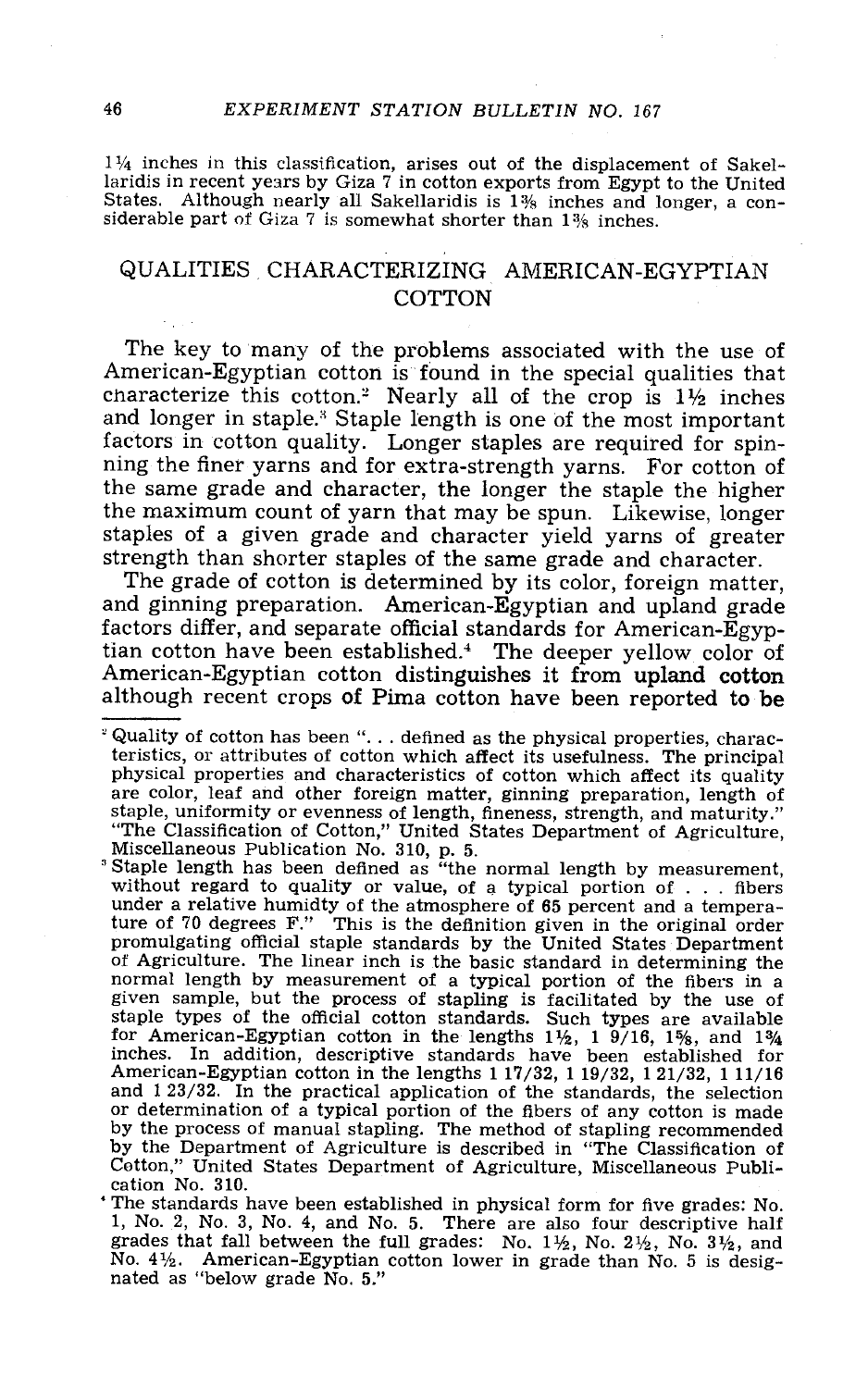of a lighter shade than those of earlier years. SxP is generally of a lighter yellow color than Pima.<br>Special color properties of American-Egyptian cotton are ad-

vantageous in some uses but may cause difficulties, especially when yarns are dyed in mixtures with those spun from other kinds of cotton. The leaf content of American-Egyptian is peculiar to this cotton and it does not ma standards. The preparation is very different from that of upland cotton because American -Egyptian is ginned on roller gins whereas upland is ginned on saw gins. It looks stringy and lumpy as compared with upland cotton.

Character is a quality factor that has special significance with respect to American-Egyptian cotton.<sup>5</sup> Some of the factors generally recognized as a part of character in cotton are uniformity<br>of fiber length, strength of fiber, fiber fineness, spirality, and pliability. The practical importance of character in Pima cotton<br>may be illustrated by the problems encountered by manufactur-<br>ers of thread yarns in the use of this cotton. Cotton manufactur-<br>ers interviewed during the spring stated that Pima cotton was not suited for the manufacture of the bulk of their thread yarn output. This group of spinners included yarn producers, manufacturing the bulk of the thread yarn in the United States. The reasons given for not using Pima<br>in thread were often vague, but they related, in the main, to such elements of character in Pima cotton as fiber uniformity, strength, fineness, and various fiber imperfections.

The character of SxP cotton, however, appears to differ from Pima, and currently (1939) SxP in that respect has a competitive advantage over Pima, at least among manufacturers who dislike Pima because of its character. Certain thread yarn spinners report as good or better results from SxP as from Giza 7, produced in Egypt. In fact, more than half of the thread yarn producers interviewed were consuming some SxP in 1939, or had tested it with satisfactory results.

More exact information relating to the character and comparative spinning utility of SxP, Pima, and the varieties imported from Egypt, however, is much needed in this country.<br>Comparative spinning tests of these cottons conducted by respon-

<sup>&</sup>quot;Character may be defined as those elements of cotton quality which are not included in grade or staple length. At present there are no official character standards, nor is there entire agreement as to all the quality elements that should be included in character.... Through experience, classers and millmen become familiar with the characteristics of cotton that will and will not give good spinning results for their particular purthat will not give good spite of the skill that a classer or mill superin-<br>tendent may have developed in differentiating between desirable and tendent may have developed in differentiating between desirable and undesirable characters for his own purposes, classing for character, when put to the practical test of manufacture, is often disappointing." "The Classification of Cotton," United States Department of Agriculture, Miscellaneous Publication No. 310, p. 42.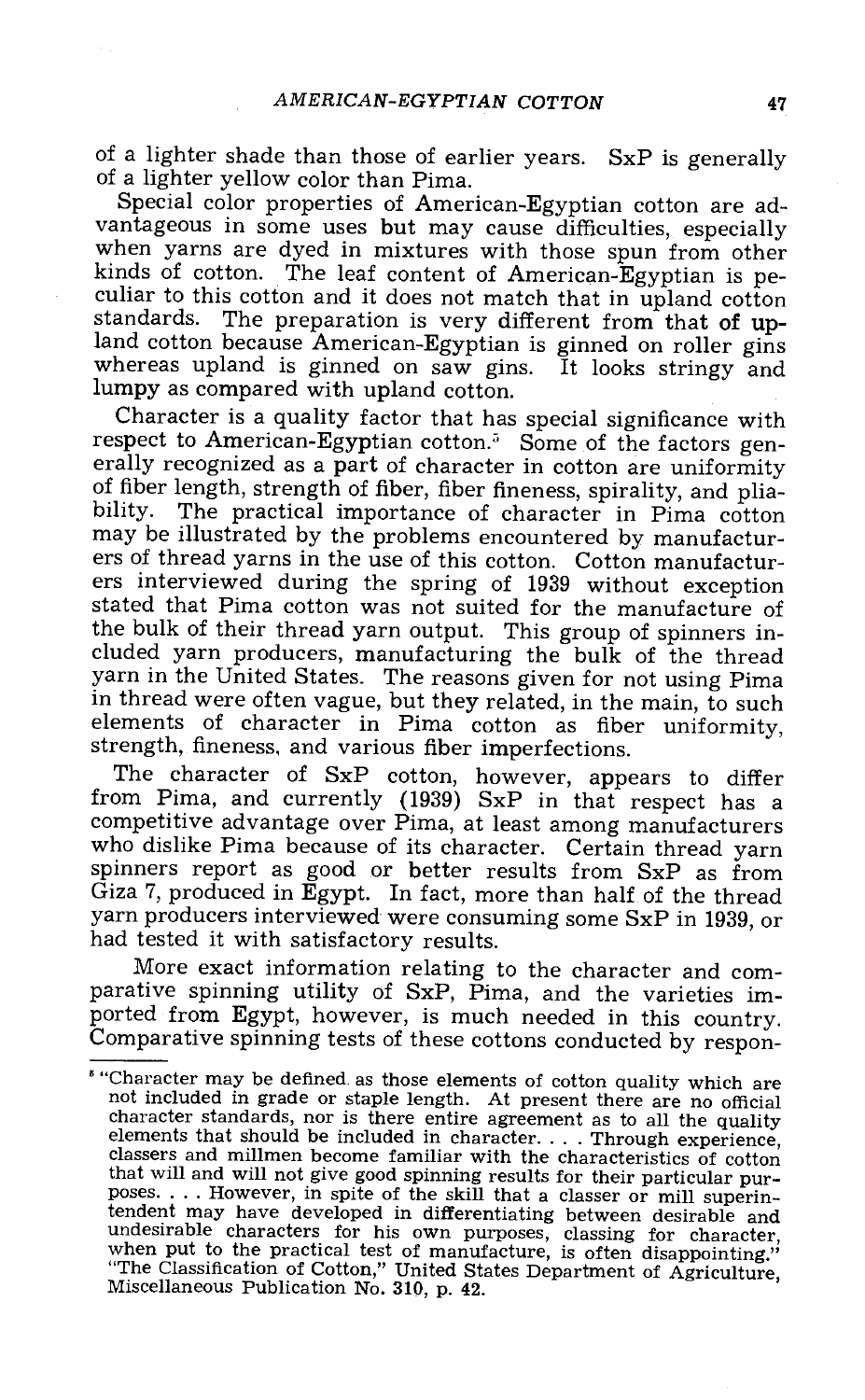sible, independent agencies would be especially helpful if they were publicized in the cotton trade—that is, among cotton mer-<br>chants and manufacturers. Moreover, if it were definitely established that the character of SxP is equal to or superior to that of extra -staple Egyptian cotton, such information would tend to stimulate the consumption of American-Egyptian and to<br>help broaden its market.

Trade concepts of the character of Pima cotton place it at a disadvantage in competition with cottons produced in Egypt.<br>This is especially true among mills producing yarns for sale.<br>Among spinners who weave their own yarn produced in Egypt. A small minority of mills, however, stated that Pima was easier to spin than the Egyptian varieties. The extra length of Pima is partly responsible for the complaints that it is "hard to handle" (harder than extra-staple Egyptian varieties to card and comb), but the character of its staple is gen- erally thought to be the principal factor accounting for manufacturing difficulties. Nearly all manufacturers seem to be agreed that the fibers of American-Egyptian cotton are coarser than those of competitive varieties produced in Egypt.

Some manufacturers also expressed the opinion that the per-<br>centage of waste from Pima cotton is somewhat higher than that<br>from the extra-staple varieties produced in Egypt. The explana-<br>tion of this, in most cases, was th of staple length in competitive cottons grown in Egypt than in Pima cotton. "Pima has more short fibers" was a common expression of this situation used by cotton mill operators.

Closely if not directly connected with character in American-<br>Egyptian cotton is the complaint that it fails to gain strength in<br>mercerization to the same extent as cotton grown in Egypt. On this as well as other questions relating to the character of Ameri- can Egyptian cotton more definite technical information should

prove helpful.<br>As the situation now stands, sufficient information is not<br>available to determine accurately the extent to which the complaints regarding the character of American-Egyptian cotton,<br>especially Pima, are justified on the basis of the intrinsic char-<br>acteristics of cotton fibers. Many persons having a technical<br>knowledge of cotton, American-Eg growths, express the view that there is considerable prejudice in the domestic textile industry against Pima cotton, especially in the sewing thread industry. Nevertheless, the various elements that comprise character in cotton undoubtedly have an important influence upon spinning utility. Pima cotton and, to a lesser extent, SxP are thought by many commercial spin- ners to have some inherent weaknesses in this respect. And these opinions existing among domestic spinners are of real sig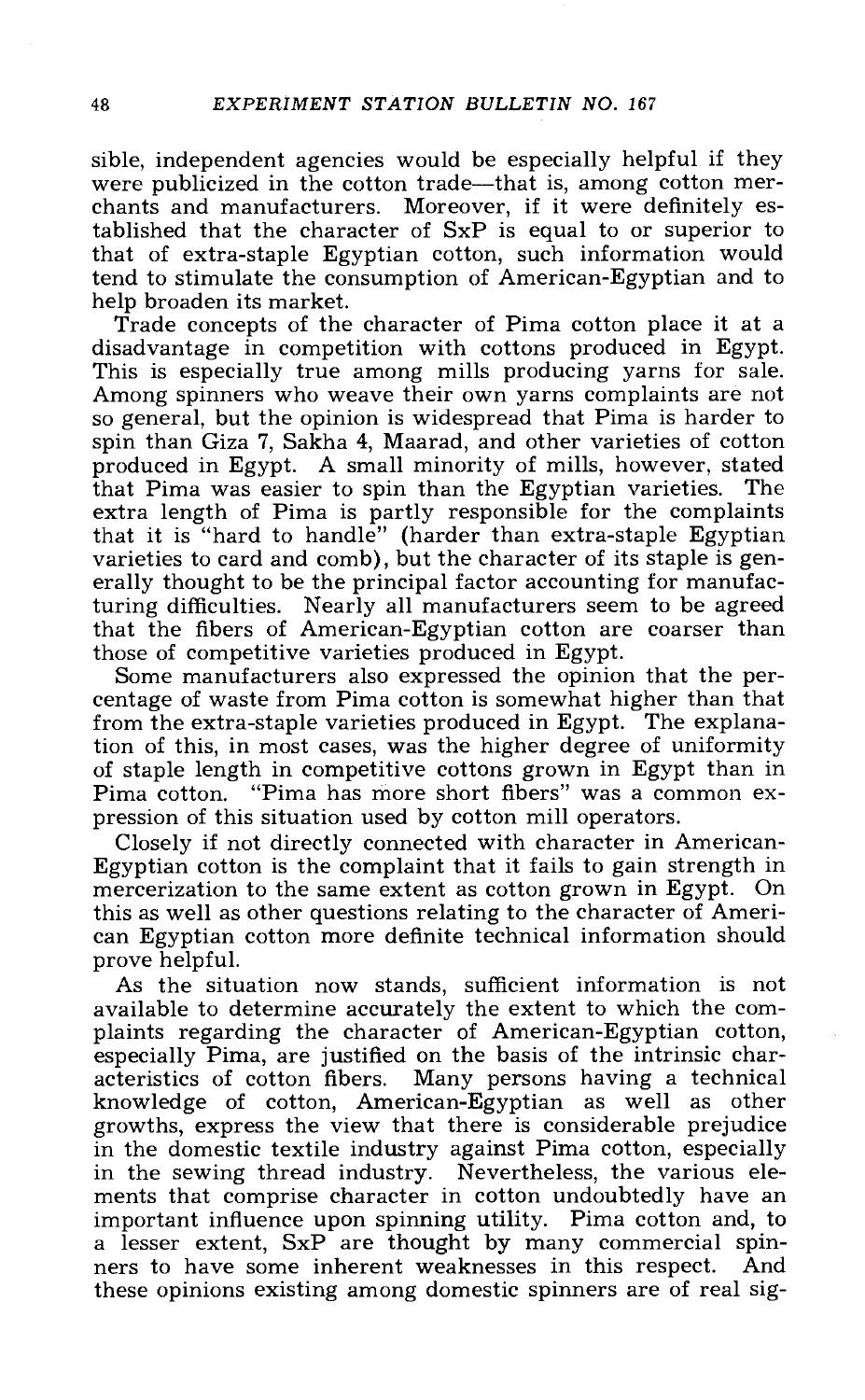nificance to Arizona farmers regardless of the extent to which

Certain causes of complaint in regard to American-Egyptian cotton by both cotton merchants and manufacturers in 1939 are such that it should be possible for the growers to remove them at least to some extent. Among these are poor preparation and packaging. Such complaints were heard most often in those mills where both American-Egyptian and Egyptian cottons are used. Whenever comparisons were made between American-Egyptian and Egyptian bales, insofar as ginning preparation and packaging are concerned, preference for the latter was expressed. The fact that a bale of cotton is out of shape and cannot be made to stand on end without support may seem of minor importance to the grower, but when all other things are equal it may be the deciding factor in causing a mill to use a competitive growth that is always properly packaged.

Spinners frequently complain that "Pima and SxP are running out." These complaints may have been due in some instances to the presence in American-Egyptian bales of fibers of either upland cotton or hybrids between America upland cottons. Since such fibers are much lighter in color than either Pima or SxP fibers, they are noticeable, and detract from the appearance of a sample even if they do not reduce materially the spinning utility of the bale from which the sample was taken. The planting of the purest seed available and the removal from the field before picking of all upland plants and first generation hybrids would go far toward removing the cause of this complaint.

The belief that there is a tendency for the staple length of American-Egyptian to become shorter from year to year was given as another reason for the statement that "Pima and SxP are running out." In at least one instance it was reported that samples of the 1938 crop of  $SxP$  did not staple over  $1\frac{1}{4}$  to  $1\frac{1}{8}$  inches. The stubbing of considerable acreages of American-Egyptian in 1938 as a result of the preceding exceptionally mild winter may have resulted in the production of some very short fiber in both varieties.

Both cotton merchants and buyers for mills stated that it is sometimes impossible to distinguish between samples of SxP and Pima. If both of these varieties are to be grown in the future, some method of identification should be adopted so that mills will not make a mistake in the identity of the variety purchased.

#### UTILIZATION OF AMERICAN-EGYPTIAN COTTON

Regardless of what many mill operators may think about the character of Pima cotton, the fact remains that it is extra -staple and the bulk of it is high grade, and some manufacturers appar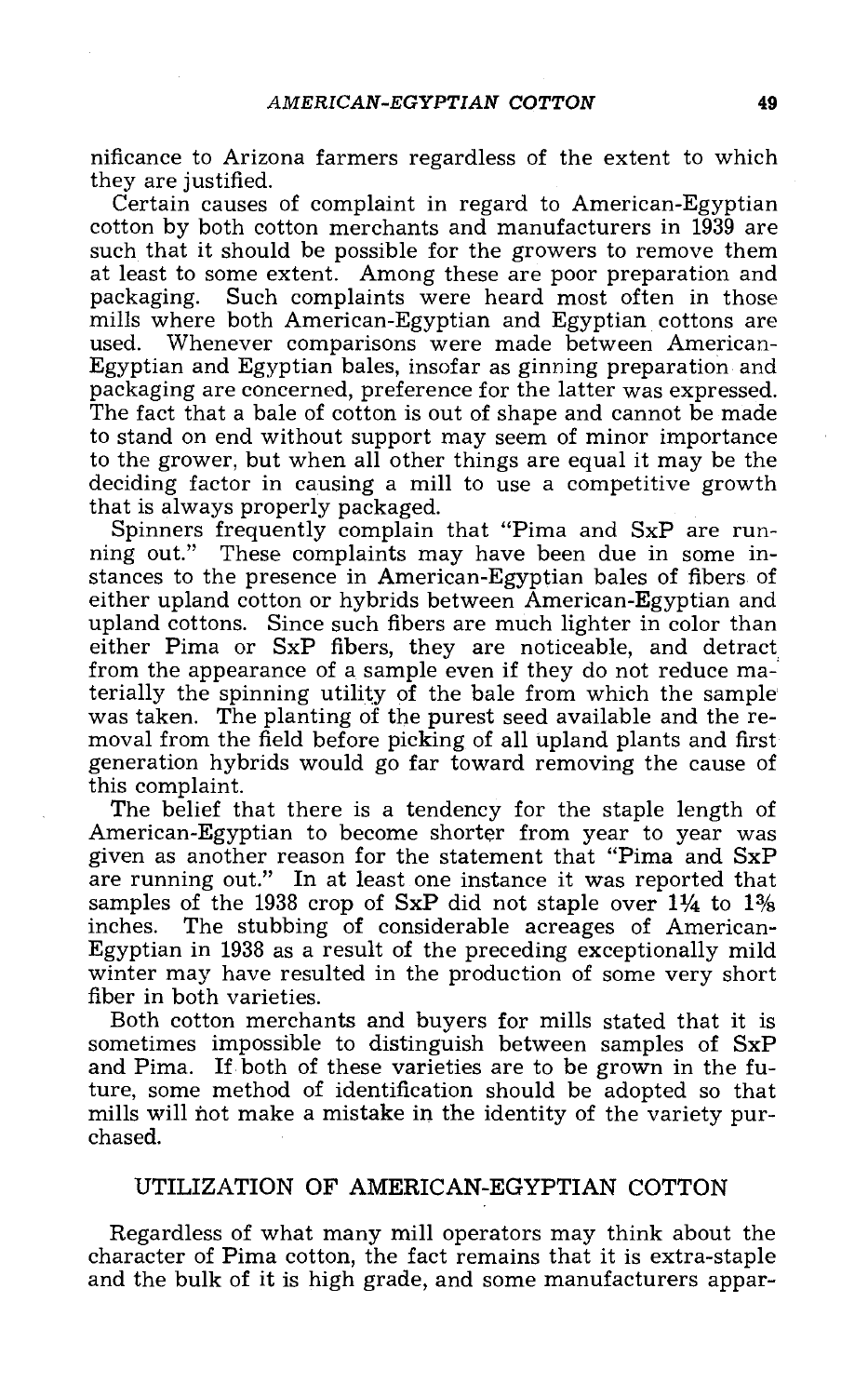ently have no complaints regarding its spinning qualities. Consumption has been much larger than it now is, and if the crop were increased again most of it would probably be consumed,<br>mainly by domestic mills. In seasons of increased production,<br>stocks tend to accumulate and prices to decline, but eventually the cotton moves into mills and is utilized in one form or another.

#### MILL CONSUMPTION FLUCTUATES WIDELY

The shrinkage in domestic mill consumption of American - Egyptian cotton since the early twenties has been drastic. So has the decrease in production. During the 8-year period ended with 1929-30, consumption averaged about 24,100 bales annually against an average of 14,600 bales during the eight seasons<br>1930-31 to 1937-38. The peak in consumption was reached in The peak in consumption was reached in 1922 -23, when it totaled 65,200 bales; whereas the low point of only 6,200 bales was reached in 1937 -38. For the 1938 -39 season, however, consumption was 18,600, or well above average for the preceding decade, and three times as large as the unusually small volume in the preceding season (Fig. 1).



Figure 1.—Consumption of American-Egyptian cotton in the United States has decreased substantially since the early twenties. For the 8-year period ended 1929-30, total domestic consumption averaged 24,100 bales<br>annually against 14,600 bales in the corresponding period ended 1937-38.<br>Mills located in the cotton-growing states accounted for less than a fifth of the total consumption in the earlier period against nearly two fifths in the latter. But New England mills still consume the bulk of the crop.

Prior to the early thirties considerable American-Egyptian cotton was exported. But since the tariff of 7 cents per pound was placed on cotton 11% inches and longer imported into the United States (1930) nearly all of it has been consumed by domestic mills.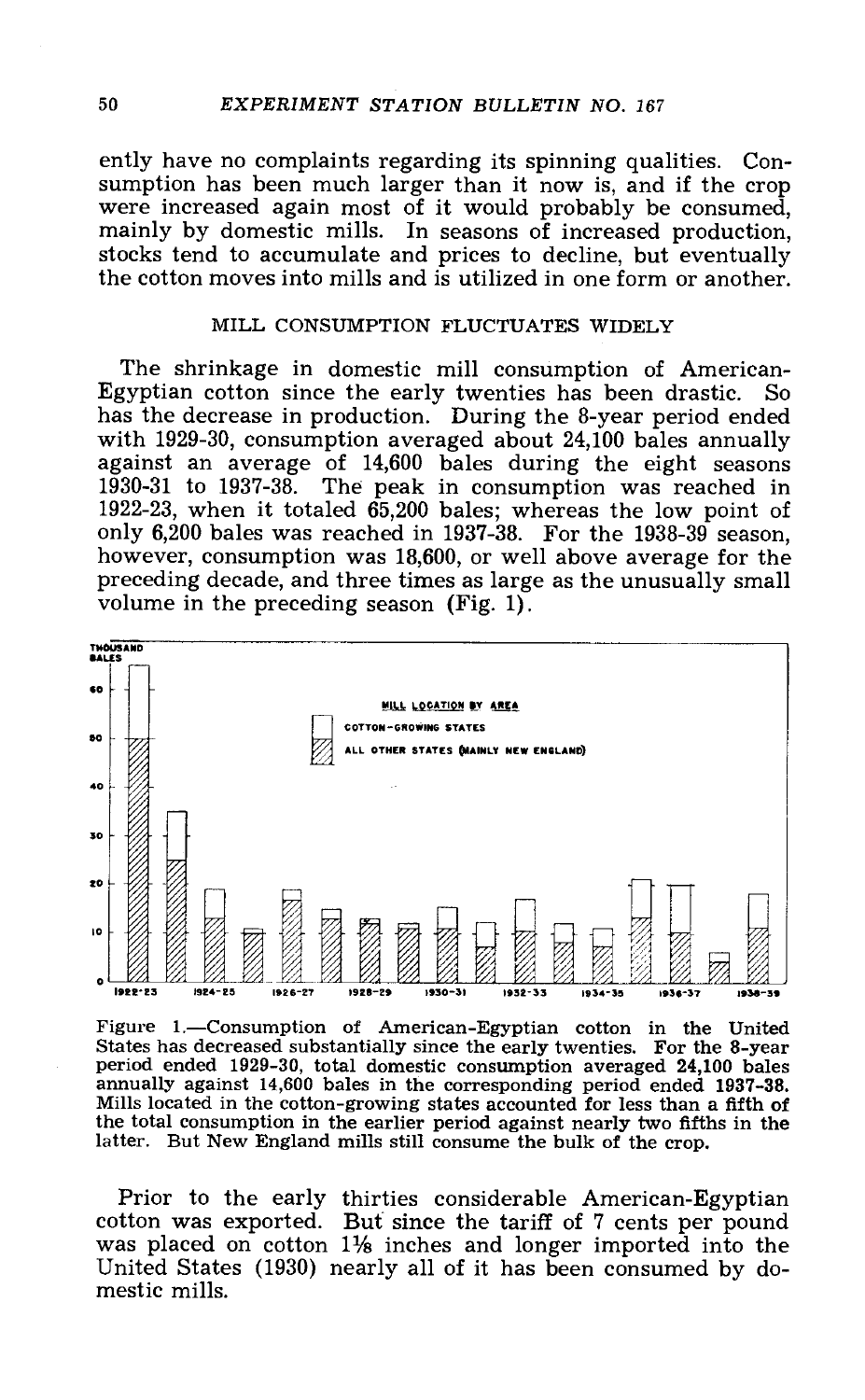Most of the American-Egyptian cotton consumed in the United States is spun in New England mills, but during the period since 1929-30 the proportion consumed in southern mills has increased materially. During the 8-year period ended with 1937-38, consumption in the southern mills comprised nearly two fifths of the total against less than a fifth during the 8-year period 1922-29 (Fig. 1). North Carolina, South Carolina, and Georgia are the principal southern states in which mills consuming American-Egyptian cotton are located. New England states having a considerable volume of consumption are Massachusetts, Rhode Island, and Connecticut.<br>Changes in consumption from season to season are of special

significance. Conditions have changed greatly since the early twenties when consumption was the highest in history, and farmers' attention is now focused mainly on the experience of more<br>recent seasons. The greatest fluctuations in mill consumption recent seasons. The greatest fluctuations in mill consumption since the early twenties came in the late thirties. The high point for the thirties was 21,400 bales in 1935-36 and the low only  $6,200$  bales in 1937-38. A larger-than-average consumption of 18,600 bales for 1938-39 indicates that consumption is not down permanently. Nevertheless, these wide fluctuations are significant and<br>the reasons for such changes are of vital interest to producers. These recent years are especially important, not only because<br>fluctuations were wide, but also because factors and conditions accounting for them may be more representative of present and near-future conditions than those prevailing in earlier years.

In general it is recognized that supplies, prices, demand for textile materials, and competition from other extra-staple cotton. especially cotton imported from Egypt, which in recent years has been largely Giza 7, Maarad, and Sakha 4, are outstanding among the factors affecting the consumption of American-Egyptian cotton. A more detailed discussion of these factors is given in subsequent sections of this report.

#### SOME CHIEF USES REQUIRING FINE AND EXTRA -STRENGTH YARN

A cotton mill is a manufacturing establishment. It consumes cotton only in the sense that it processes the fibers and converts The ultimate uses for yarns and fabrics made from American-Egyptian cotton are numerous. They range from coarse textiles for industrial uses to the finest materials for women's fashionable clothing such as evening dresses.

Yarns made from American -Egyptian cotton are spun in two types of mills. A yarn mill spins yarns for sale or use in other establishments or industries and does not weave or knit its out-<br>put. Spinning-and-weaving mills, on the other hand, spin their own yarns and weave them into cloth. Some mills also bleach, dye or otherwise "finish" the cloth they weave. These mills may also produce some yarn for sale and they may purchase a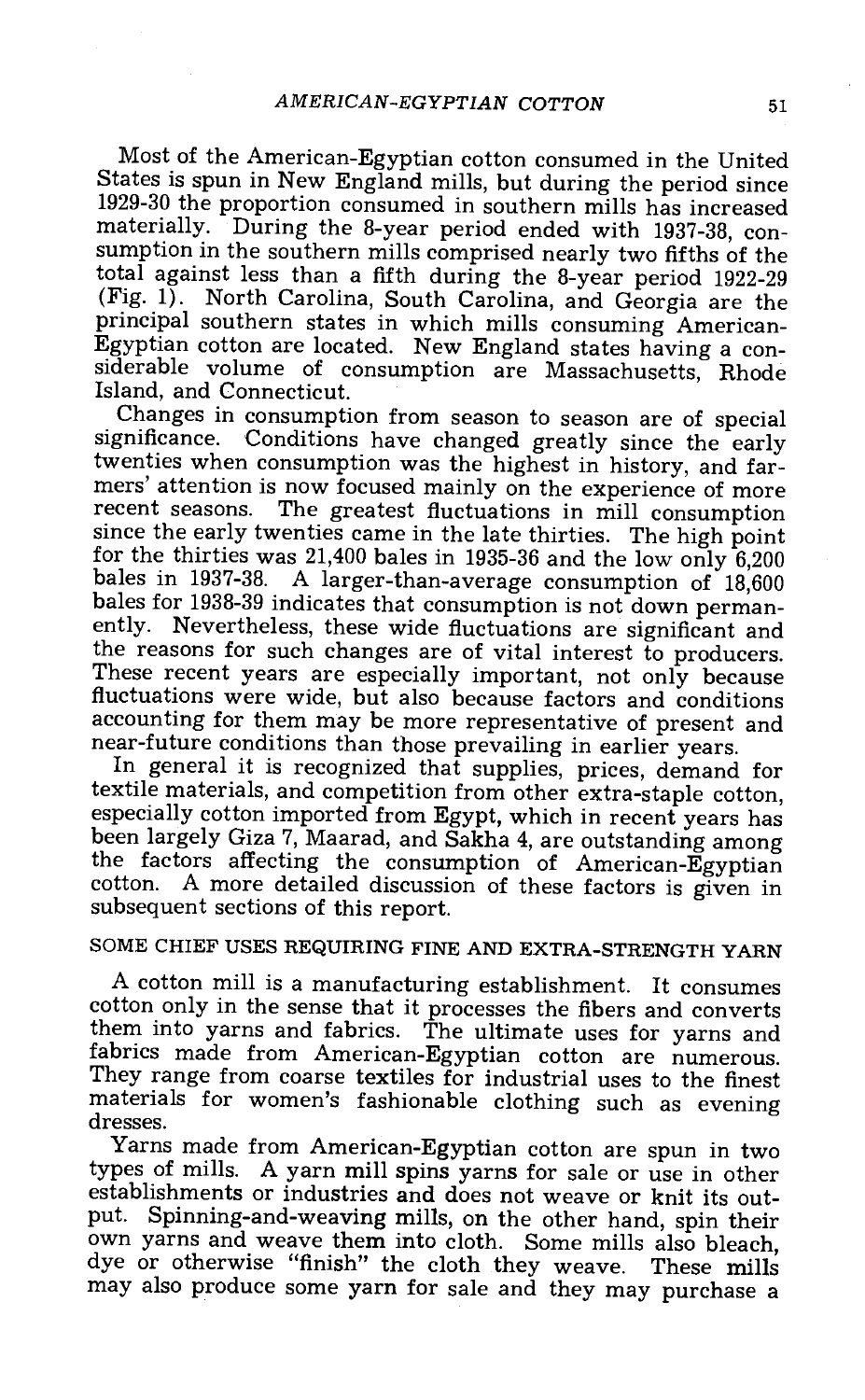part of their requirements. The principal purchasers of yarns produced for sale are thread manufacturers, weaving, knitting, and various other textile manufacturers. On the basis of information obtained from mills and various other sources, the list of uses presented in Table 1 was compiled. It should be noted in connection with this table that mills producing yarns for sale were, as a group, prone to consider much of the information regarding the use of their output as in the nature of trade secrets and were reluctant to reveal specific information relating to uses.<br>Mills weaving their own ya less secretive about their operations than were yarn mills. There were exceptions, however, to these generalizations in both groups.

#### TABLE 1.-CLASSIFICATION OF THE SPECIFIED USES FOR AMERI-CAN- EGYPTIAN COTTON DURING THE CALENDAR YEAR 1938.

I. Woven goods (produced mainly a. Window<br>in spinning-and-weaving mills) 2. Specialties in spinning-and-weaving mills)<br>
A. Clothing and accessories<br>
1. Shirtings, broadcloths, etc.<br>
a. Shirts b. Dresses c. Waitresses' uniforms, etc. d. Pajamas e. Sportswear f. Handkerchiefs 2. Voiles, organdies, marquisettes, etc. a. Dresses b. Undergarments 3. Brassiere cloth 4. "Mechanical" cloth a. Raincoats b. Ski suits d. Shirt collars and cuffs B. Household articles 1. Marquisettes a. Window curtains C. Industrial fabrics ("mechan-<br>ical" fabrics) 1. Airplane and balloon cloth 2. Typewriter cloth 3. Sail ducks 4. Tire fabrics II. Yarns (produced mainly for A. Thread 1. Sewing thread a. Clothing, hosiery, etc. b. Shoes B. Insulation, electrical, etc. C. Fish netting<br>
D. Woven goods<br>
D. Woven goods<br>
E. Knit goods<br>
F. Lace G. Tapes, bands, and belts H. Tire cords

A rough approximation of the quantity of American-Egyptian cotton used for various purposes indicates that about 65 per cent of the comparatively small consumption of this cotton during the calendar year 1938 was spun by mills manufacturing mainly woven fabrics. The remaining 35 per cent was spun by mills manufacturing yarns for sale in uses suc yarns, much consumption used by mills weaving their own yarns was probably distributed roughly as follows: 20 per cent in shirtings, broadcloths, etc.; 20 per cent in voiles, organdies, marquisettes, etc. (including those used for household articles as well as clothing); and 25 per cent in "mechanical" cloth (including that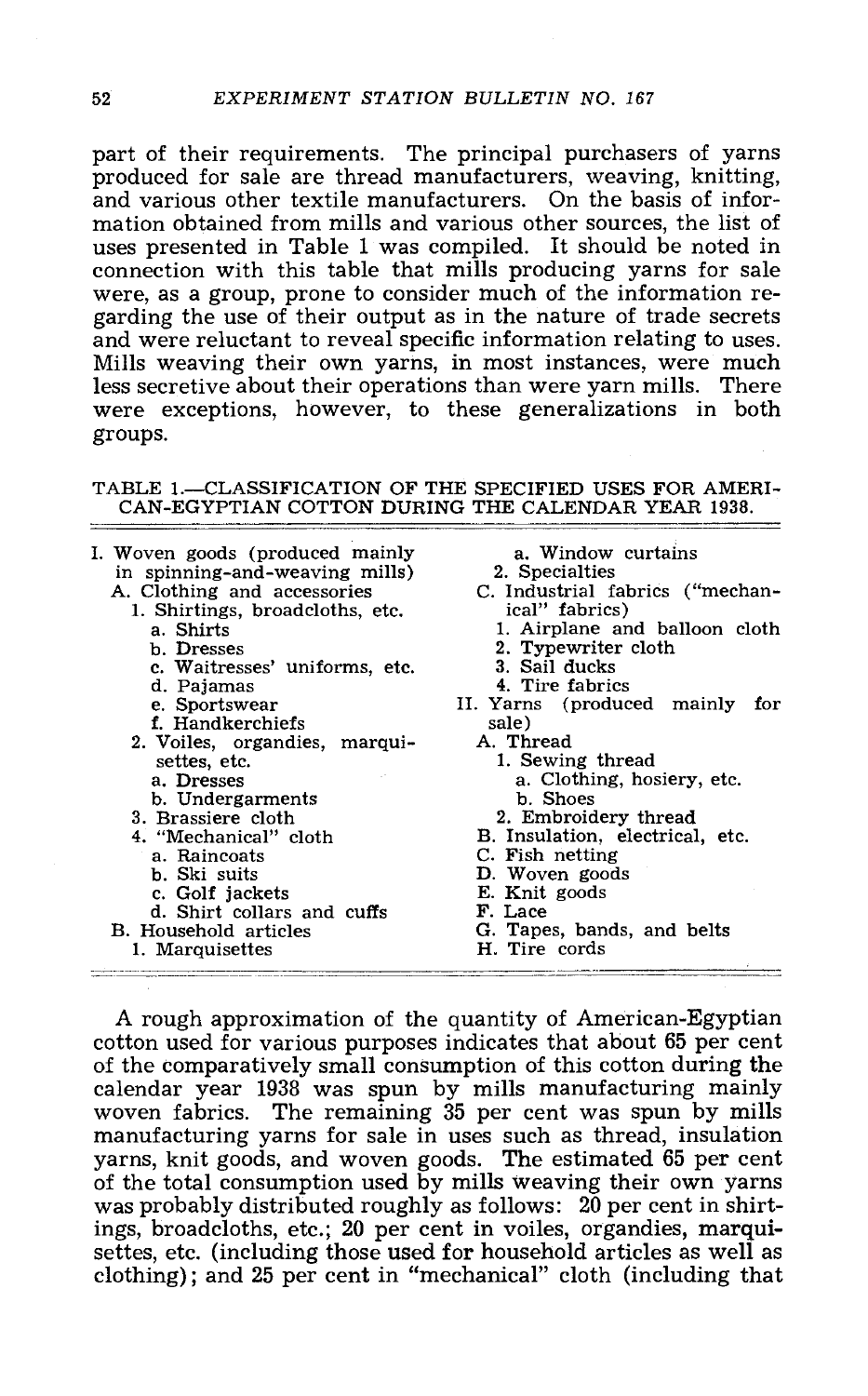used for articles of clothing as well as that used for industrial fabrics). A somewhat larger proportion of the 18,600 bales consumed

during the 1938-39 season was probably used in yarns produced for sale than during the calendar year 1938. This was due, in part, to the increased use of SxP in yarns for thread, insulaportion of Pima used in shirtings and similar fabrics during the 1938-39 season was also probably somewhat larger than during the calendar year 1938 because of the significant shift from Maarad and Sakha 4 to Pima.

The classification of the uses for American-Egyptian shows the sort of textile materials upon which Arizona farmers are dependent for the final disposal of their crop. Reduced sales of these textile materials during periods of economic depression are unfavorable to the use of American-Egyptian cotton, and conversely increased sales during periods of prosperity stimulate the use of this cotton. Special demands such as the increased use of extra-staple cotton for airplane and balloon cloth might have a very significant influence on the use of American-Egyptian cotton. A knowledge of the uses of American -Egyptian cotton is also significant for another reason. Competition between Pima and SxP and other extra -staple cottons differs substantially in uses such as thread from that in uses such as broadcloth shirts. Also, competition with other growths of cotton has an important bearing upon the consumption and use of American-Egyptian cotton.

#### COMPETITION BETWEEN AMERICAN-EGYPTIAN AND OTHER COTTONS

Competition of a more direct nature between American -Egyptian cotton and other growths of cotton is confined to a compara-<br>tively small sphere. This arises out of the fact that the domestic consumption and use of extra-staple cotton, such as Pima and SxP, is relatively small. The bulk of the American-Egyptian crop is  $1\frac{1}{2}$  inches and longer, but keen competition exists be-<br>tween this growth and cotton imported from Egypt, much of which ranges from  $1\frac{1}{4}$  to  $1\frac{1}{2}$  inches in staple length. Also there is, of course, some competition of a less direct nature with upland cotton  $1\frac{1}{4}$  inches and longer.<br>Total domestic consumption of cotton  $1\frac{1}{4}$  inches and longer

cannot be accurately determined but rough estimates indicate<br>that annual consumption of this kind of cotton probably has not exceeded 120,000 bales since the prosperous period of the late twenties (Table 2). During the 8-year period ended with 1937-38. consumption of this extra-staple cotton apparently averaged less than 85,000 bales annually, of which American -Egyptian constituted less than one fifth. Cotton grown in Egypt is the leading extra -staple cotton used in America, possibly comprising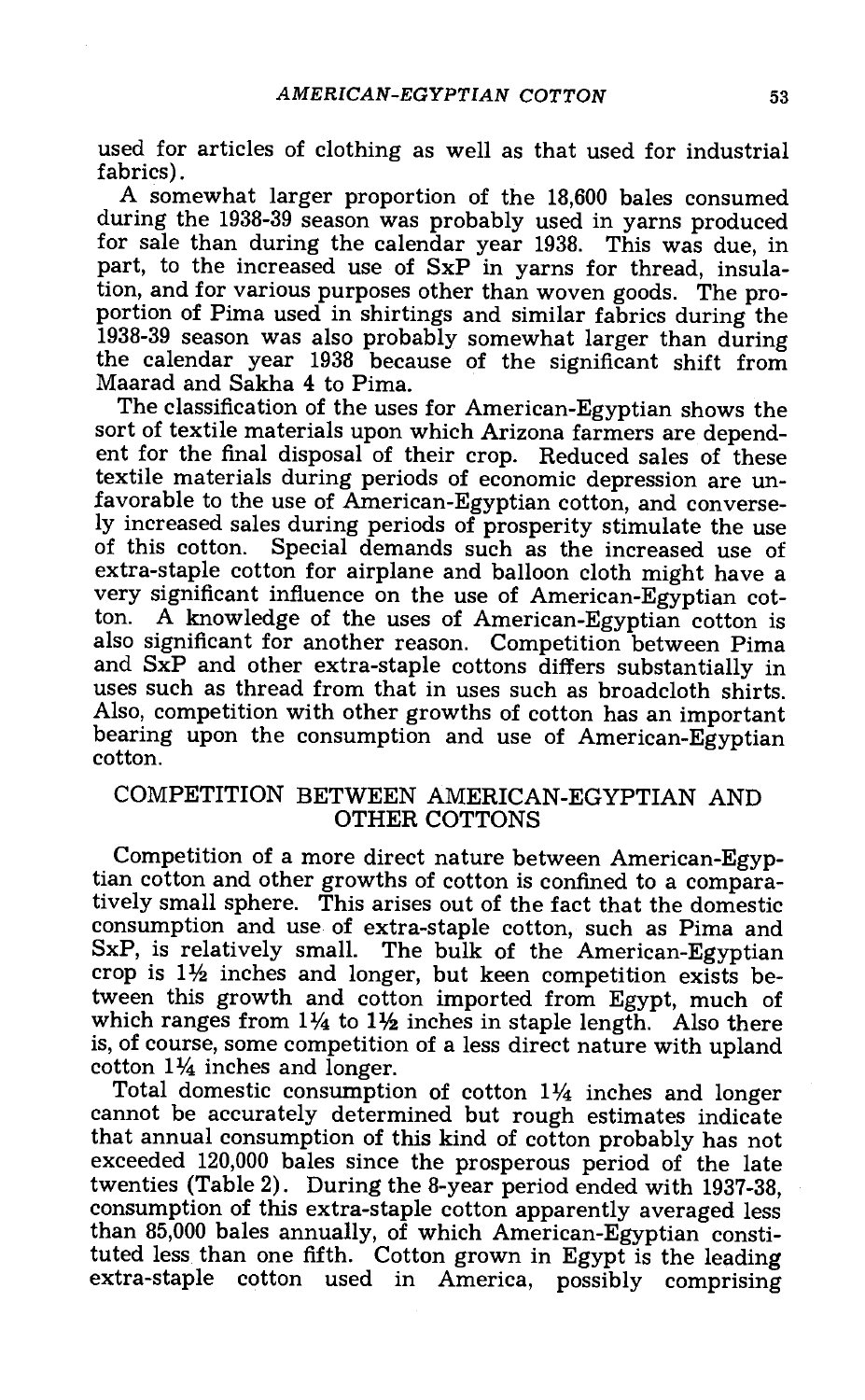about two thirds of total consumption during this 8-year period.<br>Sea Island cotton is as long or longer in staple than American-Egyptian cotton but until the last two seasons it has comprised<br>less than 1 per cent of the to staple cotton during recent years. Upland cotton 11/4 inches and longer probably averaged about the same as the consumption of American-Egyptian cotton in the United States during the 8 years, 1930-31 to 1937-38. However, with the increased production of the longer staples of upland cotton during the late thirties, consumption of upland  $1\frac{1}{4}$  inches and longer appears to have increased (Table 2). The figures upon which this discus- sion of total extra- staple cotton consumption in the United States is based are only rough approximations as regards Egyptian and upland cotton stapling mainly  $1\frac{1}{4}$  inches and longer. They are presented in an effort to provide reasonably complete information on the consumption of extra-staple cotton that is competitive with American-Egyptian cotton. The figures for Egyptian cotton may vary from the facts considerably from season to season. but it is believed that they are fairly accurate for the period as a whole. Those for American upland cotton are disappearance<br>figures which undoubtedly include some cotton that was ex-

figures ported.<br>In addition to American-Egyptian, Egyptian, domestic Sea Island, and extra -staple upland cotton, a small quantity of extra -staple Peruvian and Sea Island from the British West In- dies is consumed in the United States in most seasons. The used principally in mixtures with wool and by the asbestos trade.<br>It is ordinarily not a direct competitor of American-Egyptian<br>cotton. Imports of Sea Island from the British West Indies are cotton. Imports of Sea Island from the British West Indies are<br>very small and are included with domestic Sea Island in con-<br>sumption figures (Table 2). Some Sakellaridis and possibly other varieties of extra -staple cotton are imported from Anglo- Egyptian Sudan, but these cottons are included with Egyptian cotton in consumption figures.

The total estimated consumption of cotton  $1\frac{1}{4}$  inches and longer in the United States exceeded 100,000 bales in only one season during the eight seasons ended with 1937-38. Although the period 1930-37 is comparatively short, there is no indication that the use of these extra -staple cottons is pointing downward. Consumption was in the neighborhood of 120,000 bales in 1938-39 or only a little less than that for 1928 -29. During most of the past 8 years, when the average annual consumption was around 80,000 bales, economic conditions have been depressed. But in was the largest in history the consumption of extra-staple cotton was estimated at only about 105,000 bales. The apparent high level of consumption of cotton  $1\frac{1}{4}$  inches and longer in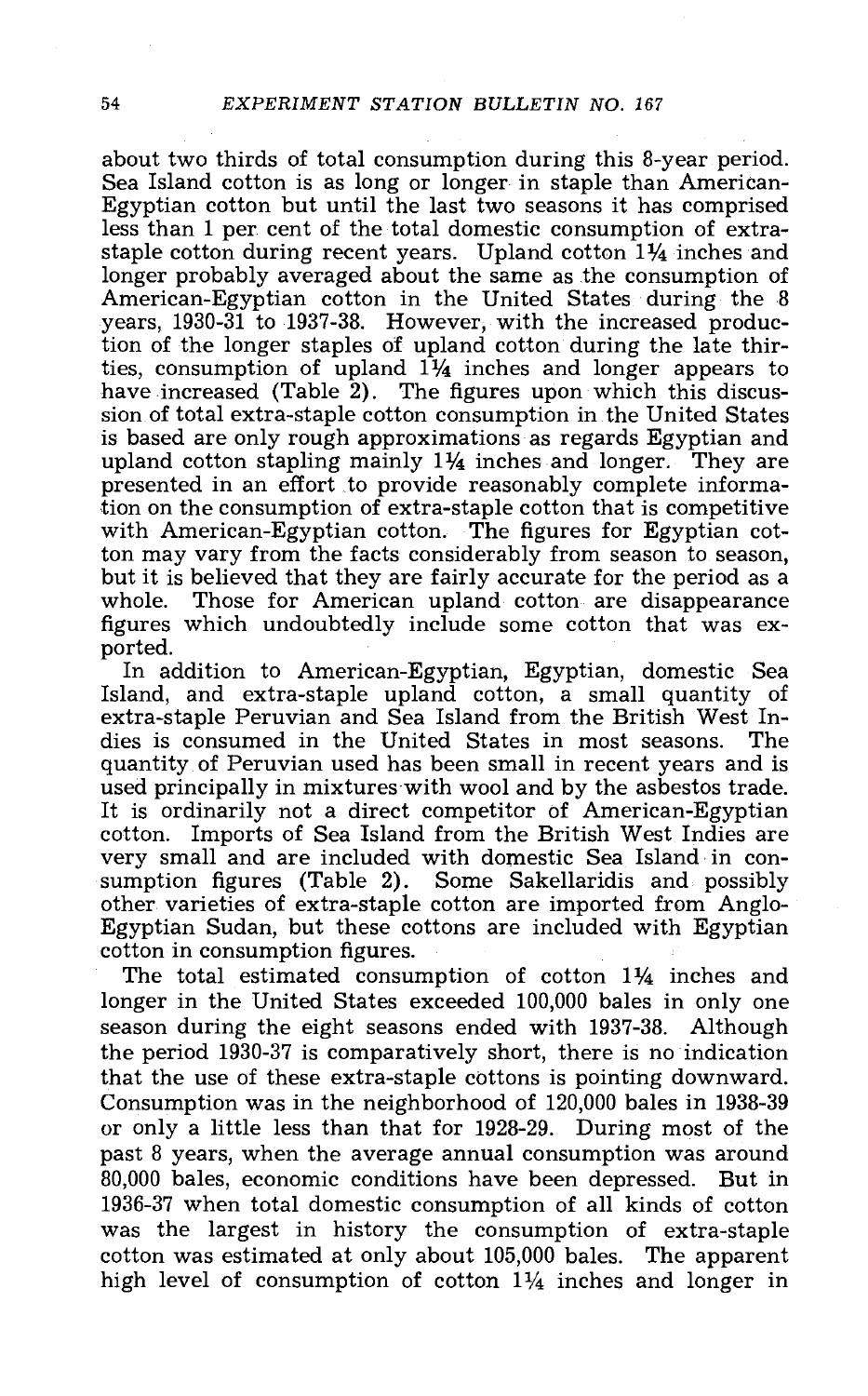| <b>Season</b>         |                        |                | Mainly 11/4 inches and longer     |                     |                                       |                        |
|-----------------------|------------------------|----------------|-----------------------------------|---------------------|---------------------------------------|------------------------|
| beginning<br>August 1 | American-<br>Egyptian* | Sea<br>Island* | Egyptian†                         | American<br>upland: | Total<br>$1\frac{1}{4}$<br>and longer | Total<br>all lengths*  |
|                       |                        |                | <b>Baless</b>                     |                     |                                       |                        |
| 1928-29               | 13.455                 | 636            | 71,000                            | 39,800              | 124,891                               | 7.091.000              |
| 1929-30               | 12,572                 | 298            | 35,000                            | 20,000              | 67.870                                | 6,106,000              |
| 1930-31               | 15,359                 | 328            | 55,000                            | 11,400              | 82.087                                | 5,263,000              |
| 1931-32               | 12,430                 | 262            | 44,000                            | 14,100              | 70,792                                | 4,866,000              |
| 1932-33               | 17,808                 | 731            | 57,000                            | 12,700              | 88,239                                | 6,137,000              |
| 1933-34               | 12.535                 | 237            | 54 000                            | 7,800               | 74,572                                | 5,700,000              |
| 1934-35               | 11,343                 | 453            | 54,000                            | 13,800              | 79,596                                | 5,361,000              |
| 1935-36               | 21,376                 | 190            | 50,000                            | 20,900              | 92,466                                | 6,351,000              |
| 1936-37               | 20,097                 | 316            | 64.000                            | 19,900              | 104,313                               | 7,950,000              |
| 1937-38               | 6.187                  | 1,560          | 46,000                            | 19,800              | 73.547                                |                        |
| 1938-39               | 18,638                 | 2.580          | 50,000                            | 46,700              | 117,918                               | 5,748,000<br>6.858.000 |
| Average.              |                        |                |                                   |                     |                                       |                        |
| 1930-37               | 14,642                 | 510            | 53,000                            | 15,050              | 83.202                                | 5,922,000              |
|                       |                        |                | Index numbers $(1930 - 31 = 100)$ |                     |                                       |                        |
| 1928-29               | 88                     | 194            | 129                               | 349                 | 152                                   | 135                    |
| 1929-30               | 82                     | 91             | 64                                | 175                 | 83                                    | 116                    |
| 1930-31               | 100                    | 100            | 100                               | 100                 | 100                                   | 100                    |
| 1931-32               | 81                     | 80             | 80                                | 124                 | 86                                    | 92                     |
| 1932-33               | 116                    | 223            | 104                               | 111                 | 107                                   | 117                    |
| 1933-34               | 82                     | 72             | 98                                | 68                  | 91                                    | 108                    |
| 1934-35               | 74                     | 138            | 98                                | 121                 | 97                                    | 102                    |
| 1935-36               | 139                    | 58             | 91                                | 183                 | 113                                   | 121                    |
| 1936-37               | 131                    | 96             | 116                               | 175                 | 127                                   | 151                    |
| 1937-38               | 40                     | 476            | 84                                | 174                 | 90                                    | 109                    |
| 1938-39               | 121                    | 787            | 91                                | 410                 | 144                                   | 130                    |
| Average.              |                        |                |                                   |                     |                                       |                        |
| 1930-37               | 95                     | 155            | 96                                | 132                 | 101                                   | 113                    |

# TABLE 2.--ESTIMATED CONSUMPTION OF COTTON, MAINLY 1½ INCHES AND<br>LONGER, BY SPECIFIED KINDS AND TOTAL OF ALL STAPLE LENGTHS,<br>UNITED STATES, BY SEASONS, 1928-29 TO 1938-39.

Compiled from reports of the Bureau of the Census.<br>
These figures are rough estimates based on the following computations: Total<br>
domestic consumption of Egyptian cotton in each season was multiplied by the<br>
estimated per

exports.<br>
§ American-Egyptian, American upland, in running bales, round bales counted as<br>
half bales. Egyptian in equivalent 500 pound bales. Sea Island consumption<br>
figures adjusted to equivalent bales of approximately 50

1938 -39 was due in considerable part to the increased production and use of extra -staple upland cotton (Table 2).

American-Egyptian cotton is, at least in some degree, directly competitive with nearly all extra-staple cottons. And the extracompetitive with nearly all extra-staple cottons. And the extra-<br>staple cottons as a group are indirectly competitive with shorter<br>staple cottons. It is true that the longer staples are required for<br>fine and extra-strength prices than the shorter staples. But this does not mean that the longer staples are unsuitable for the production of cotton textiles made from shorter staples of upland cotton. Cotton textiles re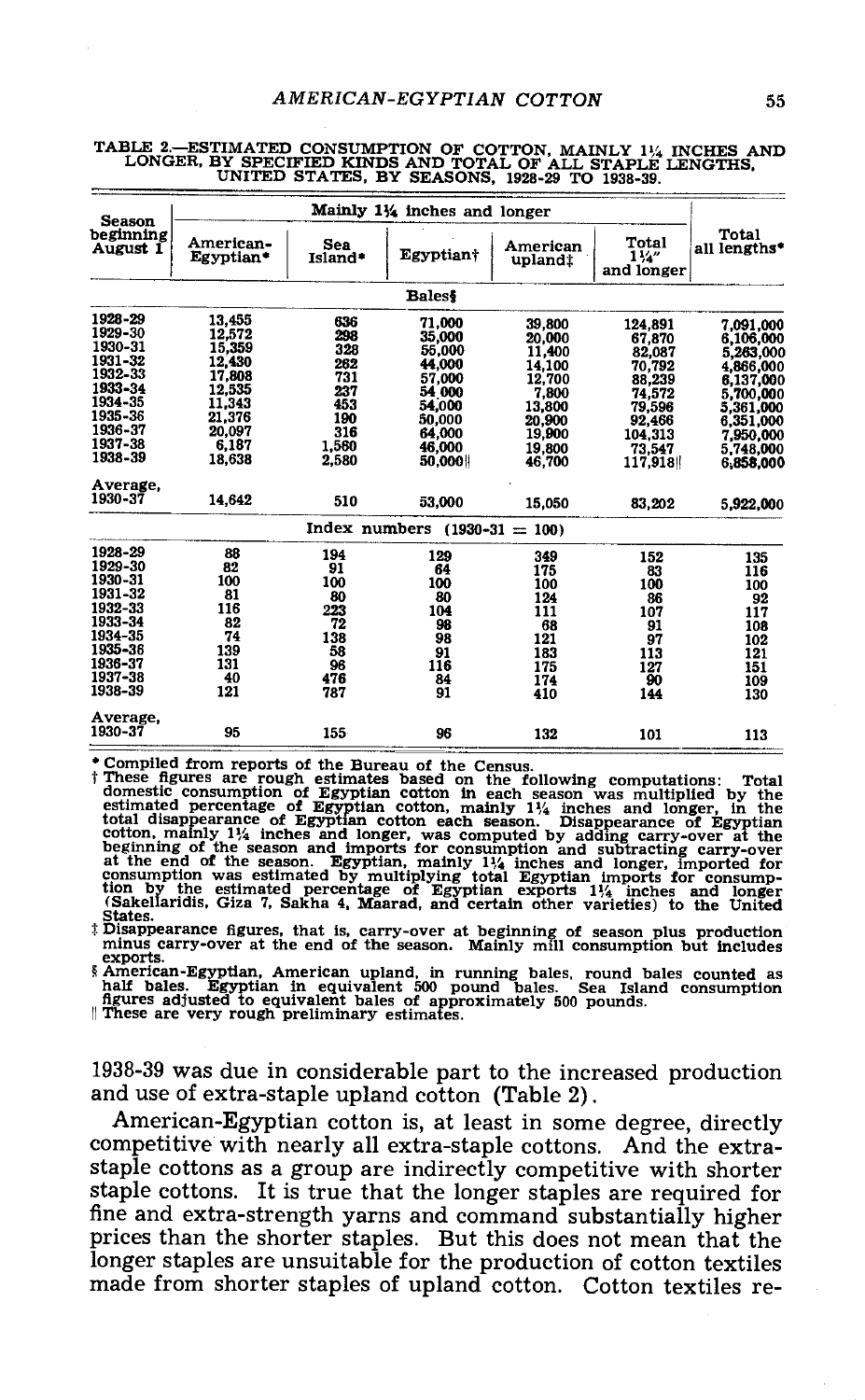quiring medium and coarse yarns constitute the bulk of the out-<br>put of domestic mills. And if adequate supplies of the longer<br>staple cottons were available at prices more nearly equal to those for shorter staples, they would undoubtedly be used in much larger volume for spinning these coarser yarns. Whenever. American-Egyptian and its more direct competitors such as extra-staple cottons grown in Egypt are twice or even more than twice as high in price as upland cotton 7/8 to 15/16 inch in staple, the market outlet for the extra -staple cottons will probably be restricted to a comparatively small volume.

#### COTTONS GROWN IN EGYPT (GIZA 7, MAARAD, SAKHA 4, ETC,) COMPETE DIRECTLY

Direct competition from cotton grown in Egypt is of immediate concern to Arizona producers of American-Egyptian cotton. The domestic consumption of these competitive Egyptian cottons was estimated at about 50,000 bales in 1938-39 or about the same as the 8-year average ended with 1937-38 (Table 2). The consumption of Egyptian cotton approximating  $1\frac{1}{4}$  inches and longer was substantially more than double that of American-Egyptian in 1938 -39 and on the average about three and one half times as

large.<br>Total Egyptian cotton consumed in the United States in 1939 was confined largely to staples  $1\frac{1}{4}$  inches and longer, although until recently a substantial volume of shorter cotton ranging around  $1\frac{1}{8}$  inc principal extra-staple varieties of Egyptian cottons now used by mills in the United States are Giza 7, Sakha 4, and Maarad. A survey of mills in 1939 indicated that Giza 7 is directly competitive with American-Egyptian, especially SxP, in the coarser counts of yarn usually made from extra-staple cotton, especially those spun by mills specializing in thread yarns, and in general that Maarad and Sakha 4 are directly competitive in the finer counts of such yarn, notably in yarns spun by mills weaving shirtings and dress goods.

With many yarn mill operators holding the view that the character of Pima cotton makes it unsuited for thread yarns where extra -staple cotton is used and with SxP a comparatively new product, it is not surprising that it is in thread that imported Egyptian cotton finds its principal use. In 1932 it was estimated that 75 per cent of Egyptian Sakellaridis consumed in the United States was used in the manufacture of thread.<sup>6</sup> Altiough the importance of Sakellaridis has diminished considerably since 1932, Giza 7 having displaced most of it in domestic<br>mills, the bulk of the extra-staple cotton used in the manufacture<br>of thread yarns is still imported Egyptian.<br>SxP appears to be gaining ground as a raw materi

<sup>°</sup> Long- Staple Cotton, Report No. 85, Second Series, United States Tariff Commission, p. 55.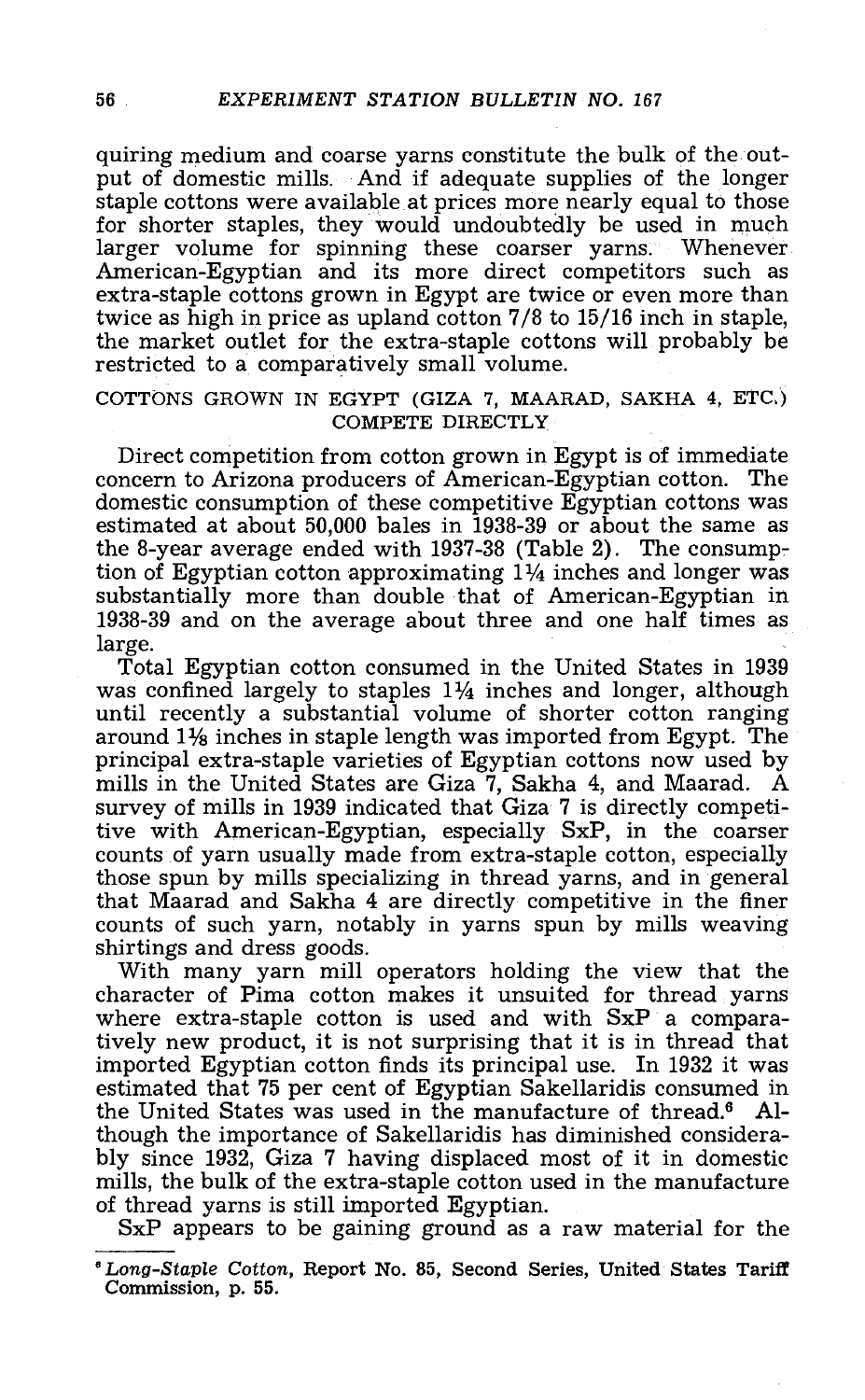output of mills specializing in thread yarns, but its use was not extensive during 1939. It is nevertheless significant to note that if SxP should prove generally satisfactory to thread yarn spinners it might displace considerable extra-staple Egyptian cotton now imported. The extent of any such displacements, naturally, will depend upon the size of the crop and supply of SxP. Moreover, until SxP becomes established, a price incentive, in the form of discounts under prices of Egyptian cotton, may be needed to induce mills to use 1938-39 season when supplies of SxP increased and when prices of SxP averaged something like 2 cents per pound lower than competitive Egyptian cottons during the months of September

Even if it were definitely established that neither Pima nor<br>SxP is technically suited for the bulk of the thread yarn out-<br>put of domestic mills, there is room for expansion in other uses.<br>Not all extra-staple Egyptian co ment of this much imported Egyptian by American-Egyptian<br>cotton.might.almost.double.domestic.consumption of the latter.

It is important to re-emphasize that increased supplies and<br>lower prices of American-Egyptian cotton as compared with imported Egyptian would tend to stimulate the use of both Pima<br>and SxP in most if not all uses. This was well demonstrated during the 1938-39 season, when consumption increased to about 18,600 bales against only 6,200 in the preceding season. Conversely, a reduction in supplies of American-Egyptian and higher prices relative to imported Egyptian would undoubtedly reduce the domestic use of extra-staple cotton produced in Arizona. This was demonstrated by the 1937 -38 season when the domestic consumption of American -Egyptian cotton dropped to less than 6,200 bales as compared with more than 20,000 in each of the two previous seasons (Table 2).

Most mill operators express a preference for imported Egyptian cotton. There is little or no disfavor or prejudice against Egyptian cotton apparent among spinners such as is found with respect to American-Egyptian cotton. It is true Giza 7 is generally considered too short in staple length to displace Pima in the finer yarns. But Maarad and certain other varieties of cotton produced in Egypt compare favorably with Pima in staple and could easily displace American-Egyptian in the finer count yarns.

The relationship between price spreads of American-Egyptian and imported Egyptian cotton and the resultant changes in con- sumption of American -Egyptian is shown by the four seasons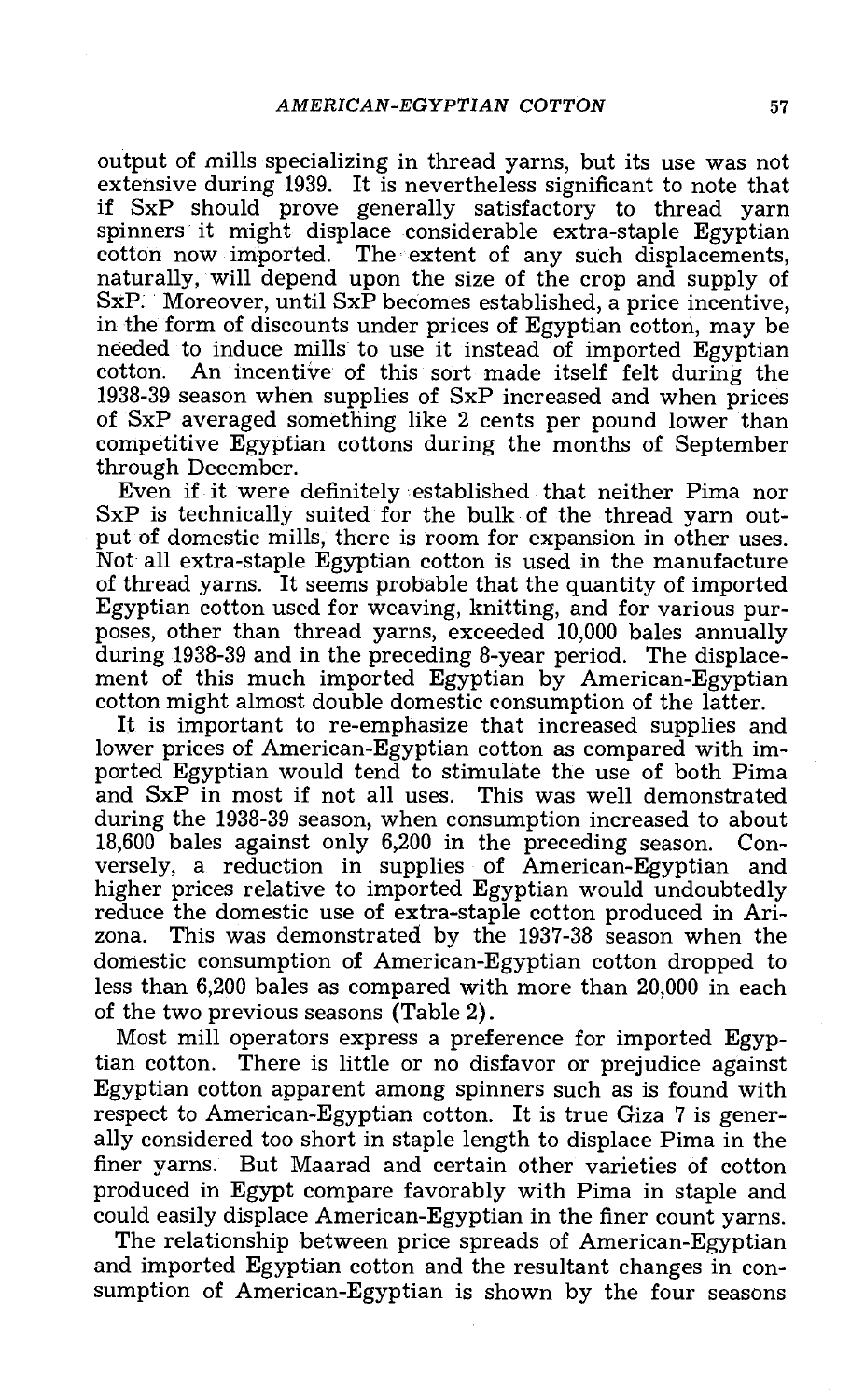ended with 1938-39.<sup>7</sup> These four seasons should be more significant from the standpoint of the near future than any other similar period because uses and mill practices in connection with American-Egyptian cotton have undoubtedly changed considera-<br>bly over a period of years. Moreover, this is the period regarding which mill operators were interviewed with respect to the influence of price spreads upon intersubstitutions between American- Egyptian and imported Egyptian cottons. These interviews showed fairly definitely that price was an important factor ac-<br>counting for shifts from one growth to the other during the seasons under consideration. It was, of course, not the sole influence but for this period it was an important if not a dominant factor accounting for variations in the consumption of American-Egyptian cotton.

During the 1935-36 marketing season (September-December) the price of Pima No. 2 averaged 2.2 cents less than the price of Egyptian Sakellaridis at New England mill points. This price spread was enough to induce a substantial shift from imported Egyptian to American-Egyptian. Mill consumption of American-Egyptian increased 10,000 bales or nearly 90 per cent from that in the 1934-35 season, whereas the consumption of Egyptian cotton 1% inches and longer decreased an estimated 3,200 bales or about 8 per cent from the previous season (Table 3).

| Season                                              |                                      | New England mill prices<br>(cents per pound) |                                       |                                               |                                       | Consumption (increase or decrease)<br>from previous season) |                                               |  |
|-----------------------------------------------------|--------------------------------------|----------------------------------------------|---------------------------------------|-----------------------------------------------|---------------------------------------|-------------------------------------------------------------|-----------------------------------------------|--|
| beginning<br>August 1                               | Pima<br>No. 2*                       | Sakel-<br>laridis<br>$F.G.F.*$               | Spread<br>Pima<br>minus<br>Sakel.     |                                               | American-Egyptian                     |                                                             | Egyptian $1\frac{1}{4}$ inches<br>and longert |  |
|                                                     |                                      |                                              |                                       | <b>Balest</b>                                 | Per cent                              | Balest                                                      | Per cent                                      |  |
| 1935-36<br>1936-37<br>1937-38<br>1938-39<br>1939-40 | 24.8<br>30.6<br>27.8<br>21.2<br>25.2 | 27.0<br>29.9<br>26.7<br>23.8<br>23.0         | $-2.2$<br>0.7<br>1.1<br>$-2.6$<br>2.2 | 10.000<br>$-1.300$<br>$-13.900$<br>12,400<br> | 88<br>- 5<br>$-69$<br>201<br>1.111111 | $-3.200$<br>14.000<br>$-18,700$<br>4.300<br>۰<br>           | - 8<br>28<br>$-30$<br>                        |  |

TABLE 3.--PRICES AND PRICE SPREADS BETWEEN PIMA AND SAKELLARIDIS<br>AT NEW ENGLAND MILL POINTS AND CHANGES IN CONSUMPTION<br>OF AMERICAN-EGYPTIAN AND EGYPTIAN, MAINLY 11/4 INCHES<br>AND LONGER, UNITED STATES, 1935-36 TO 1939-40.

\* Average prices for the 4 months, September through December.<br>† Estimates.<br>‡ American-Egyptian is in running bales, and Egyptian is in equivalent 500-pound bales.

For the purpose of these comparisons New England mill prices for Pima No. 2, 1 9/16 inches and Egyptian Sakellaridis Fully Good Fair are used. Although the use of Sakellaridis in the United States was comparatively small, prices is not available for any other Egyptian variety during the whole<br>of this period, and Sakellaridis prices are believed to be reasonably well<br>suited to illustrate these relationships. Since many mills buy most of their season's supply of American-Egyptian during the marketing season for this variety, average prices for the 4 months, September through De- cember, are used to show price -consumption relationships.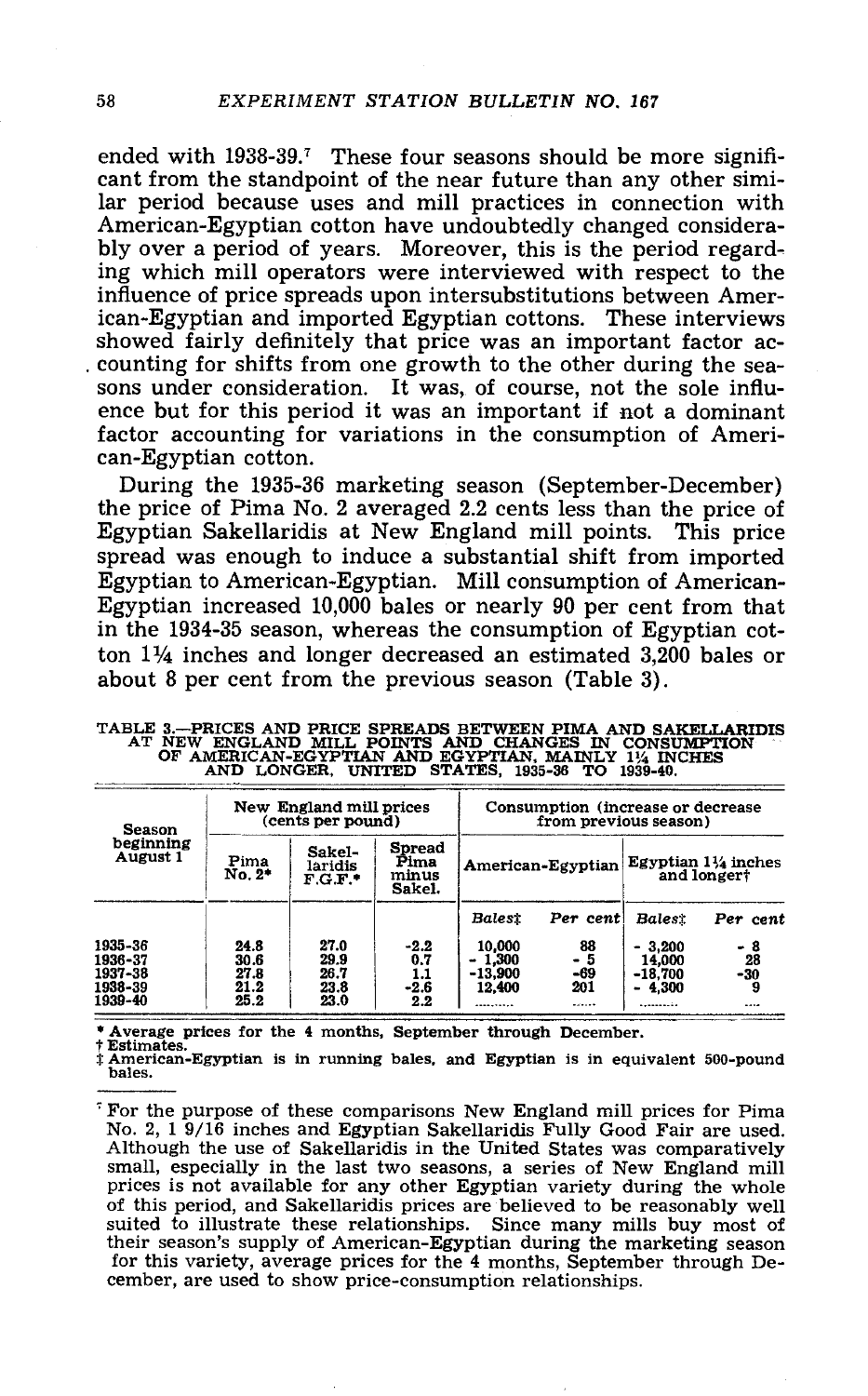With Pima averaging about 0.7 cent higher than Sakellaridis during the 1936-37 marketing season, consumption of American-<br>Egyptian decreased about 1,300 bales or 5 per cent. Egyptian consumption on the other hand increased an estimated 14,000 bales or 28 per cent (Table 3). Three-quarters of a cent spread between Pima and Sakellaridis prices is apparently not sufficient inducement to cause widespread shifting from one growth to the other, and this point was substantiated by interviews with spinners using these cottons interchangeably. Nevertheless there was apparently some shifting even at this difference, since the consumption of American-Egyptian decreased slightly, whereas that of extra-staple Egyptian appears to have increased substantially, and the domestic consumption of all kinds of cotton in-

creased to a new high.<br>Price spreads during the 1937-38 marketing season averaged<br>higher than during the previous season. In August, 1937, the<br>price of Pima No. 2 was quoted at 4.0 cents per pound higher<br>than Sakellaridis As the marketing season got under way, however, the spread narrowed, but the average for the 4 months, September through<br>December, was 1.1 cents. The continuation of a relatively higher<br>price for Pima cotton coupled with a comparatively small supply<br>of this cotton and the reduced only 6,200 bales of American-Egyptian in that season was the smallest in more than 20 years. Consumption of imported Egyptian also dropped sharply in 1937-38, the decline amounting to about 19,000 bales or 30 per cent of consumption for the previous season. The consumption of American-Egyptian, however, was<br>off nearly 70 per cent (Table 3). The financial advantage gained<br>by mills through the use of Egyptian cotton rather than Ameri-<br>can-Egyptian was emphasized by the

This competitive situation with respect to extra-staple Egyptian<br>cotton was changed sharply in 1938-39 as compared with the previous season. With price spreads again favorable to the use<br>of American-Egyptian cotton, adequate supplies, and improved<br>demand conditions for cotton textiles generally, consumption increased sharply. The price of Pima No. 2 averaged 2.64 cents per<br>pound less than Sakellaridis during the 1938-39 marketing sea-<br>son, and consumption increased 12,400 bales, or more than 200 per cent. Consumption of imported Egyptian cotton increased an estimated 4,300 bales, or less than 10 per cent (Table 3).

#### SEA ISLAND COTTON MAY BECOME AN IMPORTANT DIRECT COMPETITOR

Sea Island cotton production is being revived after a period in which production was negligible in the United States. More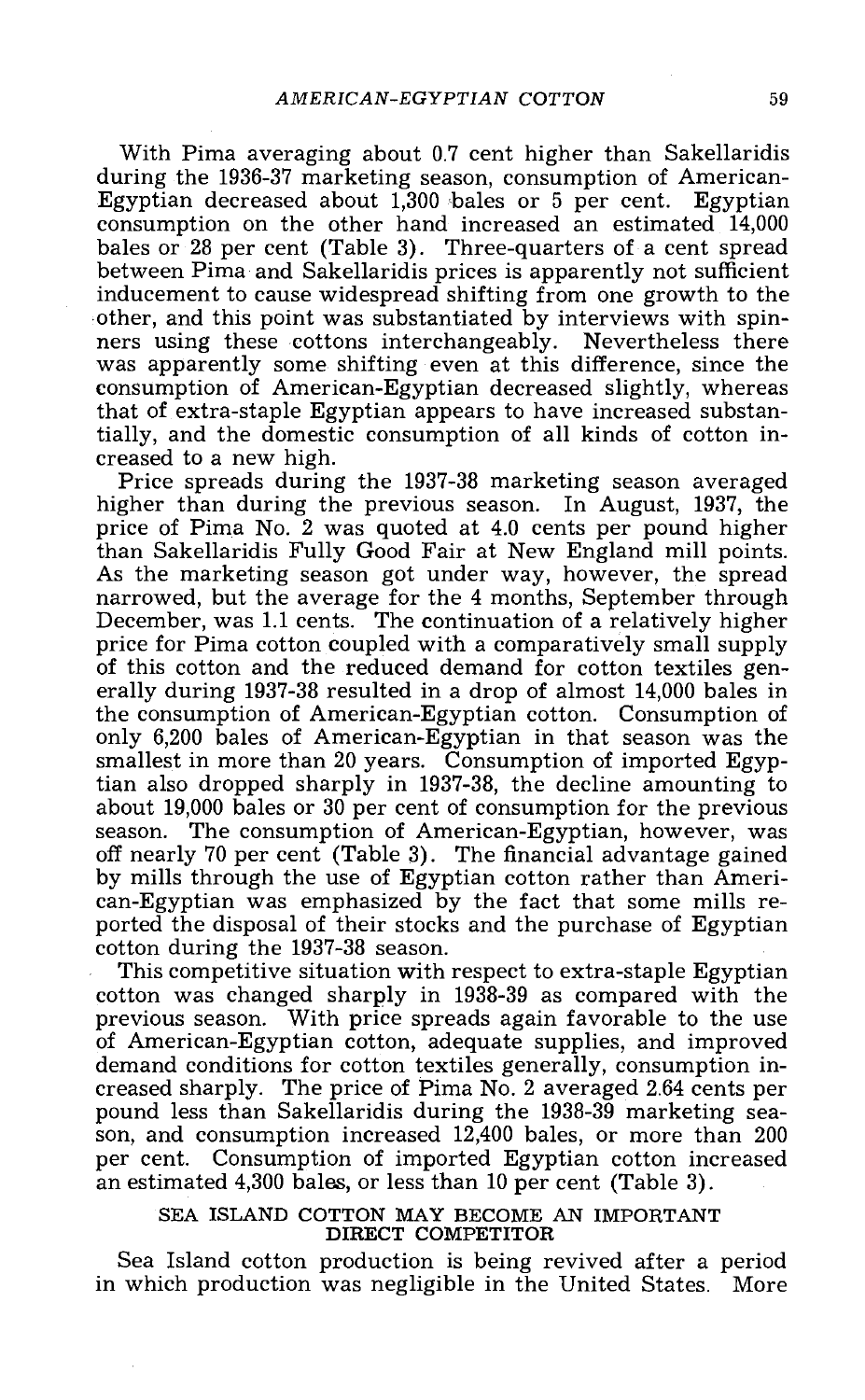than 90 per cent of the 1938 Sea Island crop was 1 9/16 inches and longer as compared with less than 75 per cent for American-Egyptian cotton in that season. The Sea Island crop (produced mainly in Florida and Georgia) was placed at 3,400 bales of 500 pounds gross in 1938 and 1,900 bales in 1939 (December 1, esticotton, and since most Sea Island is used in the manufacture of thread yarns it seems unlikely that it has displaced much, if any, American -Egyptian cotton. But if the production of Sea Island should be materially increased, it might become a significant direct competitor of American-Egyptian, especially SxP, for use in thread yarns. Total consumption was placed at about 2,600 bales in 1938 -39 against about 1,600 in the previous season and an 8 -year average of only a little more than 500 bales (Table 2) .

#### LONGER STAPLES OF AMERICAN UPLAND COMPETE INDIRECTLY

The consumption of American upland cotton 1<sup>1</sup>/4 inches and longer has been well maintained during recent years, with some increase during the late thirties and a substantial increase in 1938 -39, according to disappearance figures (carry -over at the beginning of the season plus production minus carry -over at the end of the season). Disappearance of these extra staples of up-<br>land cotton averaged about 15,000 bales during the 8 years ended with 1937-38 against an average of about 20,000 bales in the last three seasons of this period. In 1938-39, however, consumption appears to have increased to upwards of 47,000 bales with the substantial increase in production in that season. Exports included in these disappearance figures are not known, but they are believed to be small, at least since 1930 -31.

This extra -staple upland cotton averages considerably shorter in staple length than American -Egyptian, since very little of it is as long as  $1\frac{1}{2}$  inches. It probably competes directly with the shorter lengths of imported extra-staple Egyptian and indirectly<br>with American-Egyptian cotton. New England mill prices of<br>Middling 1¼ inches upland cotton averaged about 17.7 cents per pound during the eight seasons ended with 1937-38 against  $25.7$ for Pima No. 2. Although the 8-year average price spread between Middling 11/4 inches cotton and Pima No. 2, 1 9/16 inches was 8 cents per pound, average differences varied from a low of approximately 4.5 cents for 1934 -35 to a high of nearly 11 cents in 1936-37. But in 1938-39 this spread narrowed to less than 5 cents against nearly 10.5 cents in 1937-38.

If American-Egyptian cotton production should be expanded<br>to the high levels of the twenties when a maximum crop of  $100,000$  bales was produced, it would doubtless meet more direct competition from upland cotton 11/4 inches and longer. In the absence of a marked extension of the uses for extra -staple cotton another possible outlet for sharply increased supplies of Pima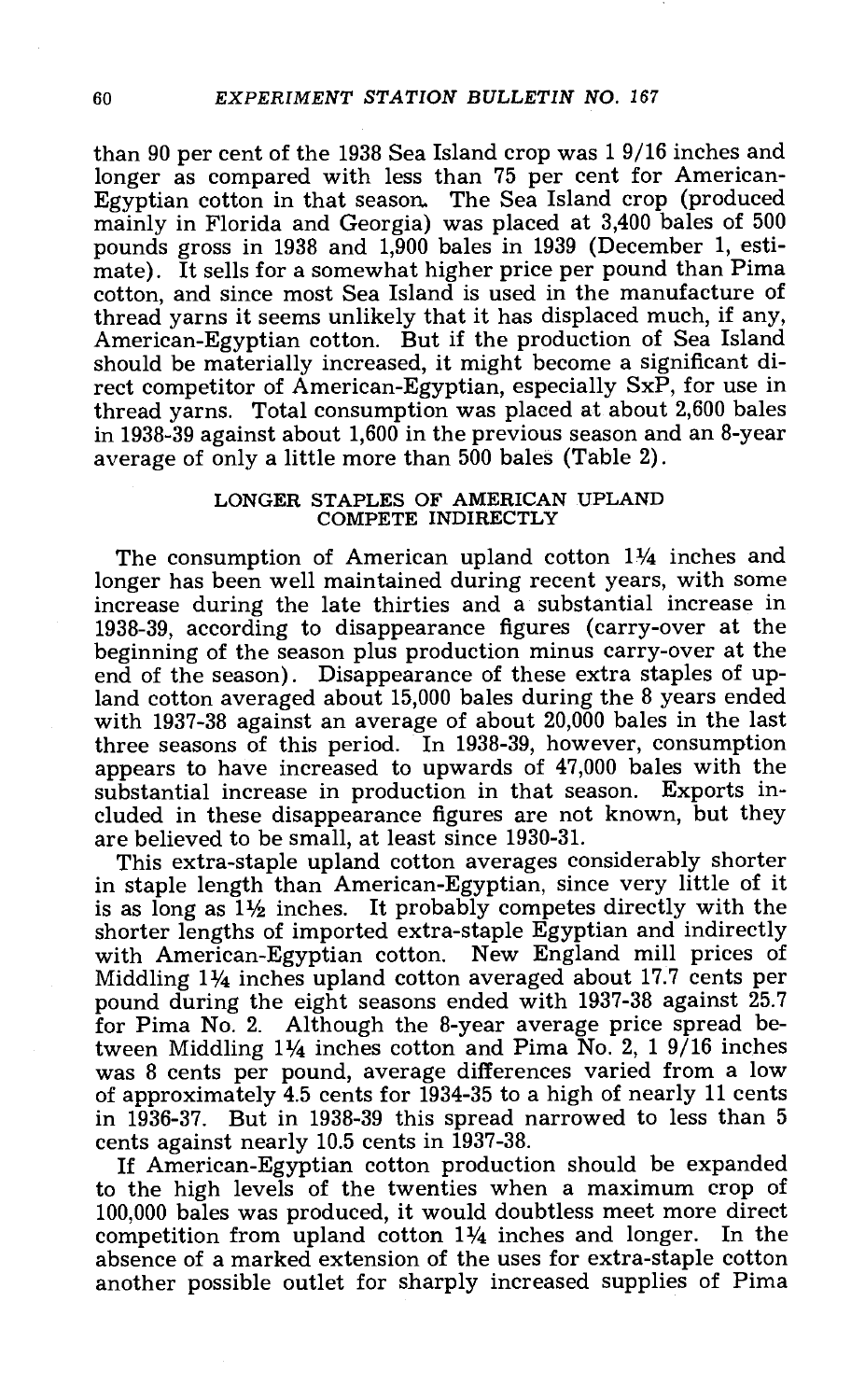and SxP is the export market. But American-Egyptian cotton entering foreign markets would compete with the longer stapled cottons produced in Egypt and forego the protection afforded by the United States duty of 7 cents per pound levied on imports of cotton  $1\frac{1}{8}$  inches and longer.

Under present conditions there is undoubtedly indirect competition between the longer staples of upland cotton and Ameri-<br>can-Egyptian, but the two usually do not compete directly in the sense that they are used interchangeably in the same kinds of<br>yarns and fabrics as are imported Egyptian cotton and Ameri-<br>can-Egyptian. The sort of competition that occurs between<br>American-Egyptian and the longer staples found in the manufacture of woven goods.

In shirtings, for example, yarns may be made in counts ranging from approximately 50s to 100s from staples varying from  $1\frac{1}{8}$  inches or longer upland to  $1\frac{1}{8}$  inches or longer Pima. This does not necessarily mean that these fabrics are made in the same mill, but the finished shirtings regardless of source may be made up into shirts to sell within a retail price range of from \$1.85 to \$4.50 each. Mail order catalogues for the spring and summer of 1939 advertised "Pima" shirts priced under \$2.00 and a large New York department store advertised Pima shirts at warp only. The lower-priced shirts usually contain single yarns of about 50s count, whereas the higher-priced shirts ranging from \$2.50 to \$4.50 or more are often made of much finer yarns—<br>frequently two-ply yarns of about 100s count requiring extrastaple cotton. That these Pima shirts compete directly with similar garments made from the longer staples of upland cotton is indicated by the fact that many of the shirts sold in the retail price range of from \$1.85 to \$2.50 are made from upland cotton. The same situation exists with respect to woven goods used for such purposes as house dresses, street dresses, and tearoom uniforms.

In clothing where the fabrics are not subjected to rigid strength tests, considerable variation in cottons and yarns is possible and frequently occurs. One of the principal reasons for varying the materials used in finished clothing is the desire on the part of garment manufacturers to keep their finished product within a certain retail price range. When shirts, for illustration, are being made to sell at around \$2.00, a high quality Pima broadcloth may be used when cotton and labor costs are comparatively low, and a much less exp

In uses like these where considerations having to do with retail merchandising rather than direct competition between cottons exist, the competitive position of American -Egyptian cotton may be strengthened through advertising. As indicated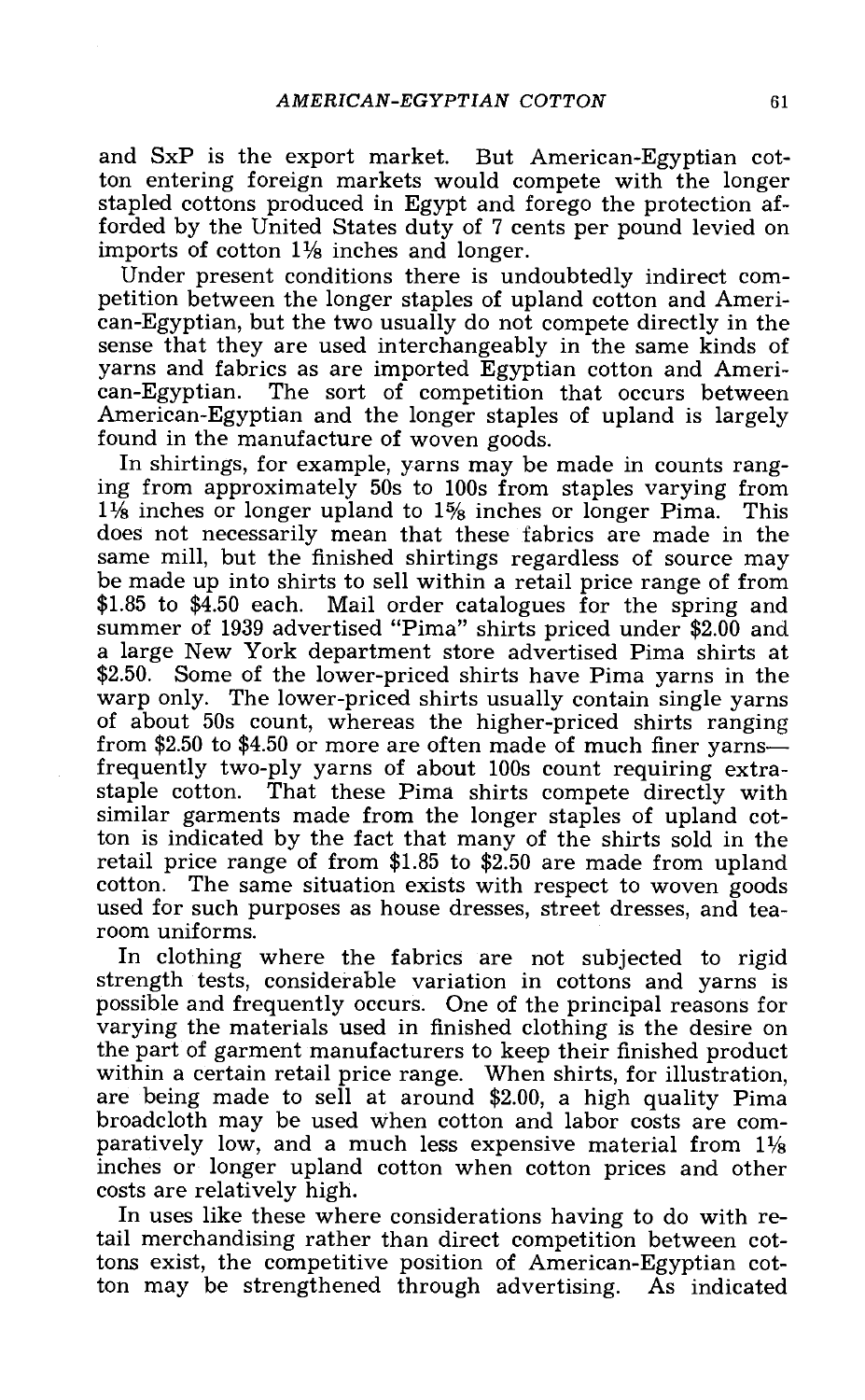above, certain manufacturers, mail order houses, and retail stores advertise garments such as shirts and dresses by stating that they contain Pima cotton. In this connection more definite information is needed regarding the durability and other qualities of garments made from Pima cotton and those made from the longer staples of upland cotton. If definite advantages, in addition to more attractive cloth and garments, could be cor-<br>rectly and effectively presented to consumers, such information would certainly strengthen the competitive position of Ameri-<br>can-Egyptian cotton.

#### COMPETITION WITH RAYON

Rayon has undoubtedly displaced a substantial quantity of cotton in nearly all qualities except possibly the lowest grades and shortest staples. These displacements have reduced the consumption of American -Egyptian cotton as well as that of upland and other kinds of cotton below what it would have been otherwise. During the eight seasons, 1930 -31 to 1937 -38, there is some evidence that the use of extra-staple cotton was decreased by rayon competition more than that of the shorter staples. When expressed as a percentage of consumption during the 1930-31 season, the average annual consumption of American-Egyptian cotton was 96 for the 4 years ended with 1937 -38 against 107 for total extra-staples (mainly  $1\frac{1}{4}$  inches and longer) and 121 for all kinds of cotton. Consumption of American-Egyptian cotton was unusually low in 1937-38, but it was comparatively high in the two preceding seasons a for 1930-31 against 144 for the total consumption of extra-staple cotton and 130 for domestic consumption of all kinds of cotton (Table 2).

Prices as well as domestic consumption of the extra-staple lengths of cotton in the United States have advanced relatively less than those of the shorter staple lengths of cotton during recent seasons. Prices of Pima No. 2, 1 9/16 inches, and Egyptian Sakellaridis both averaged about 110 per cent of their 1930 -31 average, during the four seasons ended with 1937-38 at New England mill points against nearly 120 per cent for Middling 15/16 inch in southern markets. These relatively lower prices for the extra-staple cottons than for the shorter lengths coupled with the failure of the longer staples to keep pace with total consumption indicate a lessening in the relative demand for the extrastaples, particularly those staples other than 11/4 inches upland cotton, the relative consumption of which has apparently increased under the stimulus of increased supplies and relatively<br>low prices (Table 4). This may mean that these longer staples have felt the impact of rayon competition to a greater extent than the shorter staples.

But to attribute all of any decrease in demand for extra-staple cotton that may have taken place during recent years to rayon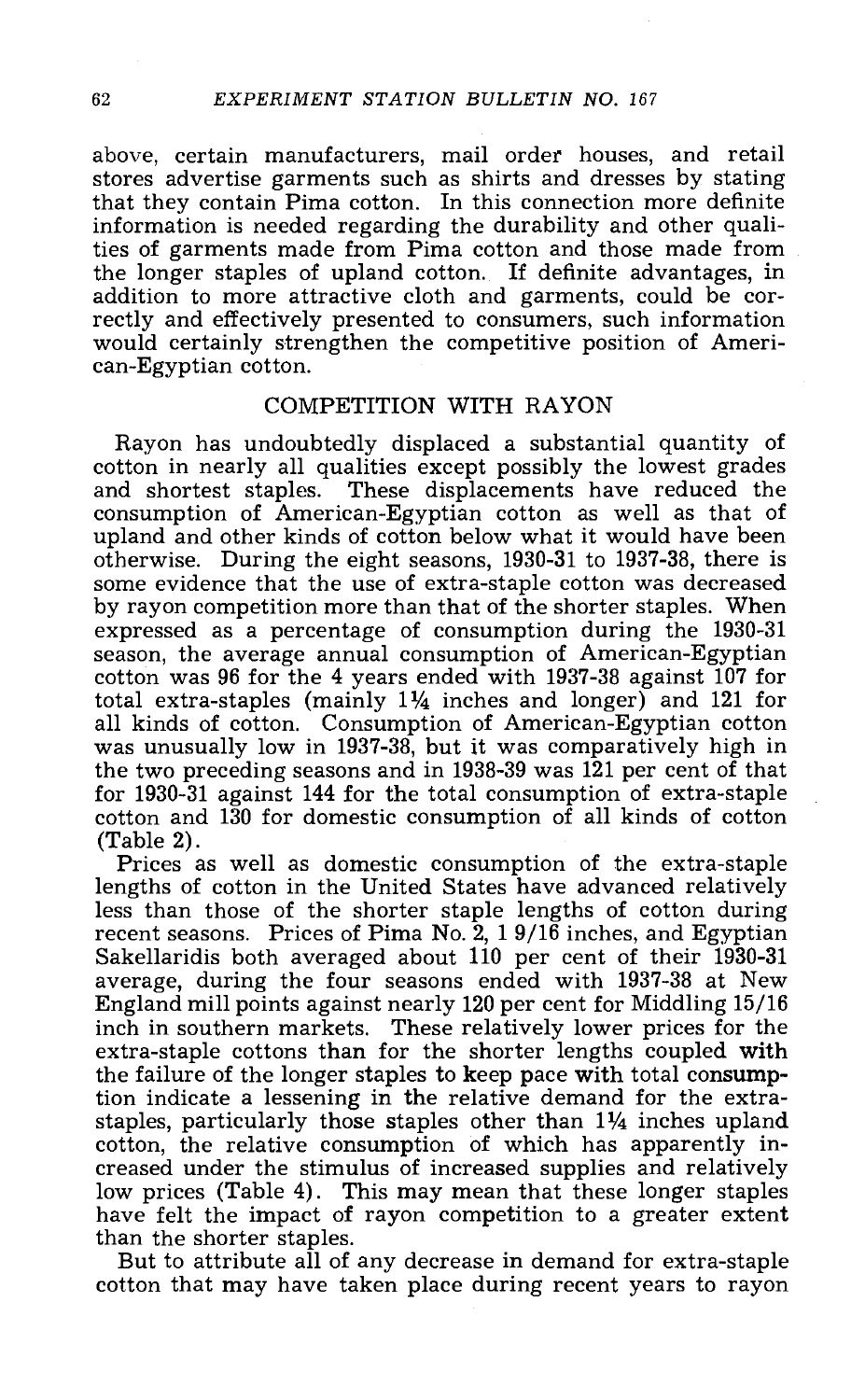| <b>Season</b><br>beginning<br>August 1 | Middling<br>$15/16$ inch* | Middling<br>$1\frac{1}{2}$<br>inchest | Middling<br>$1\frac{1}{4}$<br>inches! | Pima No. 2<br>19/16<br>inchest | Egyptian<br>Sakellar-<br>idis F.G.F.<br>1% inchest |
|----------------------------------------|---------------------------|---------------------------------------|---------------------------------------|--------------------------------|----------------------------------------------------|
|                                        |                           |                                       | Cents per pound                       |                                |                                                    |
| 1928-29                                | 19.00                     | 22.98                                 | 28.63                                 | 42.73                          | 37.37                                              |
| 1929-30                                | 16.24                     | 19.99                                 | 25.98                                 | 36.62                          | 30.48                                              |
| 1930-31                                | 10.02                     | 13.34                                 | 20.36                                 | 25.39                          | 25.01                                              |
| 1931-32                                | 6.10                      | 8.90                                  | 13.27                                 | 20.65                          | 19.22                                              |
| 1932-33                                | 7.29                      | 9.46                                  | 12.68                                 | 20.82                          | 20.65                                              |
| 1933-34                                | 11.00                     | 13.34                                 | 17.51                                 | 26.83                          | 25.38                                              |
| 1934-35                                | 12.70                     | 14.82                                 | 19.65                                 | 24.18                          | 26.18                                              |
| 1935-36                                | 11.92                     | 14.31                                 | 19.11                                 | 26.94                          | 27.25                                              |
| 1936-37                                | 13.29                     | 16.98                                 | 21.96                                 | 32.95                          | 30.49                                              |
| 1937-38                                | 9.09                      | 12.77                                 | 17.22                                 | 27.67                          | 25.67                                              |
| 1938-39                                | 9.00                      | 12.33                                 | 17.27                                 | 22.13                          | 22.55                                              |
| Average.                               |                           |                                       |                                       |                                |                                                    |
| 1930-37                                | 10.18                     | 12.99                                 | 17.72                                 | 25.68                          | 24.98                                              |
|                                        |                           |                                       | Index numbers $(1930 - 31 = 100)$     |                                |                                                    |
| 1928-29                                | 190                       | 172                                   | 141                                   | 168                            | 149                                                |
| 1929-30                                | 162                       | 150                                   | 128                                   | 144                            | 122                                                |
| 1930-31                                | 100                       | 100                                   | 100                                   | 100                            | 100                                                |
| 1931-32                                | 61                        | 67                                    | 65                                    | 81                             | 77                                                 |
| 1932-33                                | 73                        | 71                                    | 62                                    | 82                             | 83                                                 |
| 1933-34                                | 110                       | 100                                   | 86                                    | 106                            | 101                                                |
| 1934-35                                | 127                       | 111                                   | 97                                    | 95                             | 105                                                |
| 1935-36                                | 119                       | 107                                   | 94                                    | 106                            | 109                                                |
| 1936-37                                | 133                       | 127                                   | 108                                   | 130                            | 122                                                |
| 1937-38                                | 91                        | 96                                    | 85                                    | 109                            | 103                                                |
| 1938-39                                | 90                        | 92                                    | 85                                    | 87                             | 90                                                 |
| Average,                               |                           |                                       |                                       |                                |                                                    |
| 1930-37                                | 102                       | 97                                    | 87                                    | 101                            | 100                                                |

|  |  |                     | TABLE 4.-PRICES OF UPLAND, PIMA. AND SAKELLARIDIS BY SEASONS, |  |  |
|--|--|---------------------|---------------------------------------------------------------|--|--|
|  |  | 1928-29 TO 1938-39. |                                                               |  |  |

\* Computed by adding to the ten-market average price of Middling  $\frac{7}{8}$  inch cotton staple premiums for Middling 15/16 inch cotton (premiums for 15/16 inch are averages for six southern markets except for the period si

competition would in all probability be incorrect. In connection American-Egyptian cotton, it is significant that during the two seasons, 1935 -36 and 1936 -37, consumption was at the highest level in more than a decade, whereas in 1937 -38 it reached the lowest point in more than 20 years. Whatever the long time effect of<br>rayon competition may have been upon the use of American-<br>Egyptian cotton, wide season-to-season fluctuations such as these<br>cannot be explained by competition f ing the last 3 years, the 1938 level of consumption was almost three times that of 1930.

Most of the rayon consumed in the United States is used in the manufacture of woven goods (about 75 per cent in 1937 and stantial quantity, however, is utilized in knit goods (about 23 per<br>cent in 1937 and 1938)—i.e., mainly underwear and hosiery.<br>Woven goods are also outstanding among the uses for American-<br>Egyptian cotton. But in such impo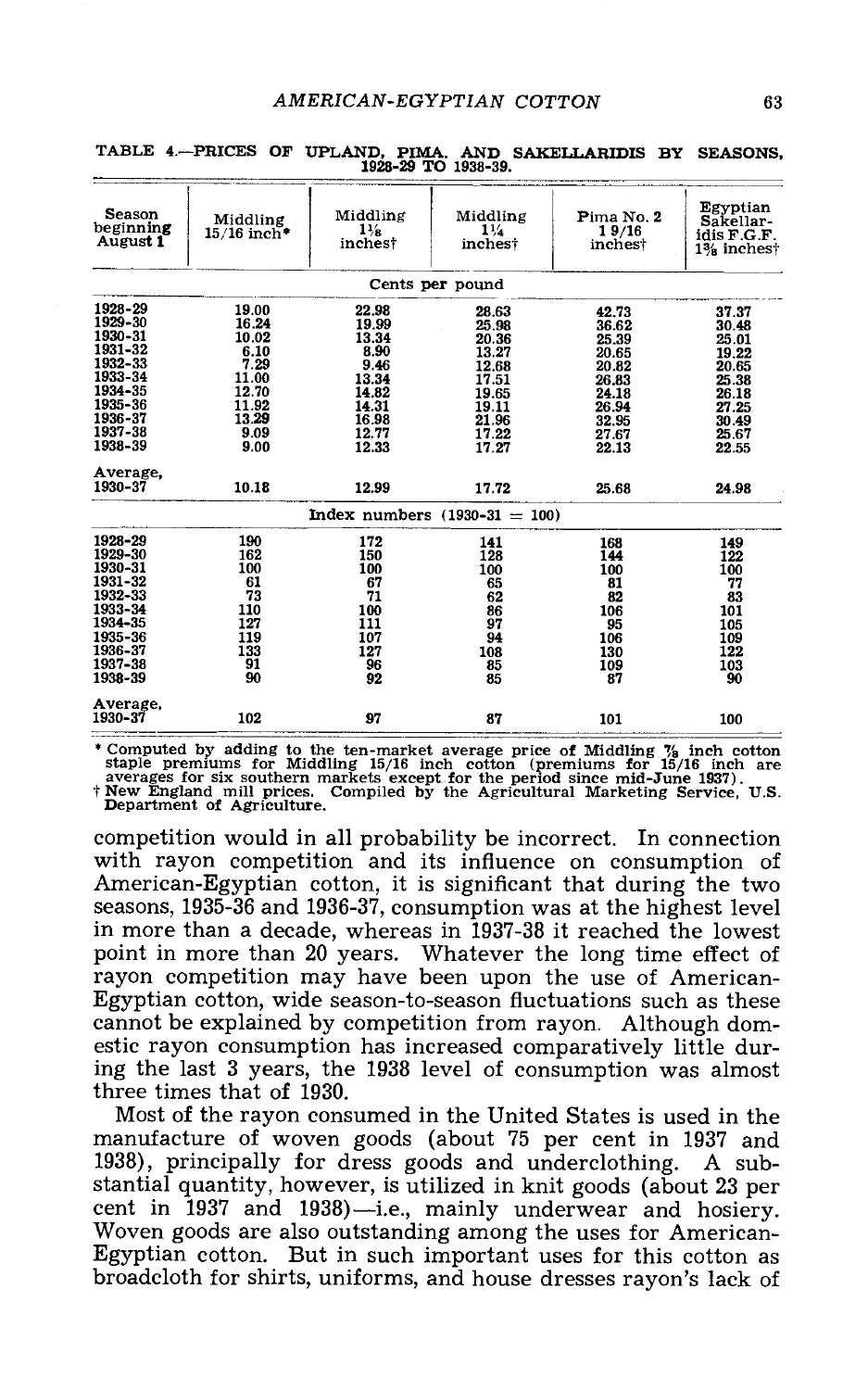sturdiness and launderability places it at a competitive disad- vantage with cotton fabrics. It would seem to follow that rayon competition has not been an important factor affecting the use of American-Egyptian cotton in broadcloths and shirtings ex-<br>cept indirectly. In other woven goods used principally in clothing, such as<br>lawns, voiles, and org

have been of considerable importance over a period of years.<br>But style changes have an important bearing upon season-to-season fluctuations in the sales of these fabrics and the use of American-Egyptian cotton therein. In marquisettes, which are used

rayon has displaced considerable cotton.<br>In woven goods for airplane fabrics, typewriter ribbons, rain-<br>coat fabrics, and various other "mechanical" fabrics, where considerable American -Egyptian cotton is used, rayon has not been used in any substantial quantity and even indirect competition has had little effect on the use of cotton in these materials.

Thread is still made largely of either cotton or silk, and rayon has probably not displaced much cotton in this use. This also applies, in general, to other yarns produced mainly for uses other than weaving, such as those used in fish netting where extra strength is an important factor.

The use of American-Egyptian cotton in tire cords had dwindled to a comparatively small volume prior to the development of rayon tire cords for use in high-speed truck and bus tires, but some American-Egyptian cotton may have been dis-<br>placed by rayon in this use during 1937-38 and 1938-39.

To summarize, it can be said that from the longer-run stand-<br>point, fine cotton yarn consumption in dress goods, underwear,<br>and hosiery probably would have been considerably larger during recent years if rayon had not been developed and that the use of American -Egyptian cotton would have been larger. The displacement of Pima and other extra-staple cotton by rayon has taken place over a period of years with the rapid growth of the rayon industry, and there is no indication of any unusual dis-<br>placement of American-Egyptian cotton by rayon in recent years. Possibly technical developments resulting in the use of shorter staple cottons such as have taken place in the automobile tire industry have been of more influence upon the demand for extra- staple cotton than rayon competition.

#### ACREAGE, YIELDS, PRODUCTION, AND STOCKS

#### ACREAGE OF AMERICAN -EGYPTIAN AVERAGES UNDER 40,000

Commercial acreage of American-Egyptian cotton has been confined in the main to two Arizona counties—Maricopa and Pinal—during recent years. In 1939 a substantial acreage was<br>grown in both Pima and Graham counties. Total acreage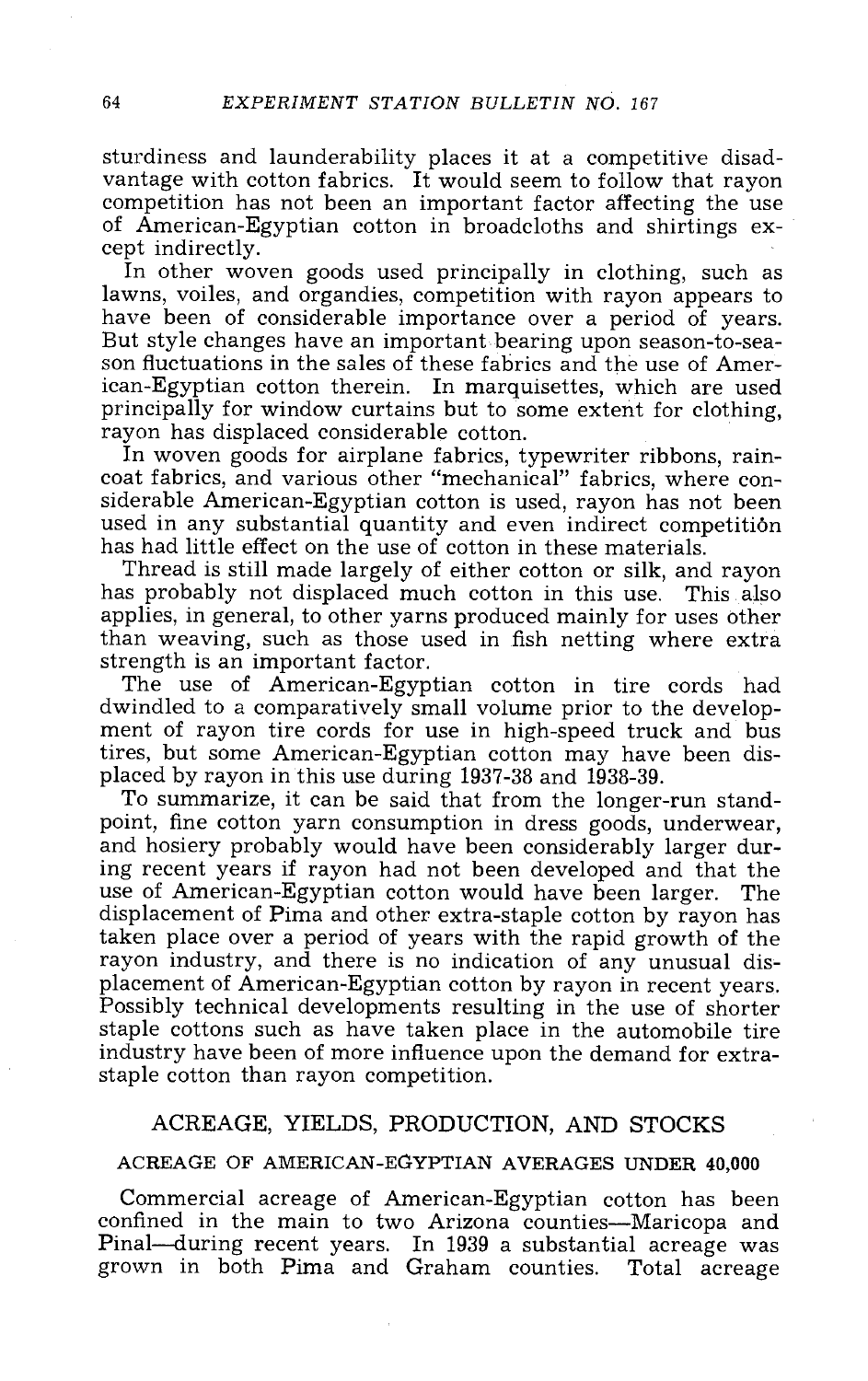reached a peak of 200,000 in 1920-21 when the combined Arizona-<br>California acreage was 243,000. From this peak, however, acre-<br>age dropped sharply. California apparently discontinued com-<br>mercial production after 1922-23, vival in acreage during the late twenties and in 1929-30 about  $67,000$  acres were reported. The low point for the thirties was  $21,000$  acres in 1937-38 and for the 8 years ended with that season the American -Egyptian acreage averaged nearly 32,000. Following the low point of 1937 -38, acreage increased, totaling 44,000 in 1938 -39 and 41,000 in 1939 -40 (Table 5).

TABLE 5.--AMERICAN-EGYPTIAN COTTON: ACREAGE, YIELD PER ACRE, PRODUCTION, CARRY-OVER, SUPPLY, AND DISAPPEARANCE,<br>UNITED STATES, BY SEASONS, 1928-29 TO 1939-40.

| Season                                                                                                                               | Acreage                                                                                                                     | Yield                                                                            |                                                                                                                     | Production                                                                                                         | Carry-                                                                                                      |                                                                                                                      | $Carry-$                                                                                           |                                                                                                           |
|--------------------------------------------------------------------------------------------------------------------------------------|-----------------------------------------------------------------------------------------------------------------------------|----------------------------------------------------------------------------------|---------------------------------------------------------------------------------------------------------------------|--------------------------------------------------------------------------------------------------------------------|-------------------------------------------------------------------------------------------------------------|----------------------------------------------------------------------------------------------------------------------|----------------------------------------------------------------------------------------------------|-----------------------------------------------------------------------------------------------------------|
| beginning harvest-<br>August 1                                                                                                       | ed*                                                                                                                         | per<br>acre*                                                                     | Bales of<br>478 lbs.<br>net*                                                                                        | Running<br>balest                                                                                                  | over<br>beginning<br>of season i                                                                            | Supply:                                                                                                              | over<br>end of<br>season†                                                                          | Disap-<br>$ $ pearance $\frac{1}{2}$                                                                      |
|                                                                                                                                      | Acres                                                                                                                       | Pounds                                                                           | <b>Bales</b>                                                                                                        | Bales                                                                                                              | Bales                                                                                                       | Bales                                                                                                                | Bales                                                                                              | Bales                                                                                                     |
| 1928-29<br>1929-30<br>1930-31<br>1931-32<br>1932-33<br>1933-34<br>1934-35<br>1935-36<br>1936-37<br>1937-38<br>1938-39<br>$1939 - 40$ | 51.000<br>67.000<br>47.000<br>35.000<br><b>22.000</b><br>26.000<br>28,000<br>39.000<br>38,000<br>21.000<br>44.000<br>41,000 | 278<br>217<br>260<br>199<br>189<br>184<br>247<br>229<br>230<br>269<br>234<br>291 | 29,800<br>30,400<br>25,400<br>14.600<br>8,700<br>10,000<br>14.700<br>18,600<br>18,300<br>11.600<br>21,500<br>25.000 | 28.313<br>28.771<br>23,312<br>13,668<br>8,365<br>9.683<br>14.052<br>17.619<br>17.551<br>10,991<br>20.501<br>24.500 | 5.783<br>7.204<br>8,139<br>16.709<br>16.532<br>9.826<br>7.041<br>8,615<br>6,960<br>5,488<br>7.859<br>10,289 | 34.096<br>35.975<br>31,451<br>30.377<br>24.897<br>19,509<br>21.093<br>26,234<br>24.511<br>16.479<br>28.360<br>34.789 | 7.204<br>8.139<br>16.709<br>16,532<br>9,826<br>7.041<br>8.615<br>6.960<br>5,488<br>7,859<br>10,289 | 26.892<br>27.836<br>14.742<br>13.845<br>15,071<br>12,468<br>12,478<br>19.274<br>19,023<br>8.620<br>18.071 |
| Average,<br>1930-37                                                                                                                  | 31,900                                                                                                                      | 226                                                                              | 15,238                                                                                                              | 14,405                                                                                                             | 9.914                                                                                                       | 24,319                                                                                                               | 9,879                                                                                              | 14,440                                                                                                    |

\* Compiled from reports of the Agricultural Marketing Service, United States De-<br>partment of Agriculture.<br> $\ddot{\text{F}}$  Compiled from reports of the Bureau of the Census.<br> $\ddot{\text{F}}$  Compiled from reports of the Bureau of the

Variations in acreages from season to season are outstanding duction of American-Egyptian cotton. The difference between the largest and the smallest acreage during the 8 -year period 1930 -31 to 1937 -38 was 26,000 acres and that between the low 46,000 acres. At average yields per acre of about 225 pounds during the 8 years ended with 1937-38, an area equal to 26,000 acres. would produce a crop of more than 12,000 bales, and 46,000 acres a crop in excess of 21,500 bales. These quantities compare with an 8-year average crop of  $15,200$  bales,  $21,500$  in  $1938-39$  and 25,000 in 1939-40 (Table 5).

Changes in acreage largely are within the individual farmer's control and are not materially influenced by climatic conditions.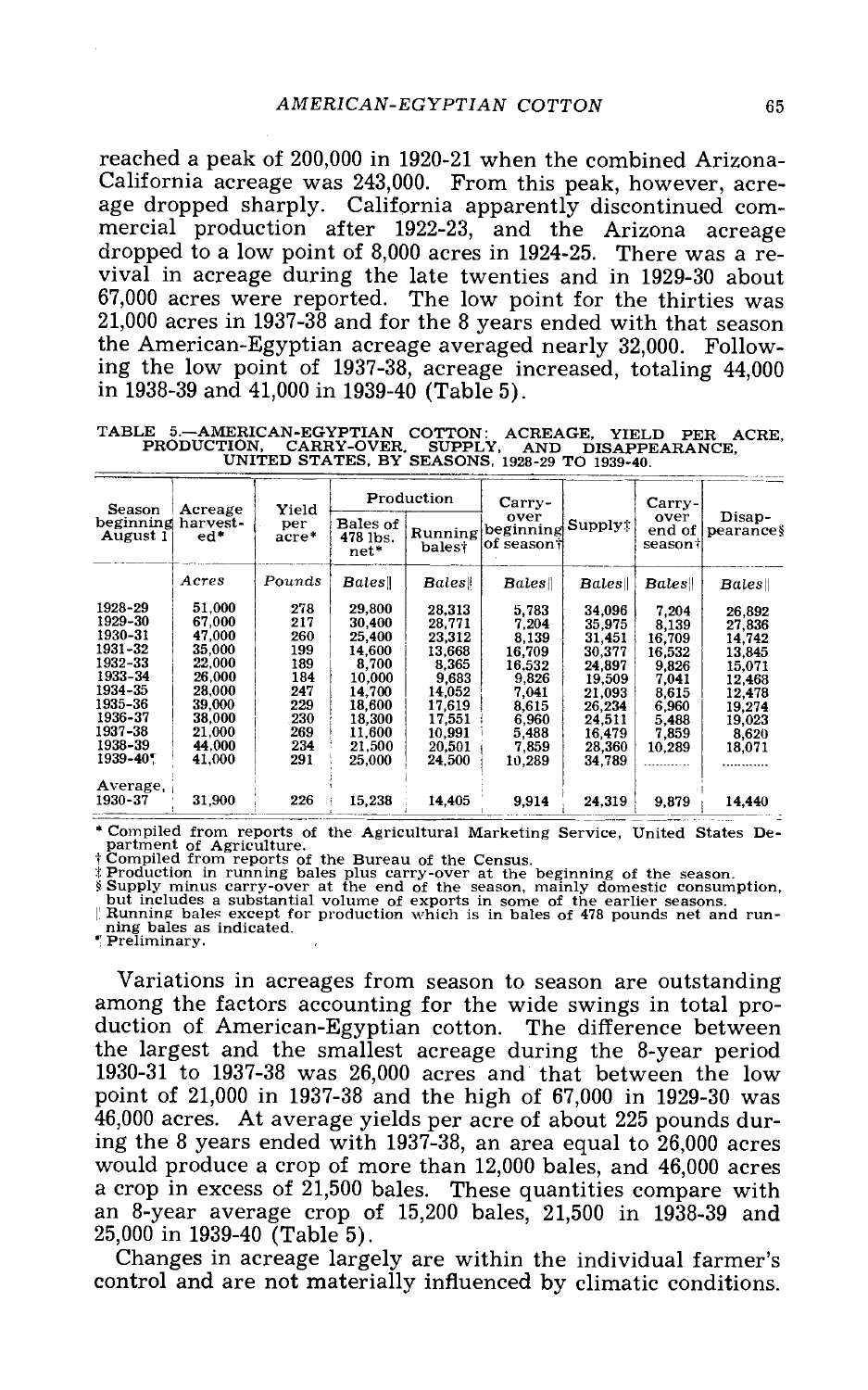It is apparent that over the last decade variations in production<br>of American-Egyptian cotton could have been substantially reduced by stabilizing acreages. Even with acreages stabilized, however, the size of crops would vary considerably from year to year due to variations in yields per acre.

#### YIELDS PER ACRE AVERAGE 225 POUNDS

The average annual yield per acre for American -Egyptian cotton was approximately 225 pounds during the 8 -year period ended 1937 -38 against 234 in 1938 -39 and 291 in 1939 -40. Yields per acre ranged from 184 pounds in 1933 -34 to 269 pounds in 1937 -38, or a difference of 85 pounds per acre. With an average acreage of 32,000 a difference of 85 pounds in yield per acre would amount to 5,700 bales. This is a fairly large quantity of Ameri- can- Egyptian cotton, exceeding the carry -over on August 1, 1937, and amounting to more than half of the average carry -over. It is, however, a little less than half as much as the range in production resulting from changes in acreage, 1930-37 (computed on the basis of average yields) and less than two fifths of the average crop during the 8-year period 1930-37 (Table 5).

It is apparent from the experience of recent years that variations in production could be substantially reduced by stabilizing acreage, but that the size of the crop could not be stabilized solely by acreage control. The experience of recent years indi- cates that there would still be changes in production amounting to as much as half of the average carry-over and a little less than two fifths of the average crop resulting from variations in yields

Yields per acre for a given variety of cotton are determined largely by soil, climatic, and cultural conditions as well as the extent of damage from insects and plant diseases. Differences in these factors account for most of the year -to -year variations in yields per acre of American-Egyptian cotton. Different varieties of cotton, however, vary widely in yielding capacity. This is emphasized by the difference in yields between American-<br>Egyptian and upland cotton grown under the same conditions in<br>Arizona. The average 8-year (1930-37) yield per acre of about<br>225 pounds for American-Egyptian cotto average of about 415 pounds for upland cotton in Arizona (Table 8).

Thus, yields per acre of upland cotton average almost double those for American-Egyptian. Moreover, in recent years the per-acre yields of American-Egyptian cotton have increased much less than have yields of upland cotton in Arizona during recent years, despite the fact that the acreage of SxP has ex-<br>panded and various comparisons of yields per acre indicate that<br>SxP outyields Pima by about 10 per cent (Figure 2). Yields per acre of American-Egyptian averaged about 215 pounds during the 5-year period,  $1930-31$  to  $1934-35$ , against  $250$  pounds dur-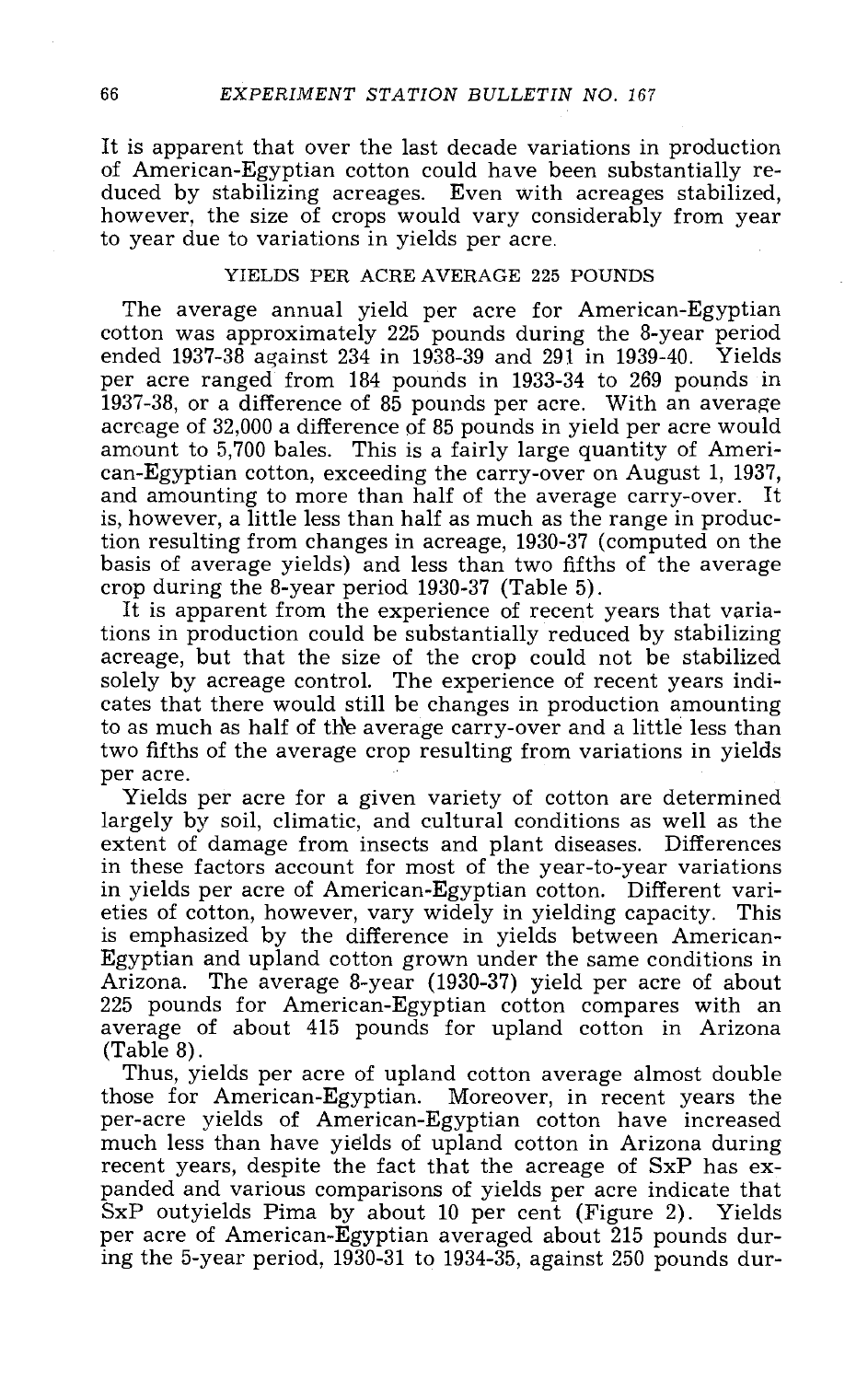

Figure 2.— Yields per acre of upland cotton produced in Arizona have in-<br>creased sharply, particularly since 1933-34, whereas yields of American-<br>Egyptian have shown little or no increase. The trend in price ratios between American -Egyptian and upland cotton has been upward over a period of years.

ing the corresponding period ended with 1939 -40. Yields per acre of upland cotton, on the other hand, averaged approximately 370 and  $510$  pounds, respectively, during these two periods. increases in average yields of cotton in Arizona during the 5 years ended with 1939-40 are associated with a general increase<br>in yield per acre in the United States. These increases in yields are generally attributed to crop diversification, soil improve-<br>ment, better cultural practices, better seed, and the selection of land more suitable for cotton production.

#### PRODUCTION AVERAGES ABOUT 15,000 BALES

Production of American-Egyptian cotton averaged 15,240 bales of 500 pounds gross during the 8-year period ended with 1937-38 against 21,500 bales in 1938-39 and 25,000 bales in 1939-40 (Table  $\overline{50}$ . The 8-year average production is only about half as much as that during the two predepression and pretariff (on long staple cotton) seasons 1928 -29 and 1929 -30 and less than half as large as the average production of 33,000 bales during the decade ended with 1927-28. Production, however, was relatively more stable in recent years than during the decade ended with the late twenties. In the earlier decade, production varied from a record high of around  $92,000$  bales in 1920-21 to a low of  $4,400$  bales in 1924-25. In more recent seasons it has varied from  $30,400$  bales in 1929-30 to about 8,700 in 1932-33 (Table 5).

Production, of course, constitutes only a part of total supplies of American-Egyptian cotton each season, and in considering stocks, supplies, and distribution, running bales are used instead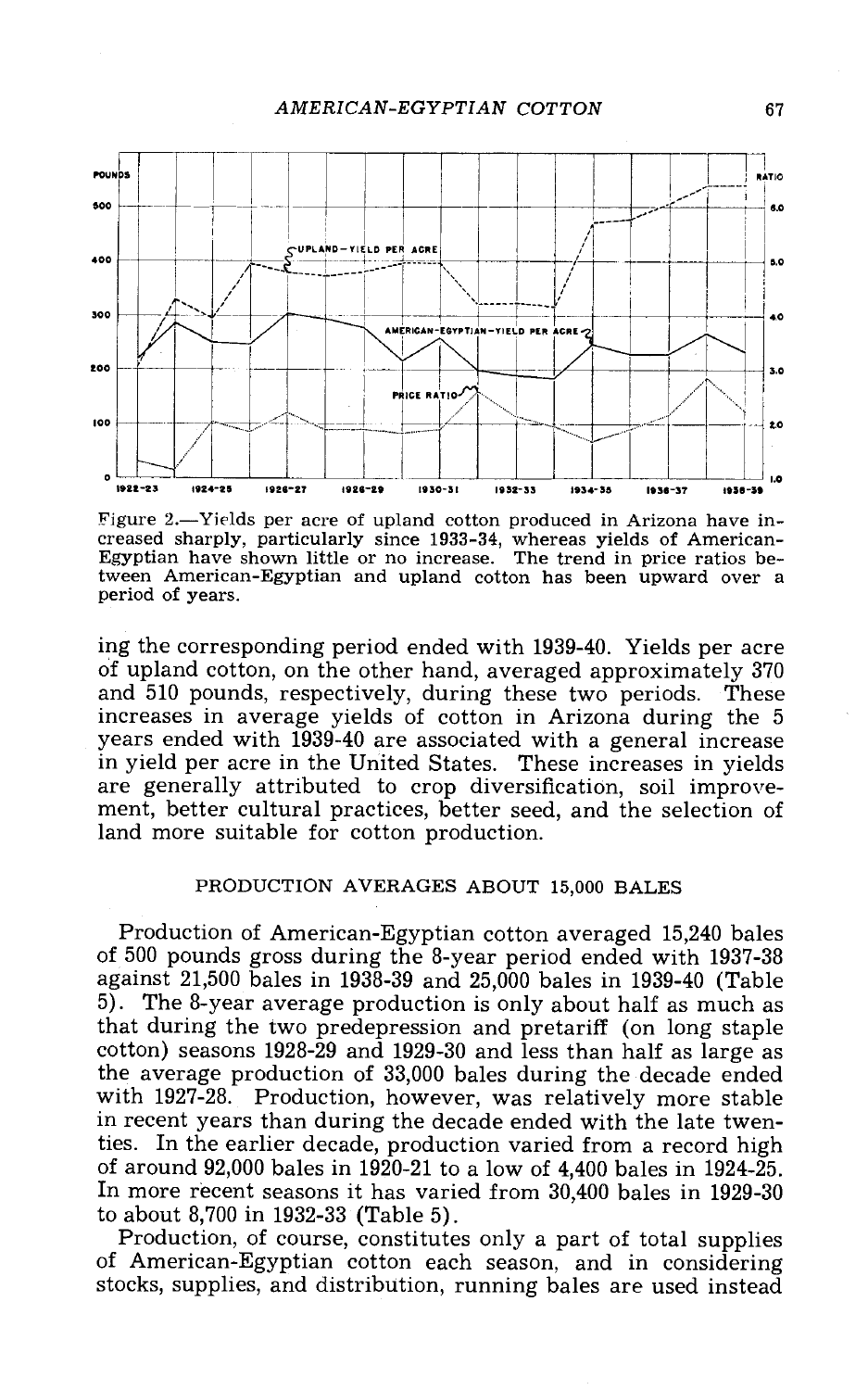of equivalent 500 -pound bales because stocks and consumption are reported only in actual bales and have not been converted to bales of a specified weight.

#### CARRY -OVER EQUIVALENT TO TWO FIFTHS AVERAGE SUPPLY

The carry-over of American-Egyptian cotton comprises a sub-<br>stantial part of the total supply of this cotton. Carry-over con-<br>sists of stocks of cotton on hand at the beginning (August 1) or at the end (July 31) of each cotton marketing season. Most of this cotton is in mill warehouses or in public storage and at compresses. The carry-over at the beginning of the season averaged about 9,900 running bales annually during the 8 years ended with 1937 against 7,900 bales in 1938 and 10,300 bales in 1939. It varied during this period from 16,700 bales in 1931 to about 5,500 bales in 1937 (Table 5). The carry-over constituted about 41 per cent of the total supply (production plus carry-over) during the 8-year period. In some seasons, notably when the economic depression of the early thirties was at an acute stage, carry-over exceeded production. And before this period, in 1920, the carry-over of American-Egyptian reached a record of 104,000 bales. It required several years to reduce this large surplus to more normal levels.<br>Supplies of American-Egyptian cotton averaged 24,300 bales

annually during the eight seasons ended with 1937-38 against 28,400 in 1938 -39 and 35,000 in 1939 -40. The average in recent seasons has been considerably less than that for the preceding decade which included the record supply of nearly 200,000 bales in 1920-21. In the recent 8-year period supplies varied from about 31,500 bales to 16,500 bales (Table 5). This range of 15,000 bales was about the same as the range in production. But the range in supplies amounted to only 62 per cent of average sup-<br>plies against 104 per cent for the range in production expressed as a percentage of average production. In some seasons large<br>carry-overs are offset by small crops and vice versa, so that supplies vary relatively to a somewhat lesser extent than production (Table 5).

The disappearance of American-Egyptian cotton (supply minus stocks at the end of the season) averaged 14,400 bales during the 8-year period 1930-37 against  $18,100$  in 1938-39. The range in disappearance was about 10,700 bales or from 19,300 bales in 1935 -36 to 8,600 bales in 1937 -38. Thus, the range in disappearance was about 74 per cent of the average for the period or relatively somewhat more than the corresponding percentage for supplies but considerably less than the 104 per cent for production. The greater relative fluctuations in disappearance from season to season than in supplies are further indication of substantial variation in the demand for American-Egyptian cotton.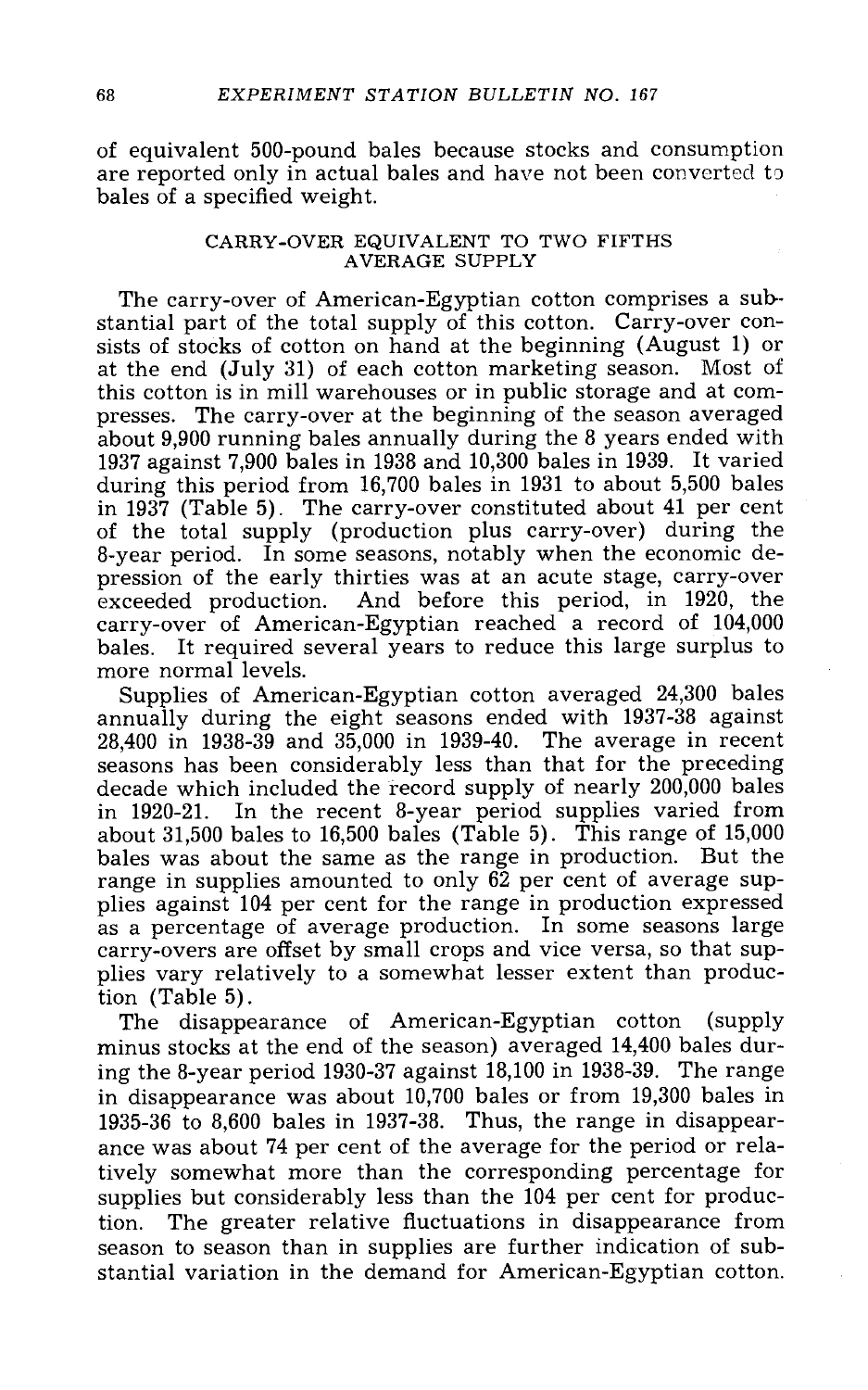The smallest supply for the 8-year period was 16,500 bales in 1937-38.<br>This supply was substantially less than the disappearance of more than 19,000 bales in the two preceding seasons. In that season supplies were probably inadequate to maintain consumption even at average levels since<br>mills must carry a certain amount of stocks, and when supplies get too small it is difficult for them to obtain needed qualities. Prices of Ameri-<br>can-Egyptian cotton at mills in that season averaged relatively higher than prices for imported Egyptian cotton, and domestic mills shifted to competitive growths produced in Egypt. The effect of these shifts coupled with some decrease in the demand for goods made from extra-staple cotton resulted in a drastic reduction in the use of American -Egyptian cotton during the 1937-38 season. The carry-over of about 7,900 bales at the end<br>of the season was about 2,400 bales larger than in the previous season,<br>and the 1938 crop of 20,500 bales was almost double that for a year earlier

pearance of 18,100 bales was more than double that for the previous season of apparently inadequate supplies.<br>The adequacy of supplies to meet spinners' requirements for Ameri-<br>can-Egyptian cotton may be limited by the qua smaller proportion of the medium and longer staples needed by domestic mills than is found in the crop. This contention seems to have been justified to some extent in recent seasons when in 1938 -39 about 47 per cent of the carry -over at the beginning of the season was shorter than 1 9/16 inches against 44 per cent in the preceding season and an average of 24 per cent during the 8 years ended with  $1937-38$  (Table 6). It is to be noted, however, that in 1938-39 the proportion of cotton shorter than 19/16 inches in the supply was about 32 per cent or only a little more than average of 25 per cent. On the other hand, the supply of staples longer than  $1\frac{9}{16}$  inches constituted 18 per cent of the total against an average of 12 per cent. Moreover, in every season since figures on the grade and staple<br>of American-Egyptian cotton became available, the supply of  $1\frac{9}{16}$  and<br> $1\frac{19}{32}$  inch staples equaled or exceeded half the total supply wit little larger than that in the crop (Table 6).

In connection with the staple length of American-Egyptian cotton it is worth noting that under experimental conditions, SxP produces an average staple length about  $1/16$  to  $3/32$  inch shorter than the average length of Pima. If this difference existed under commercial production there should have been a tendency for the proportion of the shorter lengths of American-Egyptian cotton to increase during recent seasons with the increased production of SxP since 1934. Although the proportion of this cotton shorter than 1 9/16 inches produced during the 11 years ended with 1938-39 varied considerably from season to season, there was no apparent tendency for the proportion of the shorter lengths in the crop to increase during the last few years of the period. During the five seasons ended with 1933-34, cotton shorter than 1 9/16 inches constituted about 28 per cent of the crop or approximately the same as for the corresponding period ended with 1938-39. The fact that the proportion of the shorter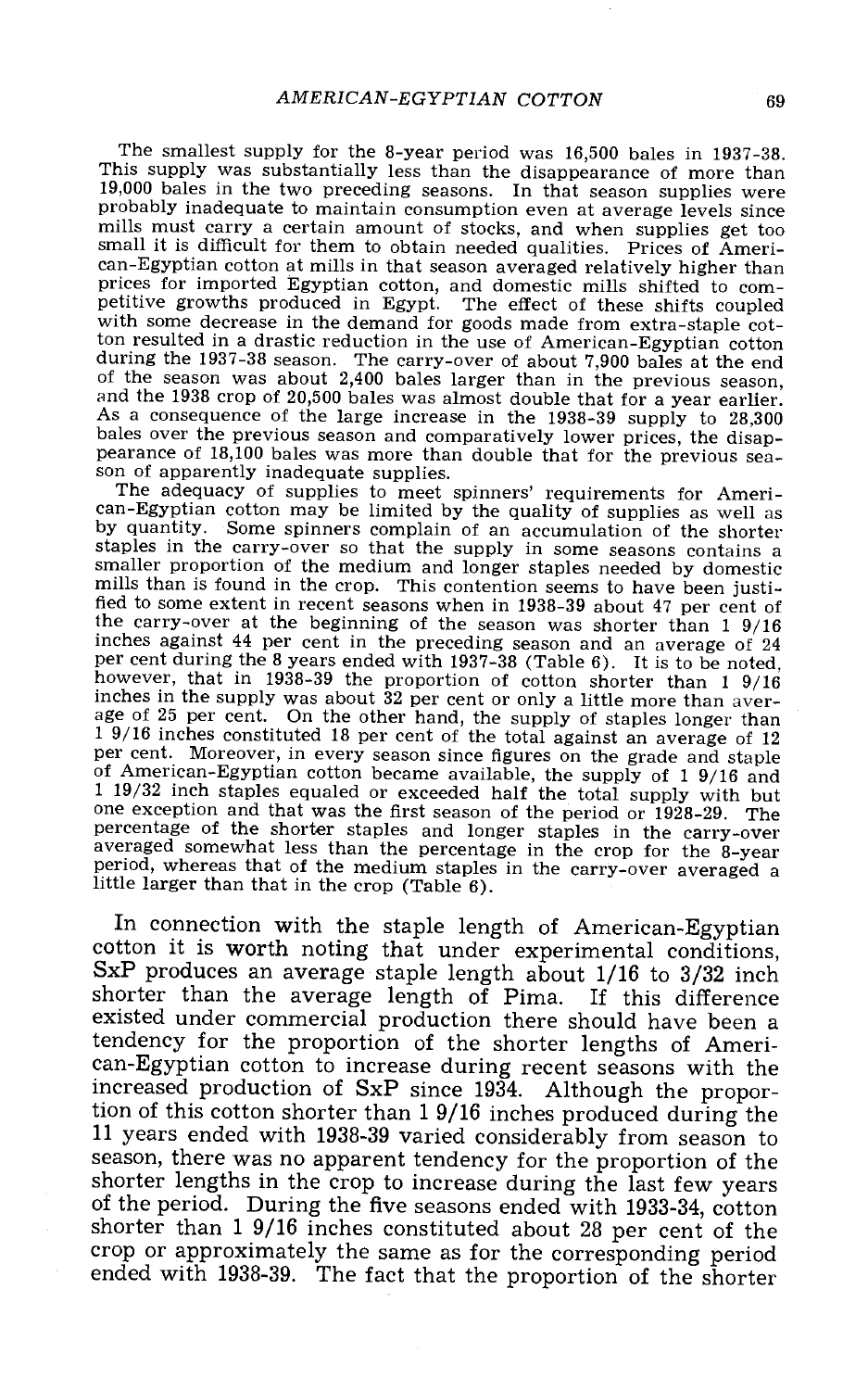| ׇ֚֬֡֡                                                                                                            |                                   |
|------------------------------------------------------------------------------------------------------------------|-----------------------------------|
|                                                                                                                  |                                   |
| <br> <br> <br>                                                                                                   |                                   |
| ׇ֚֘֝֬֝                                                                                                           |                                   |
| $\vdots$<br>֚֚֬                                                                                                  |                                   |
|                                                                                                                  | <b>AND SECT DISCUSSED DUESTED</b> |
| i<br>I                                                                                                           |                                   |
| <b>2007年,我们的国家的国家的国家的国家的国家的国家,我们的国家的国家的国家的国家的国家的国家,而且,我们的国家的国家的国家的国家的国家的国家的国家的国家,而且,我们的国家的国家的国家的国家的国家的国</b><br>i |                                   |
|                                                                                                                  |                                   |

 $70$ 

|                                                                                                                                                                                                                                                                                                                                                   |                               | Carry-over                                                    |                                        |            |                                                                    |                                | Production                                                                              |                                                   |                                                                            | Supply                         |                                         |                 |
|---------------------------------------------------------------------------------------------------------------------------------------------------------------------------------------------------------------------------------------------------------------------------------------------------------------------------------------------------|-------------------------------|---------------------------------------------------------------|----------------------------------------|------------|--------------------------------------------------------------------|--------------------------------|-----------------------------------------------------------------------------------------|---------------------------------------------------|----------------------------------------------------------------------------|--------------------------------|-----------------------------------------|-----------------|
| Season<br>ning<br>August<br>begin-                                                                                                                                                                                                                                                                                                                | Shorter<br>than<br>$1.9/16''$ | and<br>19/32<br>9/16''                                        | $\frac{15'_{6}}{\text{and}}$<br>longer | Total      | Shorter<br>than<br>$1.9/16''$                                      | $9/16^{\circ}$<br>and<br>19/32 | $\begin{array}{c} 15_{6}^{\prime\prime} \\ \textrm{and} \\ \textrm{longer} \end{array}$ | Total                                             | $\begin{array}{c} {\rm shorter} \\ {\rm than} \\ 1.9/16^\circ \end{array}$ | $9/16^{\circ}$<br>and<br>19/32 | $\frac{15s^{\prime\prime}}{\text{and}}$ | Total           |
|                                                                                                                                                                                                                                                                                                                                                   |                               |                                                               |                                        |            |                                                                    | Bales*                         |                                                                                         |                                                   |                                                                            |                                |                                         |                 |
| $\begin{array}{l} 33 \\ 33 \\ 34 \\ 35 \\ 36 \\ 37 \\ 38 \\ 39 \\ 31 \\ 32 \\ 33 \\ 34 \\ 35 \\ 36 \\ 37 \\ 38 \\ 39 \\ 30 \\ 31 \\ 32 \\ 33 \\ 34 \\ 35 \\ 36 \\ 37 \\ 38 \\ 39 \\ 30 \\ 30 \\ 31 \\ 32 \\ 33 \\ 34 \\ 35 \\ 36 \\ 37 \\ 38 \\ 39 \\ 39 \\ 30 \\ 30 \\ 31 \\ 32 \\ 33 \\ 34 \\ 35 \\ 36 \\ 37 \\ 38 \\ 39 \\ 39 \\ 39 \\ 39 \\ $ |                               |                                                               | និន្តិនី                               |            | 8888888888<br>พ.ศ. 28888888<br>เกมส์ มี มี มี มี มี มี มี<br>4,100 |                                |                                                                                         | 8888888888888<br>8888888888888<br>888818991111138 |                                                                            |                                |                                         |                 |
| Average,<br>1930-37                                                                                                                                                                                                                                                                                                                               | 2,350                         | 6,762                                                         | 788                                    | 9,900      | 3,738                                                              | 8,650                          | 2,012                                                                                   | 14,400                                            | 6,088                                                                      | 15,412                         | 2,800                                   | 24,300          |
|                                                                                                                                                                                                                                                                                                                                                   |                               |                                                               |                                        |            |                                                                    | Per cent                       |                                                                                         |                                                   |                                                                            |                                |                                         |                 |
|                                                                                                                                                                                                                                                                                                                                                   | 81~2958#\$#\$                 | ងុដននមនងនេងទទន                                                | 8995°=11°°93                           | 8888888888 | នឧកកន្ទននននននន                                                     | 38855888589                    | <b>°</b> สลส¤≘ฅ+ฅ±ล                                                                     | 8888888888                                        | <b>SHorman Sub</b>                                                         | 18225382838                    | <b>Adactación de la contra</b>          | 8888888888      |
| Average,<br>1930-37                                                                                                                                                                                                                                                                                                                               | $\boldsymbol{z}$              | 8                                                             | $\infty$                               | g          | g                                                                  | ន                              | $\overline{1}$                                                                          | $\mathbf{S}$                                      | 25                                                                         | 63                             | 잌                                       | $\frac{8}{100}$ |
| Running bales.<br>×                                                                                                                                                                                                                                                                                                                               |                               | Compiled from reports of the Bureau of Agricultural Economics |                                        |            |                                                                    |                                |                                                                                         |                                                   |                                                                            |                                |                                         |                 |

EXPERIMENT STATION BULLETIN NO. 167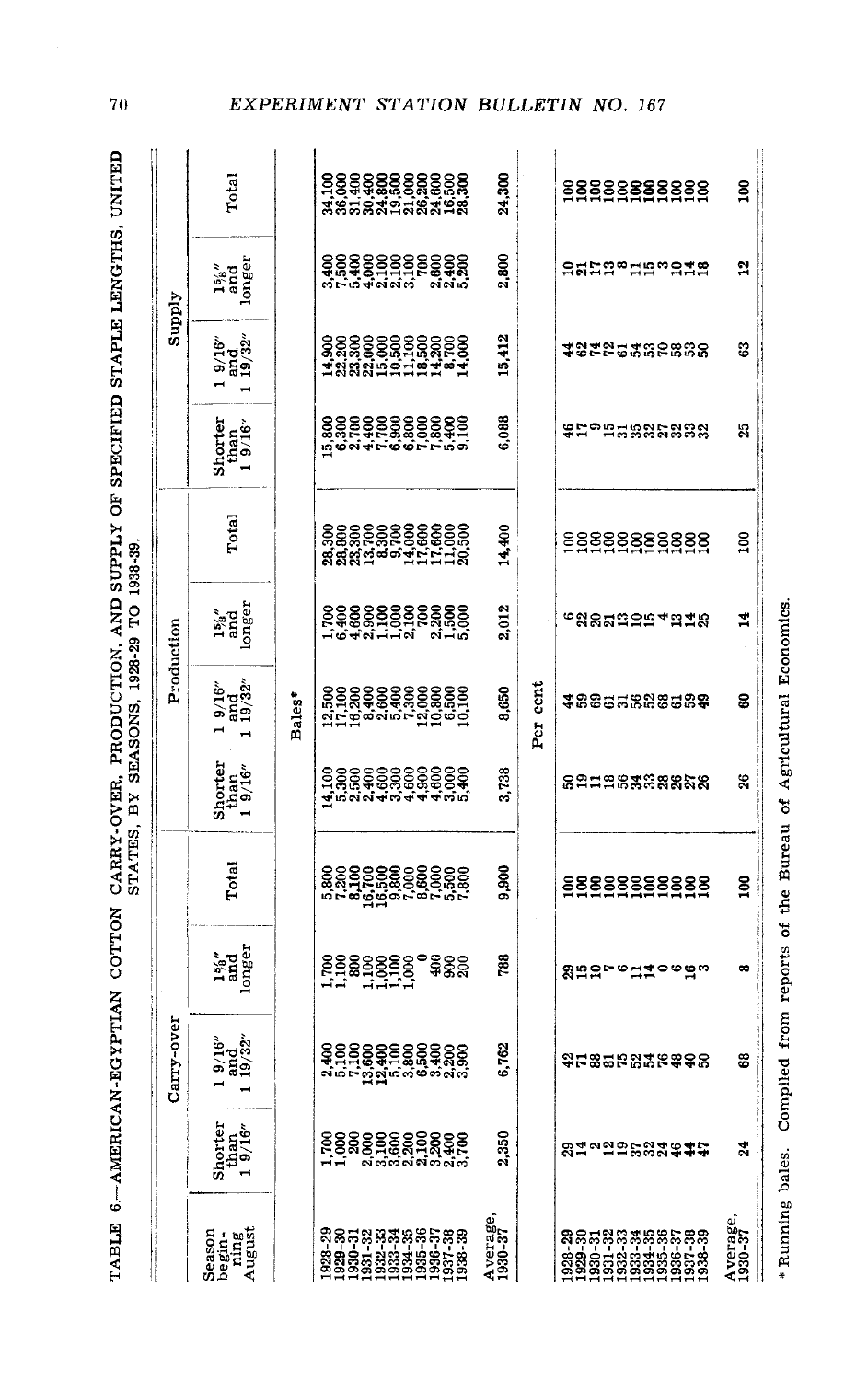staples of American -Egyptian cotton has not increased with the expansion of SxP production, of course, does not necessarily mean<br>that the commercial crop of SxP averages as long as Pima cotton. It may be that the average staple length of Pima cotton has in-<br>creased somewhat in recent years, offsetting the influence of the increased production of the shorter staple SxP on the proportion of the shorter staples in the total crop.

Grade is the other quality factor for which statistics have been available since the 1928-29 season. With respect to grade, one of the complaints frequently heard in consuming centers is that the lower grades of American-Egyptian cotton tend to accumulate in the carry -over and often comprise a relatively large portion of the total supply. It is further contended that these lower prised largely of such qualities sometimes cause mills to turn to Egyptian cotton even when the total supply of American-Egyptian is relatively large. Variations in the proportion of low grades in the carry-over are considerable, but on the average the<br>percentage of these qualities is only slightly larger than the pro-<br>portion in the crop (Table 7). It is true that in 1937-38 about 55 per cent of the total carry -over was 3 and lower in grade, and this may have further aggravated the short supply situation in that season. But the proportion of low grades in the crop was very small in 1937-38 so that the lower grades (3 and lower) com-<br>prised only 24 per cent of the total supply or about average. In 1938 -39 the proportion of low grades in the carry -over dropped to 34 per cent and that in the crop to only 3 per cent so that the percentage in the supply was only 12 or the lowest since these figures became available (Table 7).

The proportion of the higher grades (1 and  $1\frac{1}{2}$ ) in the crop during 1937-38 and 1938-39 was unusually large, amounting to 66 and 77 per cent, respectively, against an average of only 30 per cent for the 8 years ended 1937-38. On the average for the 8-year period about half of the crop, carry-over, and supply was medium in grade  $(2 \text{ and } 2\frac{1}{2})$ . A little more than a fourth of the average supply was high in grade  $(1 \text{ and } 1\frac{1}{2})$ , and a little less than a fourth was low grade (3 and lower) (Table 7).

Assuming no greater variations in the grade and staple of supplies of American -Egyptian cotton than have occurred over the past decade, it seems that under normal conditions a supply of around 25,000 bales would be sufficient on the average to fulfill the needs of domestic mills for this cotton. A larger supply than this quantity would undoubtedly be used, although probably at somewhat lower prices than would otherwise prevail. A smaller supply would doubtless result in higher prices and smaller consumption. And with an abundance of extra-staple Egyptian cotton it seems apparent that domestic mills could dispense with the use of American-Egyptian cotton altogether without en-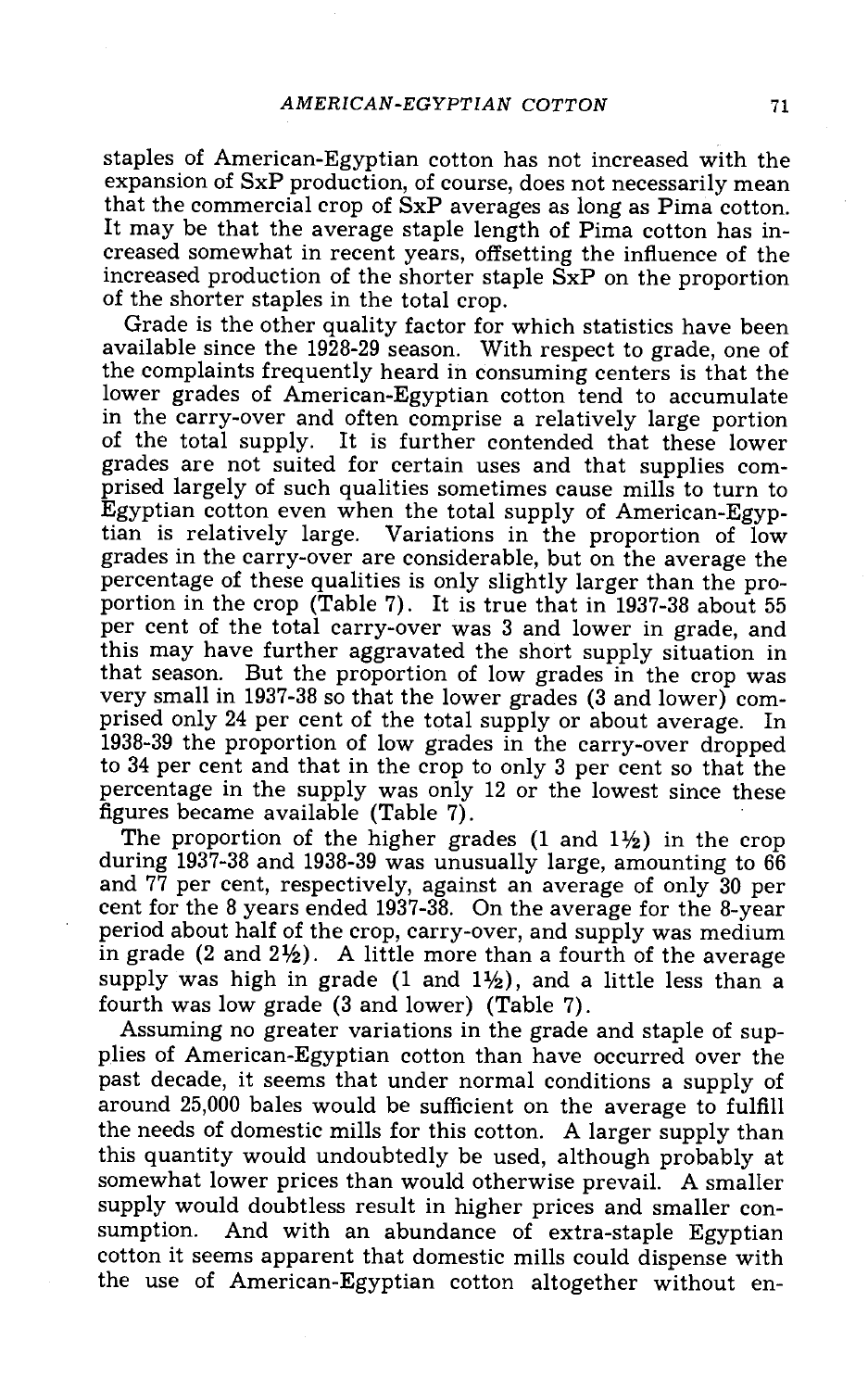| ;;<br>;<br>;<br>;                                                                                                                                                                                                                                 |                               |
|---------------------------------------------------------------------------------------------------------------------------------------------------------------------------------------------------------------------------------------------------|-------------------------------|
| Ì<br>.<br>י                                                                                                                                                                                                                                       |                               |
|                                                                                                                                                                                                                                                   |                               |
|                                                                                                                                                                                                                                                   |                               |
|                                                                                                                                                                                                                                                   |                               |
|                                                                                                                                                                                                                                                   |                               |
| We contribute the state of the state of the state of the state of the state of the state of the state of the state of the state of the state of the state of the state of the state of the state of the state of the state of                     | RY SEASONS 1928-29 TO 1938-39 |
|                                                                                                                                                                                                                                                   |                               |
|                                                                                                                                                                                                                                                   |                               |
| maning a a argument a de a argumenta de contrado de campo de campo de campo de campo de contrado de a argumenta de a argumenta de a argumenta de a argumenta de a argumenta de a argumenta de a argumenta de la campo de la ca<br>TABLE (-AMERICA |                               |
|                                                                                                                                                                                                                                                   |                               |

 $72$ 

| Carry-over                         |               |                          |                                                                         | Production            |                                                                             |                   |                            | Supply                   |            |
|------------------------------------|---------------|--------------------------|-------------------------------------------------------------------------|-----------------------|-----------------------------------------------------------------------------|-------------------|----------------------------|--------------------------|------------|
| 3<br>and<br>lower                  | Total         | $1\overline{4}$          | ್ಲಿ ರಸ್ತೆ<br>ನಿಸ್ತ                                                      | and<br>lower          | Total                                                                       | $\frac{1}{4}$ and | ್ಲಿ ಸ್ವಸ್                  | and<br>lower             | Total      |
|                                    |               |                          | Bales*                                                                  |                       |                                                                             |                   |                            |                          |            |
|                                    |               |                          |                                                                         |                       |                                                                             |                   |                            |                          |            |
|                                    |               |                          |                                                                         |                       |                                                                             |                   |                            |                          |            |
| 2,488<br>5,012                     | 9,900         | 4,312                    | 6,863                                                                   | 225                   | 14,400                                                                      | 6,713             | 11,875                     | 5,712                    | 24,300     |
|                                    |               |                          |                                                                         |                       |                                                                             |                   |                            |                          |            |
| <b>និដ្ឋនិ</b> ឌីឌីដូ <b>ន</b> និង | 8888888888    |                          | <b>等に3343382888</b>                                                     | <u> ஐสสตสเตตอลตรร</u> | 8888888888                                                                  | នននុកទន្លងទន្លងន  | <b>ទ្</b> នេទ្ទិនដូចនិន្នន | <b>ិនមាននី</b> មីគីនីនីដ | 8888888888 |
| 23                                 | $\frac{8}{2}$ | ຂ                        | 48                                                                      | 2                     | 100                                                                         | $\mathbb{R}$      | 9                          | R                        | g          |
|                                    |               |                          |                                                                         |                       |                                                                             |                   |                            |                          |            |
|                                    |               | Compiled from reports of | ទី១៩៩៩៩៩៩៩៩៩<br>ចំពុតមនុស្ស មនុស្ស មនុស្ស<br>ក្នុង មនុស្ស មនុស្ស មនុស្ស | Per cent              | the Bureau of Agricultural Economics<br>88888888888<br>88688688888<br>99699 |                   |                            |                          |            |

#### EXPERIMENT STATION BULLETIN NO. 167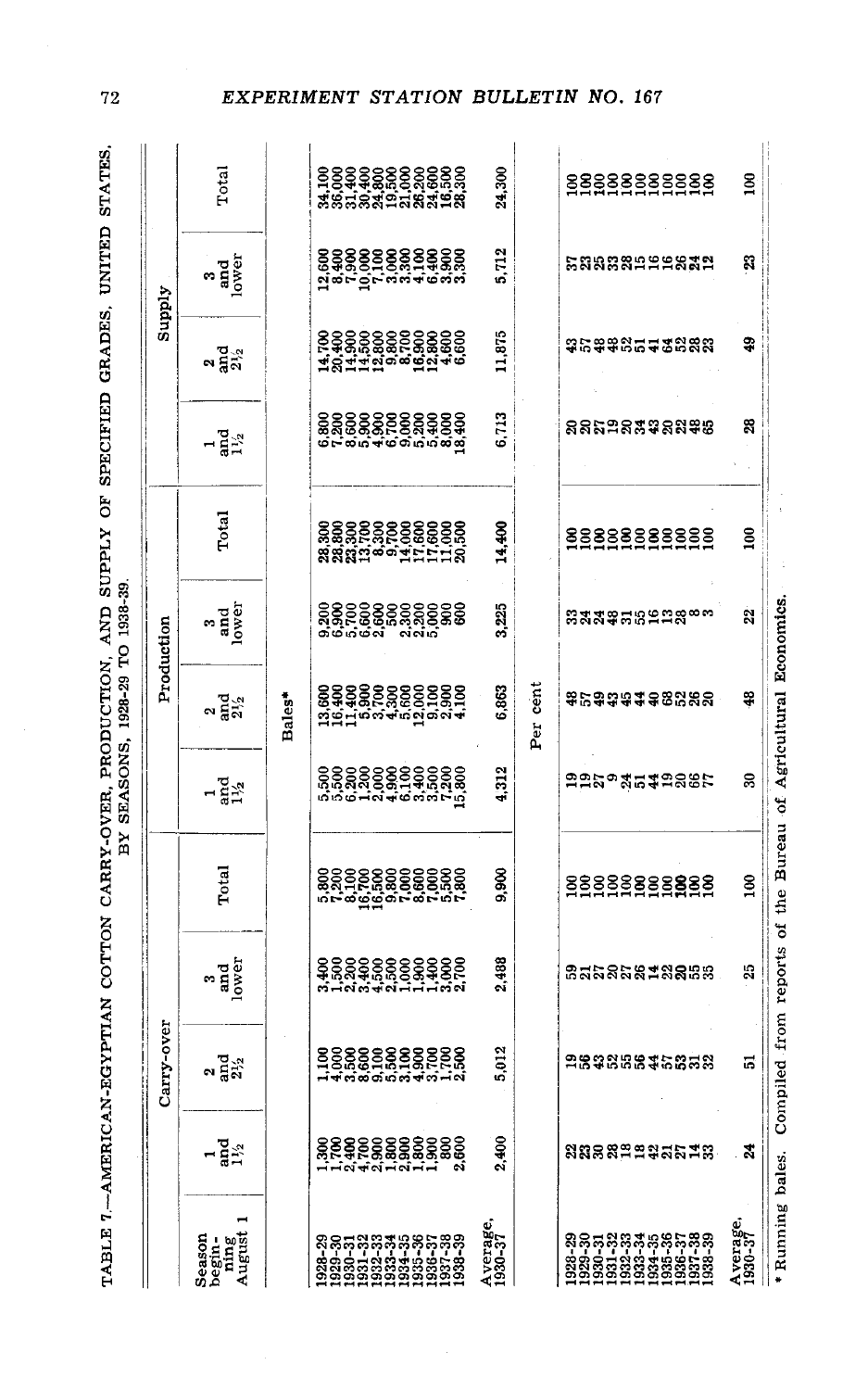countering any serious difficulty except in the production of goods advertised as containing Pima cotton. These conclusions are obviously based on conditions such as

those prevailing during the period studied, mainly the thirties. depressed along with general business conditions, but in 1936-37 total cotton consumption in the United States and in the world reached the highest levels on record, whereas the disappearance of American-Egyptian in that season was substantially less than the high levels reached in the early twenties.

In this connection, however, it is important to note that with the outbreak of a major war in Europe, as this report was being finished and with prospects of at least some difficulty in shipping cotton from Egypt to the United States, American-Egyptian cotton may have a competitive advantage during the war period. The extent of any such advantage cannot be accurately forecast<br>at this time.

#### PRICE RELATIONSHIPS

The importance of the relationship between prices of Ameri-<br>can-Egyptian and imported Egyptian cotton has already been<br>stressed. Variations in price spreads between competitive growths are especially important from the standpoint of shifts from season to season in mill consumption. Price differences constituted the chief incentives for making such changes during the late thirties. But if the consumption of American-Egyptian cotton is to be sustained over a period of years, adequate supplies must be available. To a considerable extent changes in price spreads between American- Egyptian and imported Egyptian cotton are manifestations of changes in supplies.

The level of supplies of Pima and SxP is of primary importance from the standpoint of consumption, since a market outlet at some price could undoubtedly be found for a crop many times as large as the average for recent seasons. From the standpoint of growers, however, the optimum level of supplies must be considered in conjunction with prices and farm returns in the producing area. Since yields per acre for American-Egyptian cotton averaged only about 250 pounds during the 5 years ended with 1939-40 against 510 pounds for upland cotton grown in Arizona, production costs per pound are naturally substantially higher for American-Egyptian than for upland cotton. In ad-<br>dition to higher costs resulting from comparatively low yields, picking and ginning costs<sup>8</sup> are somewhat higher for the small-<br>bolled, extra-staple American-Egyptian varieties than for upland cotton. Because of these differences in costs, farmers must

In 1935 -36 the average cost per bale for ginning and wrapping American - Egyptian was nearly \$13 against less than \$6 for upland cotton. "Cotton Marketing in the Irrigated Southwest," published by the Bureau of Ag-. ricultural Economics, U.S. Department of Agriculture, June, 1938.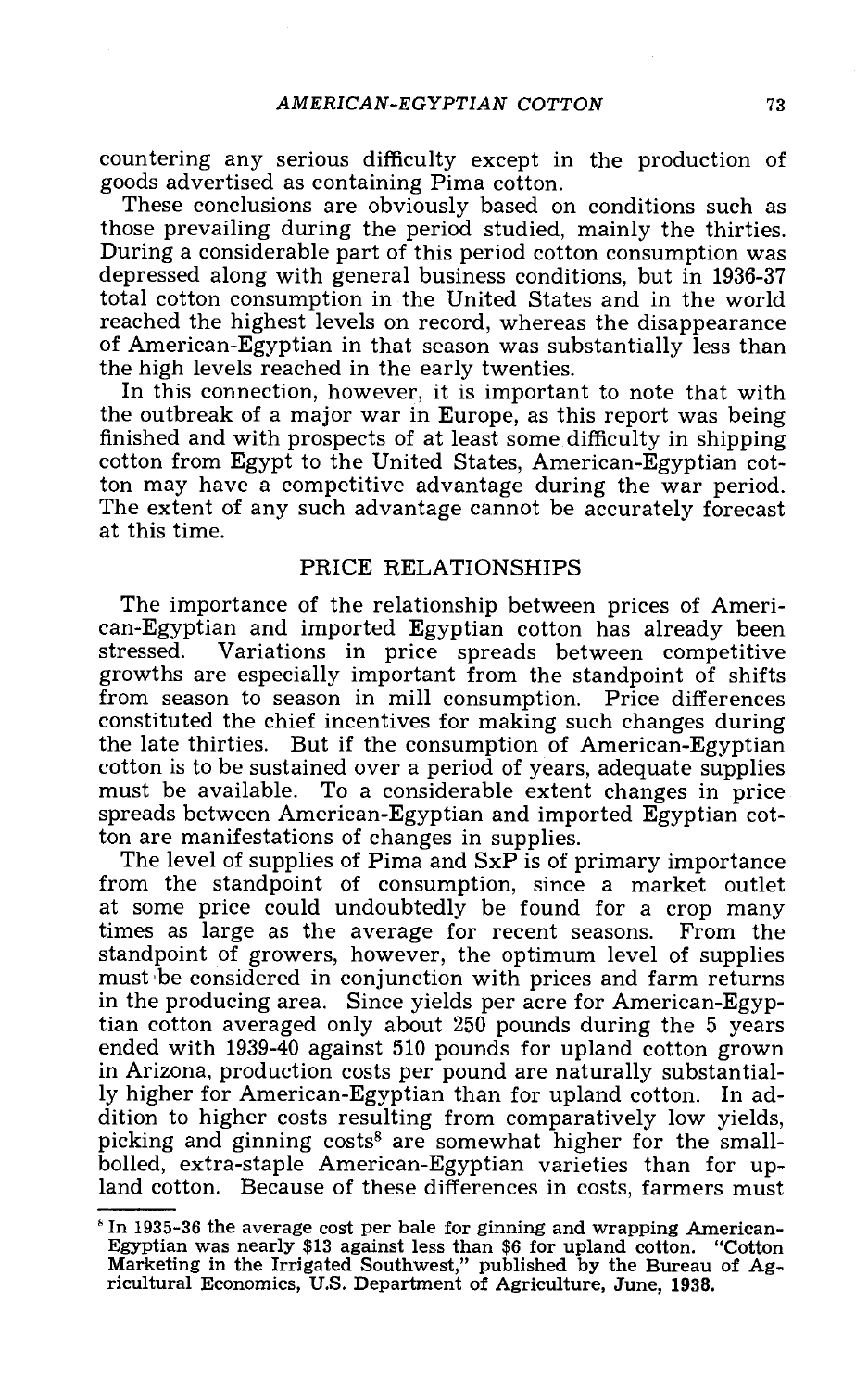get a substantial premium for American -Egyptian cotton or they cannot afford to produce it. Their principal alternative is up-<br>land cotton, but crops other than cotton might also be produced. Under the Agricultural Adjustment programs, in effect since 1933, however, the production and marketing of upland cotton has been curtailed by acreage adjustment measures and marketing quotas, but American-Egyptian cotton has not participated<br>in these programs during recent years. The exemption of extrastaple cotton  $(1\frac{1}{2})$  inches and longer) from the adjustment program may have accounted for a somewhat larger production of American-Egyptian cotton than would otherwise have been the case, especially from 1937-38 to

Arizona farmers apparently sold their American-Egyptian cotton for roughly 2.2 times as much per pound as they received for upland cotton in 1938-39 against  $2.8$  in the preceding season and an average of 2.1 for the  $8$ -year period, 1930-31 to 1937-38.<br>These ratios compare with an average ratio of 1.7 for the 8-year period ended 1929 -30. It thus appears that compared with prices received for upland cotton those for American-Egyptian were relatively somewhat higher during the thirties than in the twenties. Actually, of course, prices of both growths averaged much lower in the latter period than in the former (Table 8).

In computing ratios between prices of American-Egyptian and<br>upland cotton no adjustment has been made for difference-in-<br>weight basis upon which the two are sold, since this factor re-<br>mains constant. It should be noted, h

| Season<br>begin- | Yield per acre<br>(pounds) |        | Arizona prices per<br>$pound*$ (cents) |        | Ratio of<br>American- | New England<br>mill pricest (cents) |                 |
|------------------|----------------------------|--------|----------------------------------------|--------|-----------------------|-------------------------------------|-----------------|
| ning<br>August   | American-<br>Egyptian      | Upland | American-<br>Egyptian                  | Upland | Egyptian<br>to upland | Pima No.<br>2                       | Saks.<br>F.G.F. |
| 1922-23          | 220                        | 203    | 32.0                                   | 25.0   | 1.28                  | 36.3                                | 41.0            |
| 1923-24          | 287                        | 331    | 40.0                                   | 35.0   | 1.14                  | 39.5                                | 44.6            |
| 1924-25          | 252                        | 291    | 47.0                                   | 23.0   | 2.04                  | 49.5                                | 53.1            |
| 1925-26          | 247                        | 399    | 41.0                                   | 22.0   | 1.86                  | 51.3                                | 44.7            |
| 1926-27          | 306                        | 378    | 31.0                                   | 14.0   | 2.21                  | 35.9                                | 30.1            |
| 1927-28          | 296                        | 352    | 38.0                                   | 20.0   | 1.90                  | 43.0                                | 37.5            |
| 1928-29          | 278                        | 374    | 36.4                                   | 19.2   | 1.90                  | 41.3                                | 37.5            |
| 1929-30          | 217                        | 383    | 32.5                                   | 17.8   | 1.83                  | 38.0                                | 32.0            |
| 1930-31          | 260                        | 382    | 20.0                                   | 10.5   | 1,90                  | 23.9                                | 25.5            |
| 1931-32          | 199                        | 323    | 15.3                                   | 5.9    | 2.59                  | 20.1                                | 19.4            |
| 1932-33          | 189                        | 318    | 14.6                                   | 6.9    | 2.12                  | 19.8                                | 20.0            |
| 1933-34          | 184                        | 365    | 20.3                                   | 10.4   | 1.95                  | 24.2                                | 23.4            |
| 1934-35          | 247                        | 453    | 22.0                                   | 13.1   | 1.68                  | 24.3                                | 26.3            |
| 1935-36          | 229                        | 461    | 21.8                                   | 11.5   | 1.90                  | 24.8                                | 27.0            |
| 1936-37          | 230                        | 485    | 27.3                                   | 12.7   | 2.15                  | 30.6                                | 29.9            |
| 1937-38          | 269                        | 518    | 24.5                                   | 8.6    | 2.85                  | 27.8                                | 26.7            |
| 1938-39          | 234                        | 525    | 18.5                                   | 8.3    | 2.23                  | 21.2                                | 23.8            |
| 1939-401         | 291                        | 560    | 21.9                                   | 9.2    | 2.38                  | 25.2                                | 23.0            |
| Averages         |                            |        |                                        |        |                       |                                     |                 |
| 1922-29          | 263                        | 339    | 37.2                                   | 22.0   | 1.69                  | 41.8                                | 40.1            |
| 1930-37          | 226                        | 413    | 20.7                                   | 10.0   | 2.08                  | 24.4                                | 24.8            |

TABLE 8.--AMERICAN-EGYPTIAN COTTON YIELD PER ACRE AND PRICES, UNITED STATES, 1922-23 TO 1939-40.

\* Average prices in Phoenix, Arizona, during the months in which the bulk of the crop is sold, September to December, except prices on December 1 prior to 1927-28.  $\uparrow$  New England mill prices for the 4 months September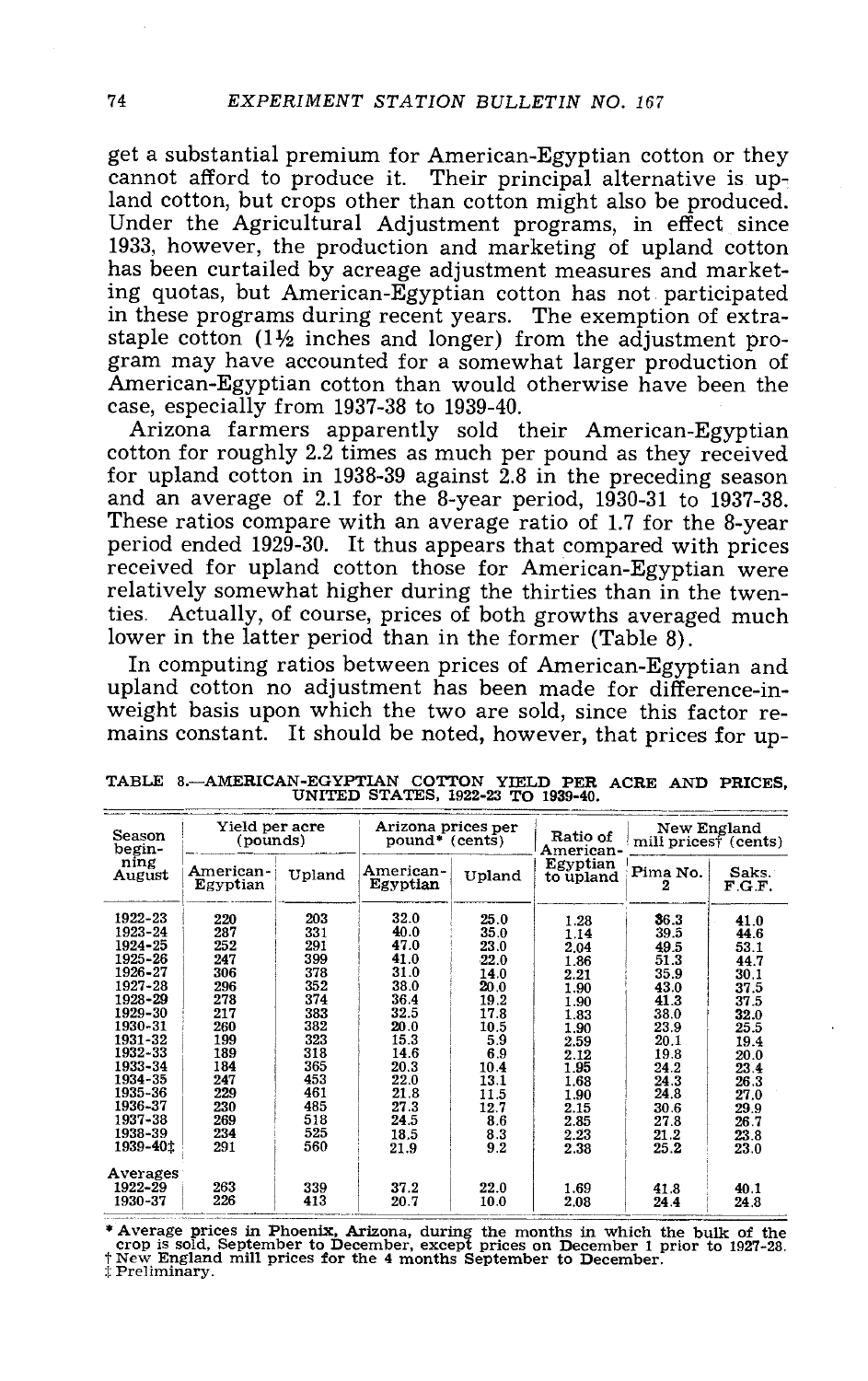

Figure 3.—New England mill prices of Pima No. 2 and Sakellaridis, Fully<br>Good Fair, and supplies and mill consumption of American-Egyptian cotton,<br>United States. Prices of American-Egyptian and imported Egyptian cotton tend to move together, but spreads between them vary considerably with changes in supplies of American -Egyptian cotton and various other factors. Consumption of American -Egyptian cotton tends to increase with increased supplies of and relatively low prices for American-Egyptian cotton.

land cotton are gross-weight prices. On the other hand, Ameri-<br>can-Egyptian cotton is bought from farmers and sold to mills on a net-weight basis, 22 pounds being deducted for the weight of bagging and ties on each bale.

Actual prices of American -Egyptian cotton form a part of the general cotton price structure. They fluctuate with changes in the level of cotton prices generally but more directly with changes in prices of extra -staple Egyptian cottons (Figure 3) . The price of Pima No. 2 at New England mill points averaged The price of Pima No. 2 at New England mill points averaged 21.2 cents per pound during the 1938-39 marketing season (4 months—September through December) against 27.8 cents in the preceding season and an average of 24.4 c spectively, for imported Egyptian cotton (Sakellaridis, Fully Good Fair). Thus, Pima prices averaged 2.6 cents per pound less than Sakellaridis in 1938-39 against 1.1 cents more than Sakellaridis in 1937-38 and about 0.4 cent less during the 8-year period.<br>Pima averaged 1.7 cents per pound higher than Sakellaridis during the 8-year period, 1922-23 to 1929-30, or 41.8 cents per pound against 40.1 cents (Table 8).

The shift in the average price of American-Egyptian from slightly higher than Egyptian on the average in the pretariff and prices in the corresponding period ended 1937-38 may be explained in part by a shift in uses. Apparently a large part of the total consumption of Pima cotton was used for tire fabric during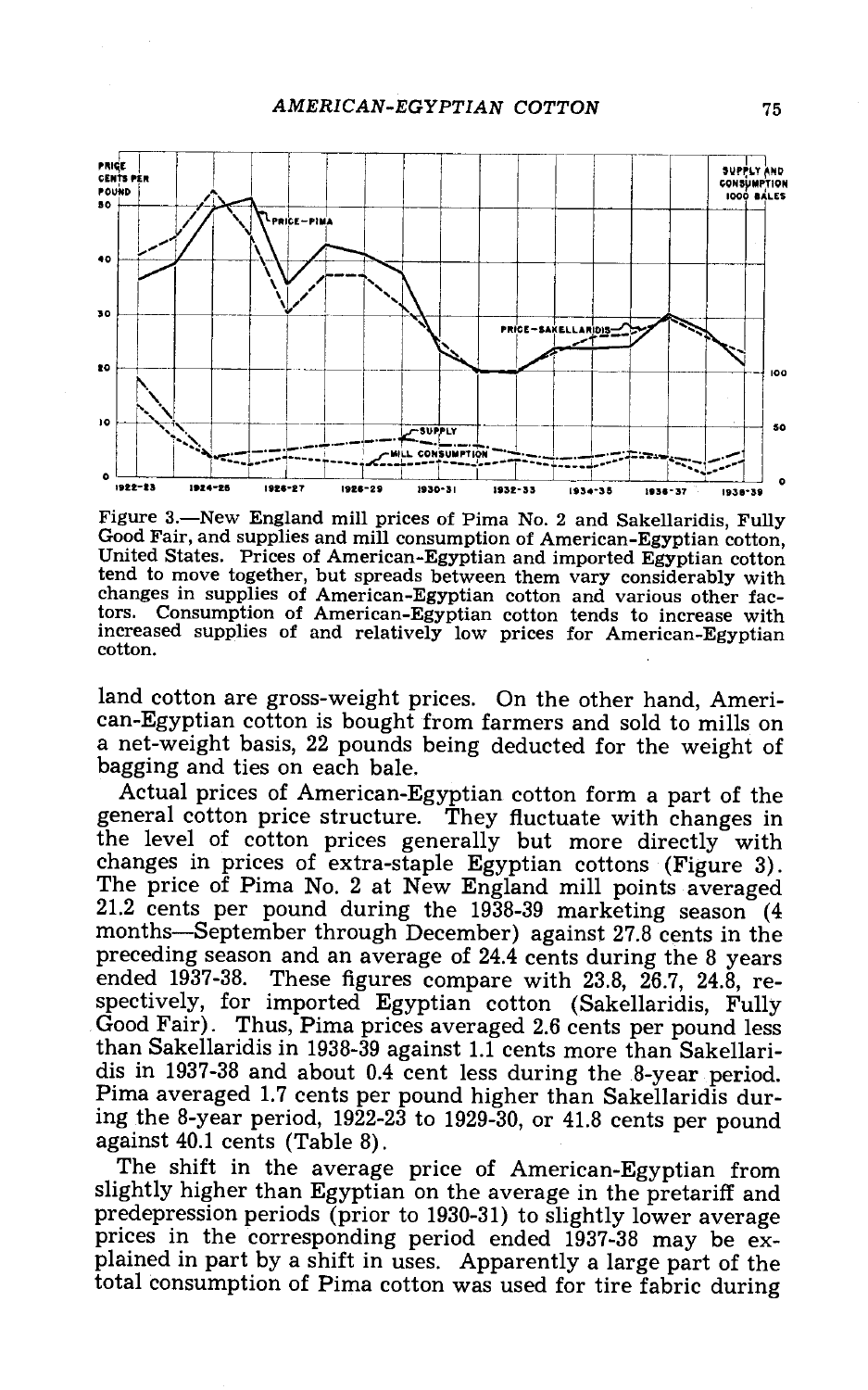the twenties, whereas in recent years only a very small proportion of it has been used for this purpose.

Recent surveys have shown that in mills where American-<br>Egyptian cotton and imported Egyptian cotton are used inter-<br>changeably, the latter is generally preferred to the former. This<br>may not have been the case in the earli is largely conjecture, since available information is not adequate however, that Pima was in somewhat greater demand in the earlier period than in the latter for uses such as tire fabric where its extra -staple (Pima 1 9/16 inches against Sakellaridis 1 3/8

Theoretically, at least, if two growths of cotton have the same spinning utility they should in the long run sell at the same price. As the domestic cotton textile industry is now constituted,<br>however, comparative spinning utility of various growths of<br>cotton is largely a matter of opinion and, as has already been indi-<br>cated, varies from one use tions and information on uses are insufficient to make a thorough analysis of the influence of price spreads upon the utilization of the various kinds of American -Egyptian and Egyptian cottons. About all that can be done in this connection is to make some very rough generalizations:

1. The prices of American-Egyptian and imported Egyptian cottons are quite closely related, although in some recent seasons prices of the former have averaged higher than the latter, and vice versa.<br>2. In recent seasons prices of Pima No. 2 at New England mill

points have averaged almost half a cent under the price of im-<br>ported Egyptian Sakellaridis (F.G.F.).

3. This average price spread may be indicative of the general preference for Egyptian over American -Egyptian cotton which has been found to exist in the domestic industry (Table 8).<br>4. Larger supplies of American-Egyptian cotton tend to de-

4. Larger supplies of American-Egyptian cotton tend to de-<br>press prices of this growth below Egyptian prices, whereas smaller supplies have the opposite effect (Figure 3).

5. In seasons of large supplies of and low prices for American-Egyptian cotton relative to prices for imported Egyptian, consumption is stimulated, and in seasons of small supplies of and high prices for the former relativ is curtailed.

6. These relationships are by no means perfect for fairly ob-<br>vious reasons. (a) All mills do not respond alike to price differ-<br>ences. (b) Price quotations are not entirely satisfactory for making such comparisons. (c) Changes in the demand for goods and various other conditions occur from season to season and tend to obscure these general relationships.

Imperfect as these supply-price-consumption relationships are they should be of assistance to Arizona cotton producers in mak